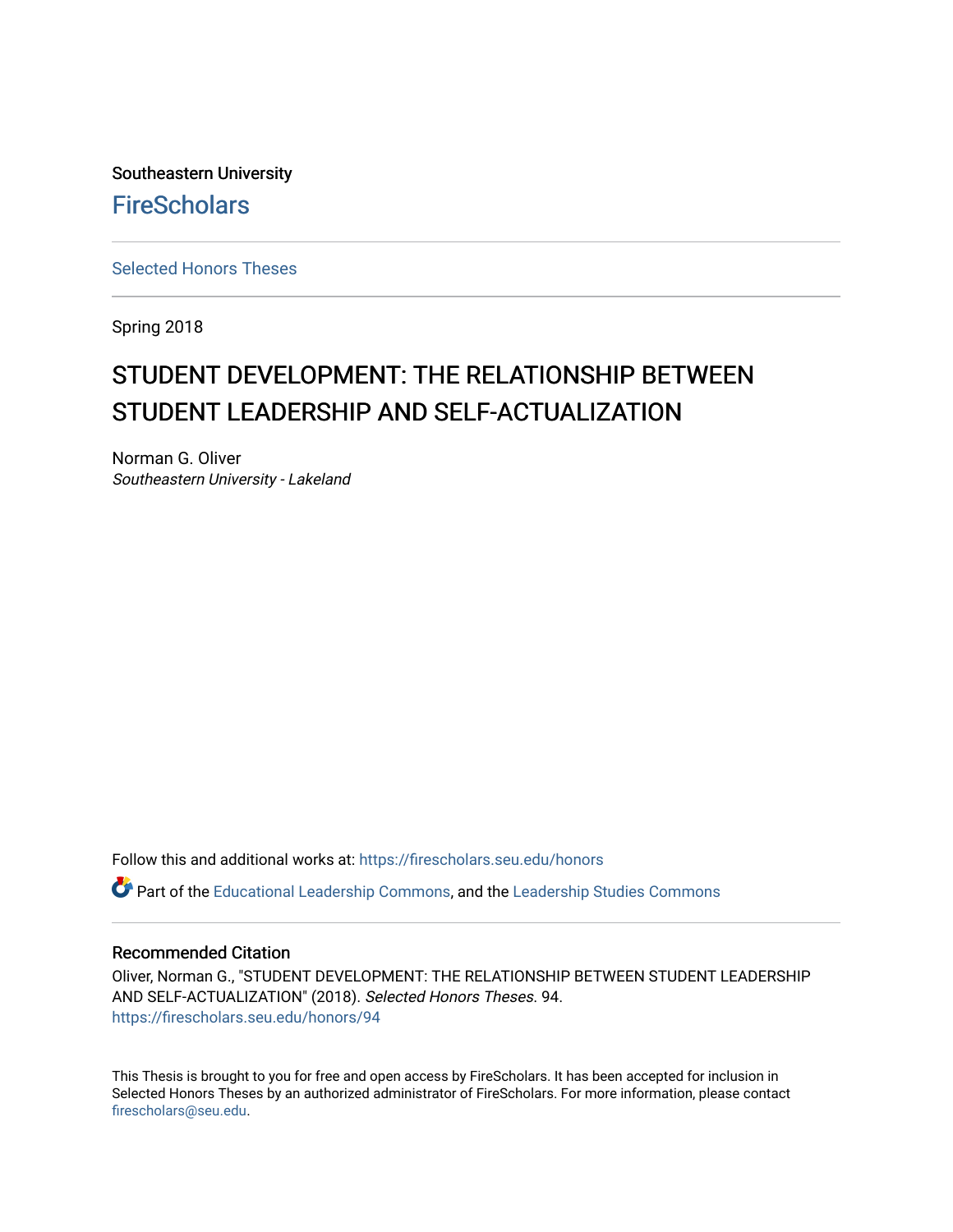### STUDENT DEVELOPMENT: THE RELATIONSHIP BETWEEN STUDENT LEADERSHIP AND SELF-ACTUALIZATION

by Norman Gabriel Oliver

Submitted to the Honors Program Committee in partial fulfillment of the requirements for University Honors Scholars

Southeastern University

2018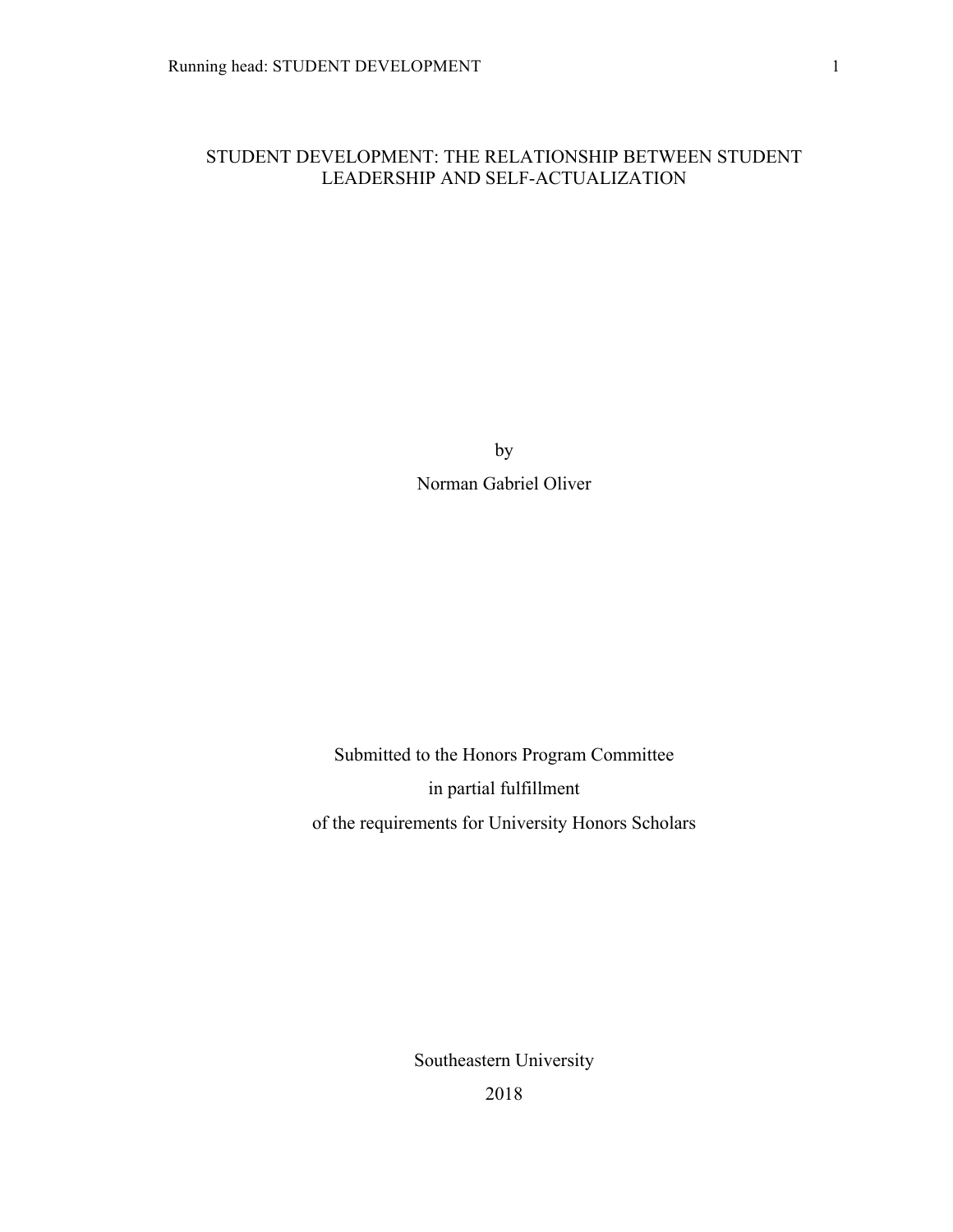2018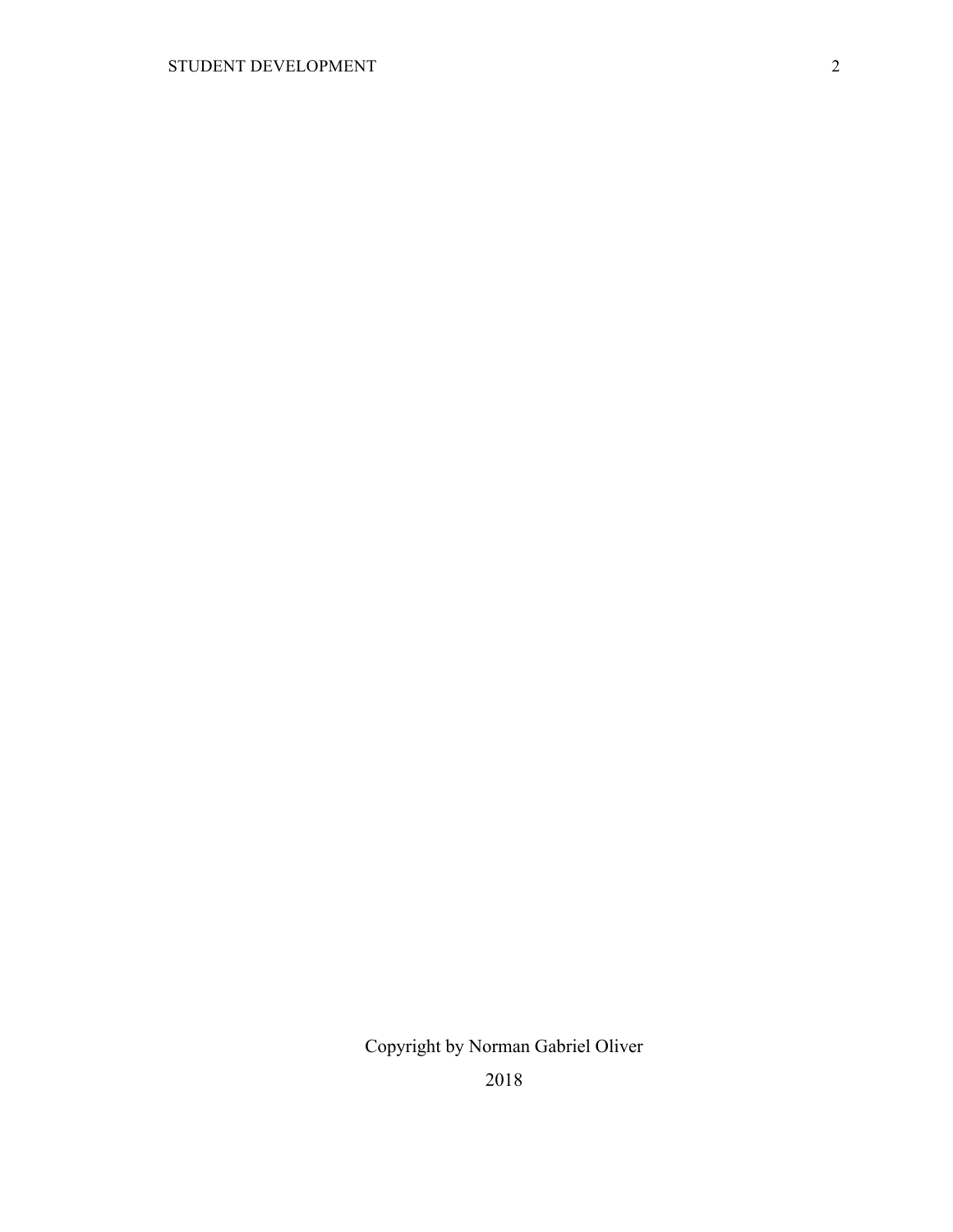For Katie, I know how much you would have loved to read this.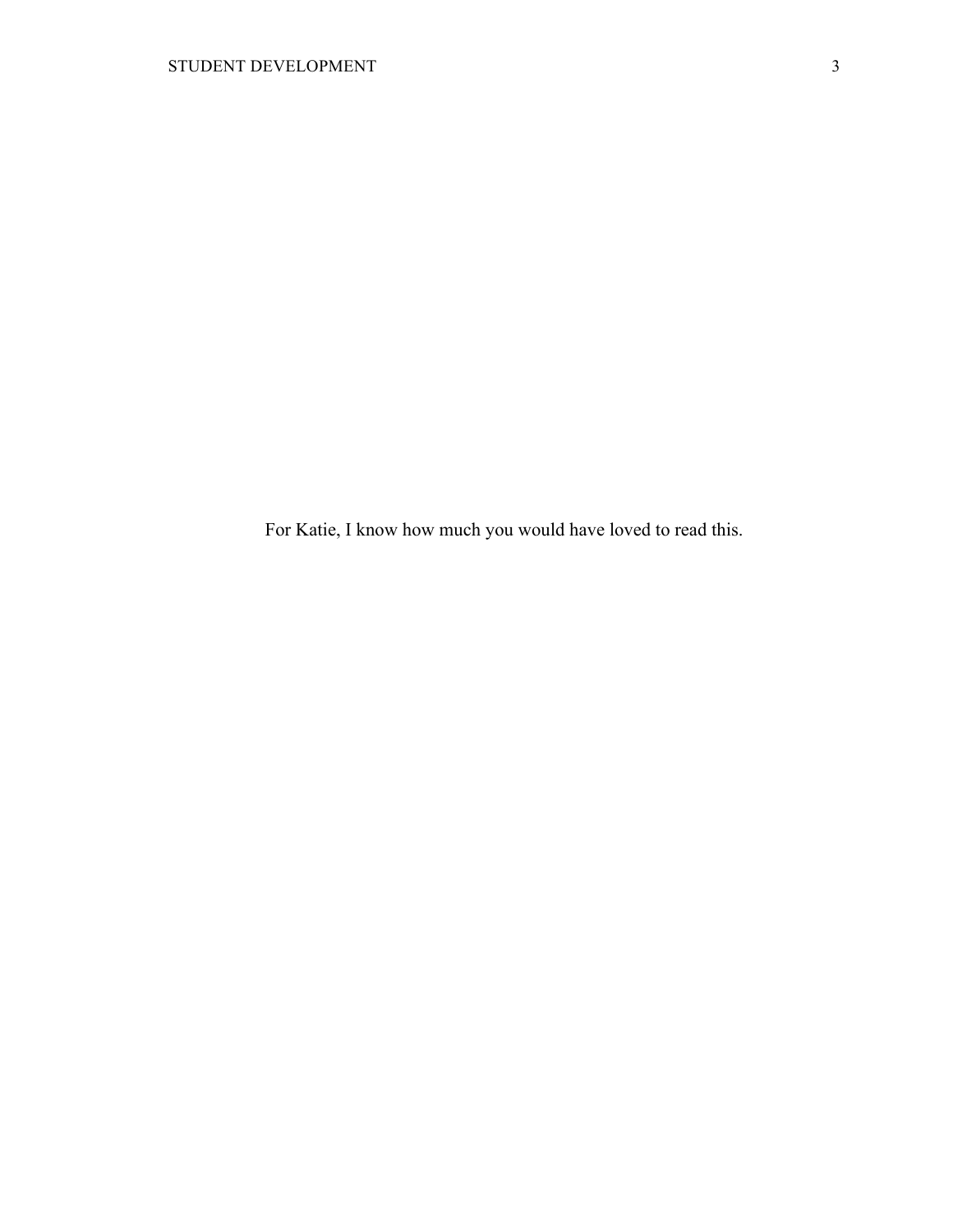### Abstract

This study compared two groups of college students' levels of self-actualization from Southeastern University, student leaders and non-leader students. The participants' levels of self-actualization were measured using the Short Index of Self-actualization (SISA). The study followed a cross-sectional design. Participants were recruited through in-person communication, emails, and an on-campus study recruitment software called SONA. The participants completed a questionnaire containing the SISA and various demographic questions. Results indicated that the findings of the study were not statistically significant; therefore, it could not be determined whether or not student leadership is positively correlated with higher levels of self-actualization. However, a replication study could prove beneficial in providing better understanding of the relationship between student leadership and self-actualization.

KEY WORDS: self-actualization, student leader, student-leadership, SISA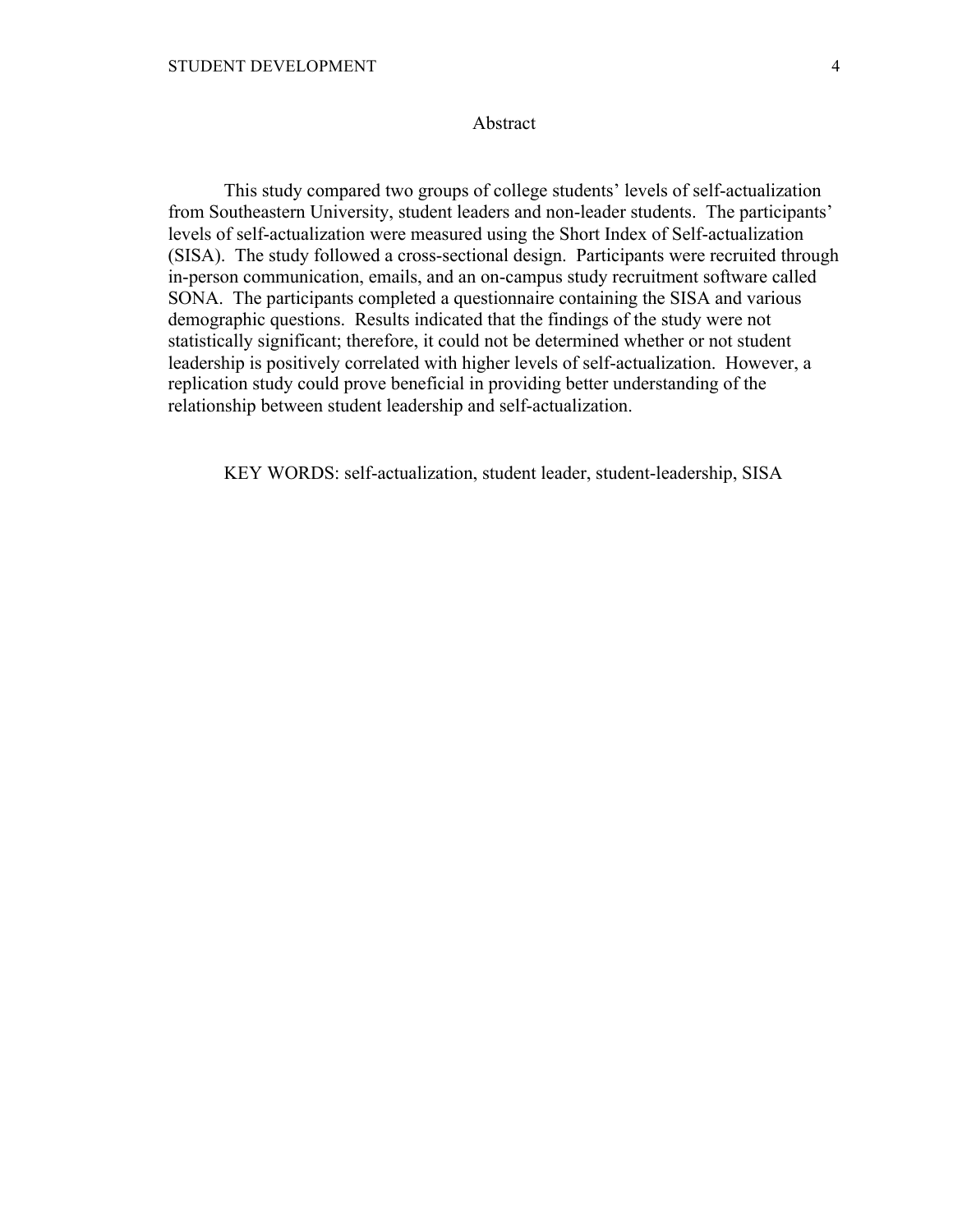### Table of Contents

| Abstract                          | Page<br>4 |
|-----------------------------------|-----------|
| Chapter I: Introduction           | 6         |
| Chapter II: Literature Review     | 10        |
| Chapter III: Method               | 30        |
| Chapter IV: Results               | 33        |
| Chapter V: Summary and Conclusion | 35        |
| References                        | 40        |
| Appendix A                        | 47        |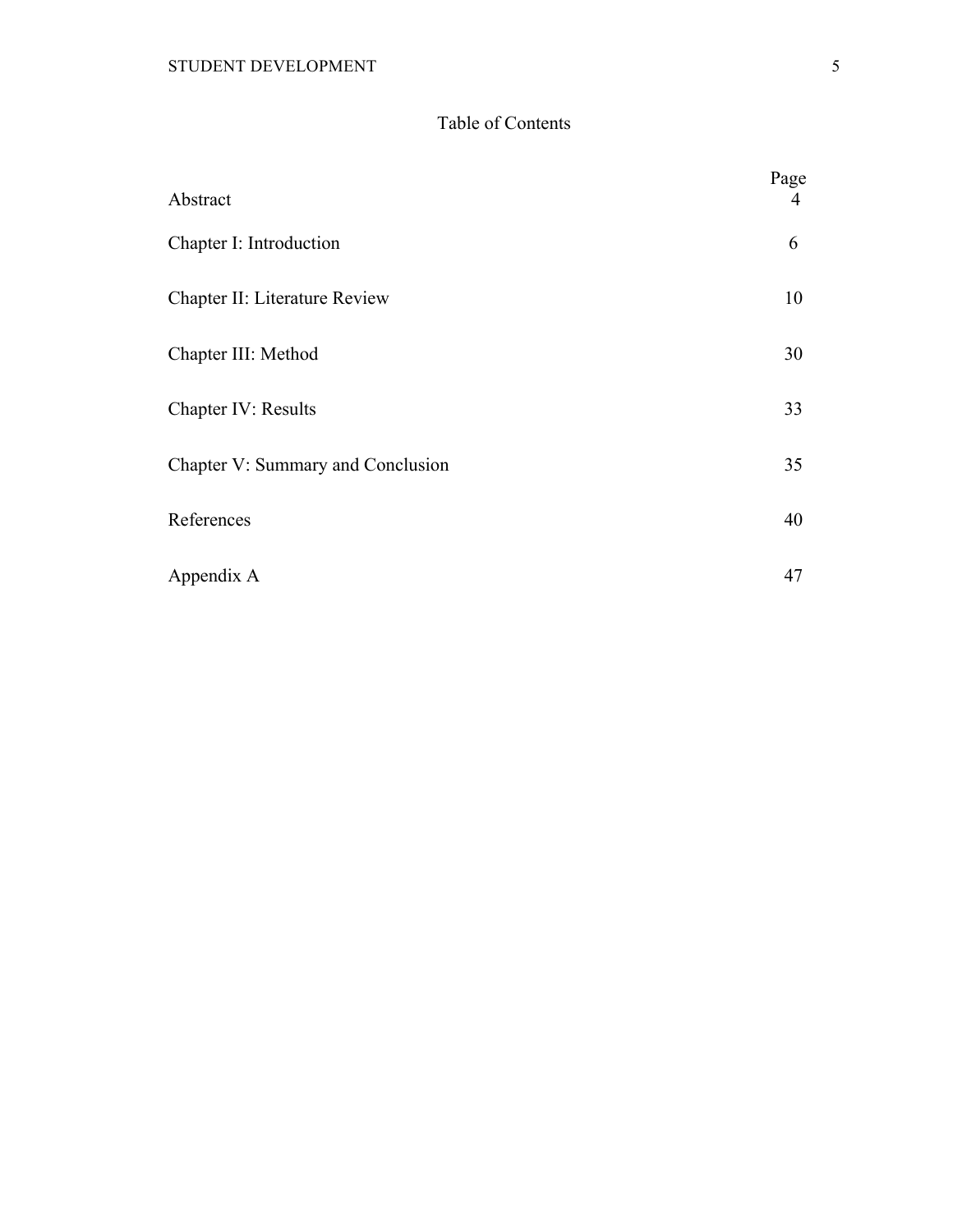### **Introduction**

"Musicians must make music, artists must paint, poets must write if they are to be ultimately at peace with themselves. What humans can be, they must be. They must be true to their own nature. This need we may call self-actualization" (Maslow, 1968). This quote by Abraham Maslow serves as an excellent description of self-actualization. Selfactualization is a term that can be difficult to define as there has never truly been a concrete definition. With so many psychological theorists (a list of which includes the likes of Kurt Goldstein, Carl Jung, Abraham Maslow, and Carl Rogers) attempting to define self-actualization and with the origins of a self-actualization concept going back to Aristotle in ancient Greece (Hergenhahn & Henley, 2017) self-actualization's definition has continued to be dependent on the context of usage. For the sake of this study, the definition of self-actualization that I decided to rely on is as follows: self-actualization is the process exhibited by people that drives the realization and/or fulfillment of one's life potential to be the best version of themselves they can possibly be.

The aspect of self-actualization that I am focusing on stems mainly from the ideas and teachings of Abraham Maslow and Carl Rogers. Both of these prominent psychologists are known for their work in developing the realm of psychology that has come to be known as Humanistic Psychology. Humanistic Psychology takes the approach of studying the uniqueness of person and the individual as a whole; this approach highly values experiences and motivations when relating to and attempting to help the individual (McLeod, 2015). A big part of self-actualization has to do with human experiences and motivation; thus, self-actualization plays an important role within the teachings and ideas of Humanistic Psychology. For both Maslow and Rogers, self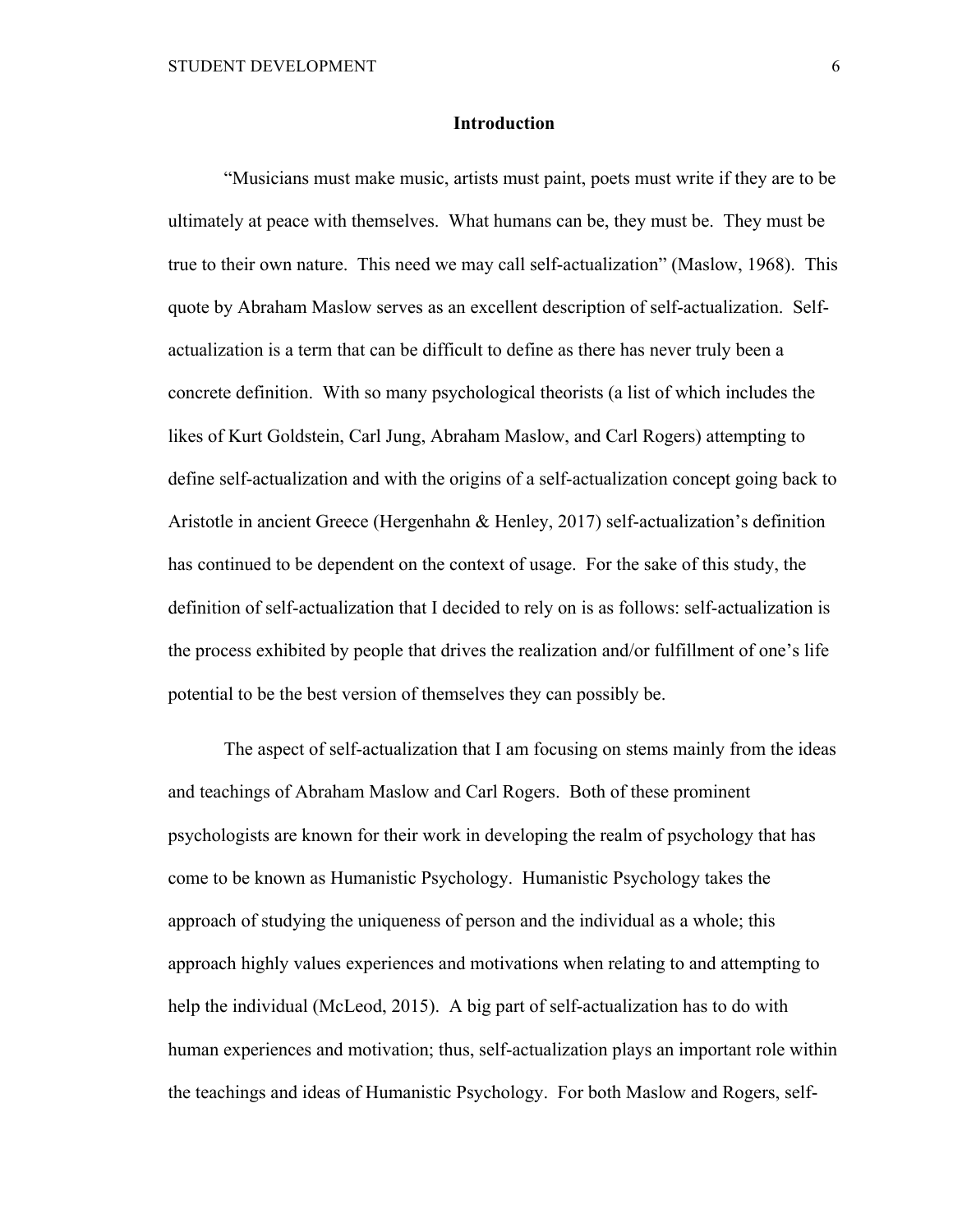actualization was viewed as the main goal to strive for; both of their humanistic approaches rested largely on this concept of self-actualization.

So, one sees that the idea of self-actualization has been around for a long time and it was a focal point behind one of the great movements in the realm of psychology. But what relevance does it hold today? Why should people care about self-actualization? How can this vaguely defined process possibly hold practical application today? I tried to answer these questions through the scope of the study that I have conducted. With these questions in mind, I attempted to shed light on the importance and relevance of selfactualization through its relationship with working leadership. Self-actualization is the process of constantly improving oneself and striving to reach one's fullest potential. In an article by John Keyser, the factors of growing as a person (likened to selfactualization) and leadership development go hand-in-hand. This article portrays personal growth (in areas such as personal skills, understanding, ambition, and others) as a necessity in improving one's leadership, and speaks highly of leaders who are selfaware. A gradual-yet-steady improvement, awareness of one's level of competence, and self-reflection are all listed as good leadership qualities. All of those qualities are also important qualities associated with self-actualization (Keyser, 2011).

Seeing how leadership and aspects of self-actualization coincide quite well and how the two share similar qualities makes for an interesting observation. I was curious to discover more and investigate the possible relationship between the two variables. Specifically, I sought to examine the possible correlation between self-actualization and student leadership. As a current college student attending Southeastern University and as someone who is a part of my university's student leadership department, I chose student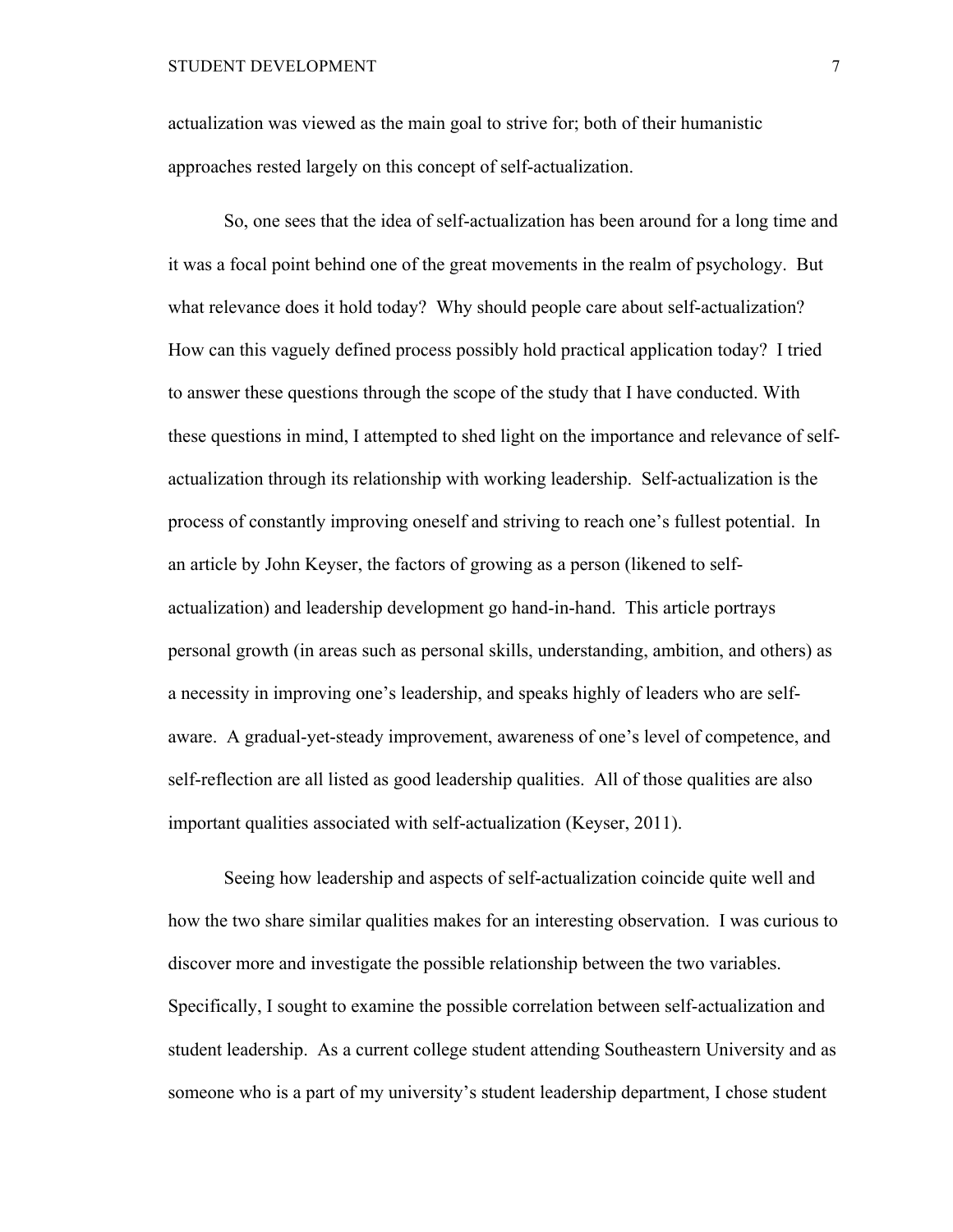#### STUDENT DEVELOPMENT 8

leadership to serve in the "leadership variable" role within my study. To better clarify what I mean by student leadership, I formed a working definition for what a student leader is for the sake of the study. A student leader is a student in an appointed formal position who works in collaboration with students and the institution to better the experiences available on campus and to enrich the lives of the student body. Meanwhile, a traditional student is a student that is not involved in any form of student leadership.

Southeastern University's student leadership departments are very involved on campus with the intention of improving student life. To be sure that student leaders are best equipped to handle any situation and foster positive student experiences, the university ensures that student leaders receive training each semester and undergo regular evaluation. Both the semester training and regular evaluation are meant to promote growth and self-efficacy within student leaders – qualities which are necessary for selfactualization. As part of their jobs, student leaders also have to engage in tasks that promote personal growth and self-efficacy. Some of those tasks include planning events, counseling students, self and peer evaluation, and conflict resolution. With the kind of intentional time and effort poured into them and the work/skills required of them, student leaders would seem better equipped toward being more self-actualized. With that in mind, I hypothesized that student leaders would exhibit higher levels of self-actualization than traditional students.

The question of whether leadership is correlated to self-actualization delves into a realm of study that has not yet been explored in-depth. Little-to-no research has been done in this area, so I hope to be shedding light on something that could be of great value. However, the question remains, what relevance does self-actualization hold and why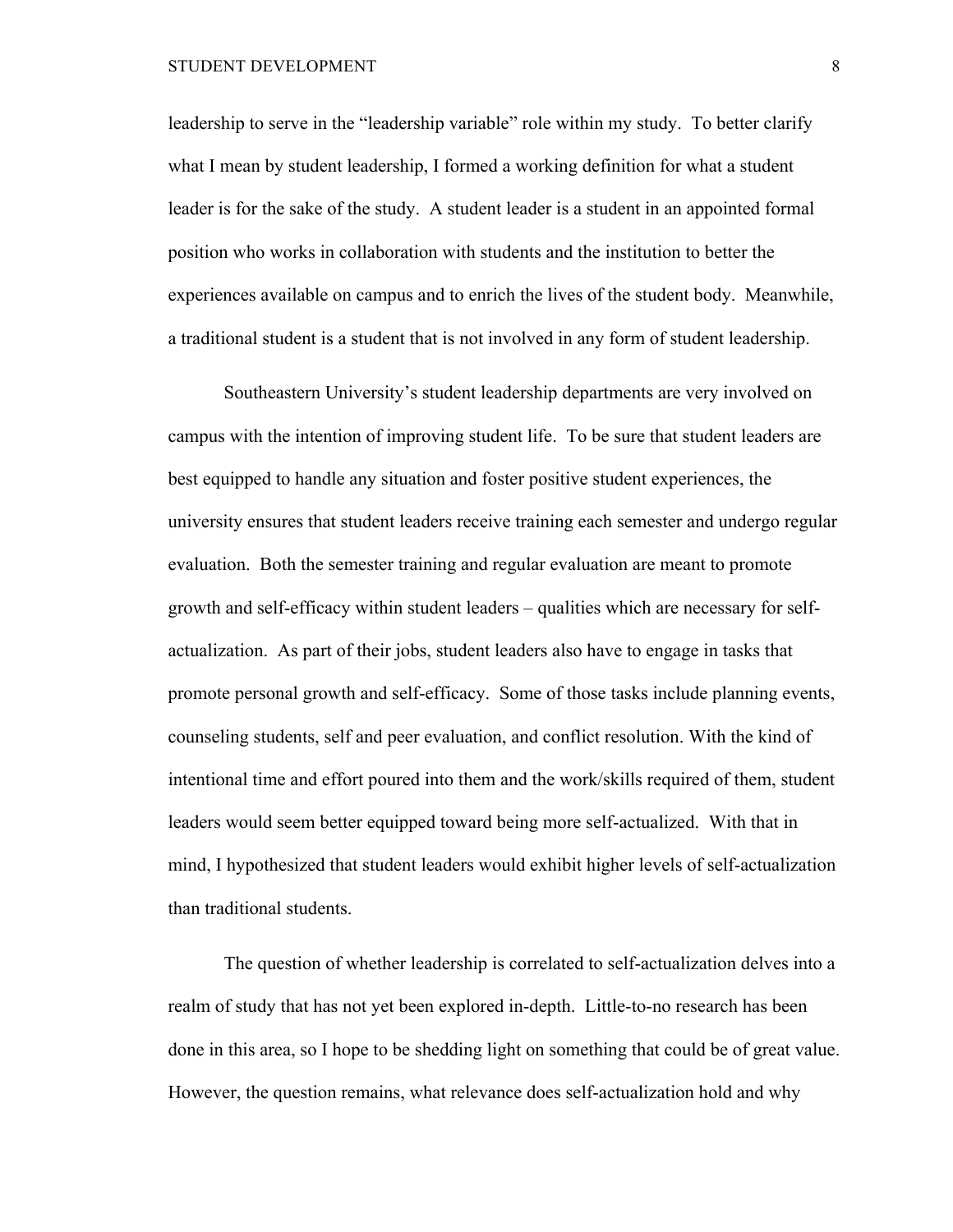should people care about it? Learning more about people's progressive levels of selfactualization and their self-actualizing tendencies (the drive and desire to reach a state of a fully self-actualized existence) should be something people care about because it's about learning who we are and where we can go. When one lives by seeking to selfactualize, then that person is always seeking to improve themselves in a holistic manner that includes all aspects of their personality. Also, they seek to relate in the best way that they can to their neighbors and the people around them. Therefore, I think that this study should be of some kind of importance considering that it touches on a subject that concerns itself with processes and qualities that make for better students, employees, citizens, and people as a whole. This study attempts to measure and understand levels of self-actualization in people who are going through college which is known as a time during which young people reach new levels of self-awareness and personal growth (Strang, 2015).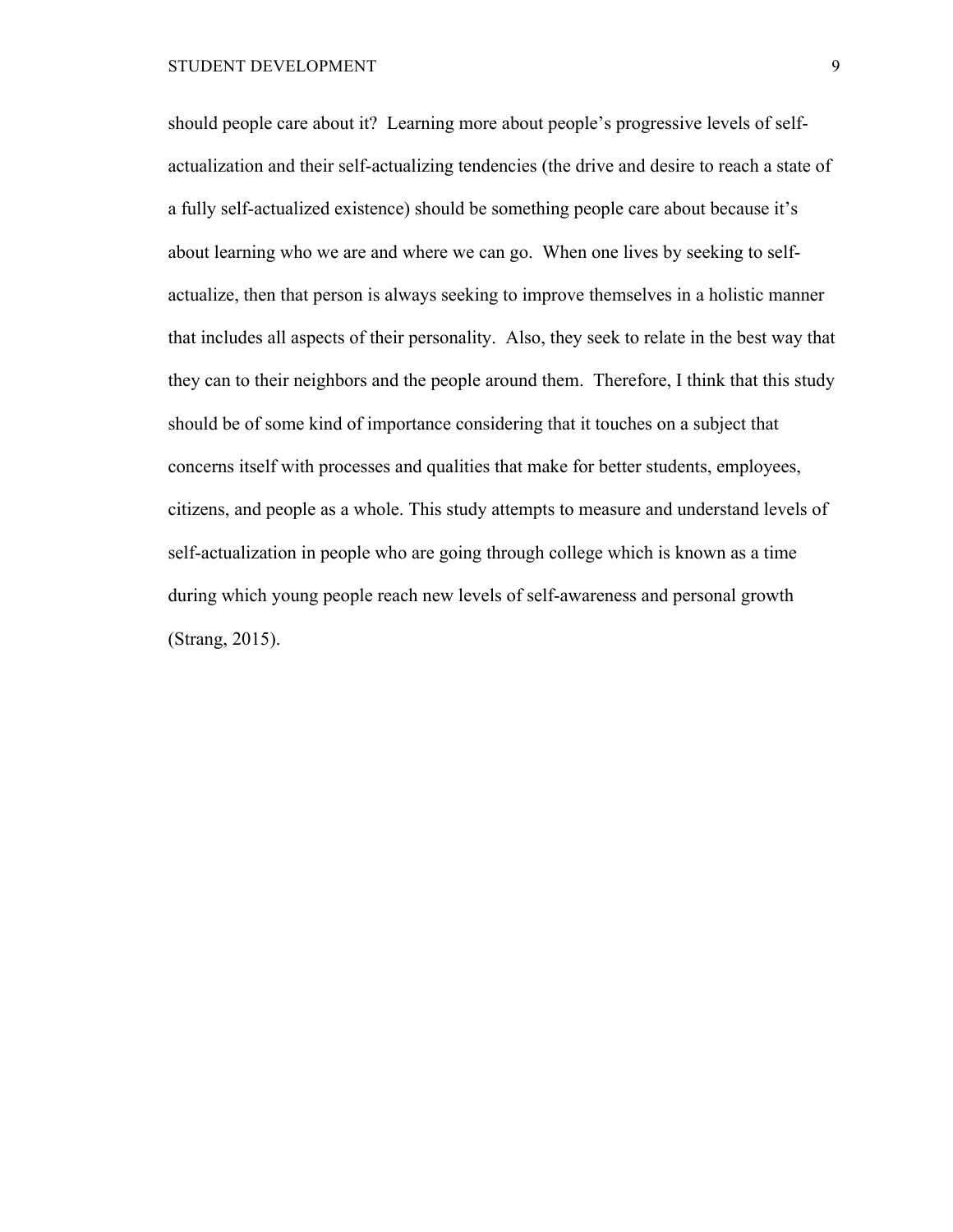#### **Literature Review**

### **Self-actualization**

### **Self-actualization and Theories**

This section of the literature review is meant to take a comprehensive look at the topic of self-actualization and some of the theories associated with it. To understand selfactualization, we must go to its beginnings. The beginning of the form of selfactualization that I am discussing and using in my study began with Abraham Maslow. Maslow's psychology was focused on the person and one's inner nature. This inner nature is something that is inside of us and has always been there from birth. Everyone has this inner nature, but the inner nature is unique within each and every person. This nature is described by Maslow as being neutral or good; this is contrast to many popular psychologists who came before him, most notably, Sigmund Freud ("Comparison of Freudian," 2015). Maslow thought that Freudian psychologists placed too much emphasis on human weakness and viewed human nature negatively which obscured the understanding of psychological health ("Abraham Maslow", 2010). When one adheres to this inner nature, they seek the development of their unique self. This development is what is known as self-actualization. David Grinstead further explains self-actualization by saying, "Very few people actually achieve self-actualization. Most experience it as an urge, hope, drive, a wishing for something not yet achieved. Simultaneously you are what you are while becoming what you can be. Self-actualizers exhibit values that are goals. They desire what is good for others and self by doing right because they want to, need to, enjoy doing right, approve of doing right and continue to enjoy doing right. There is self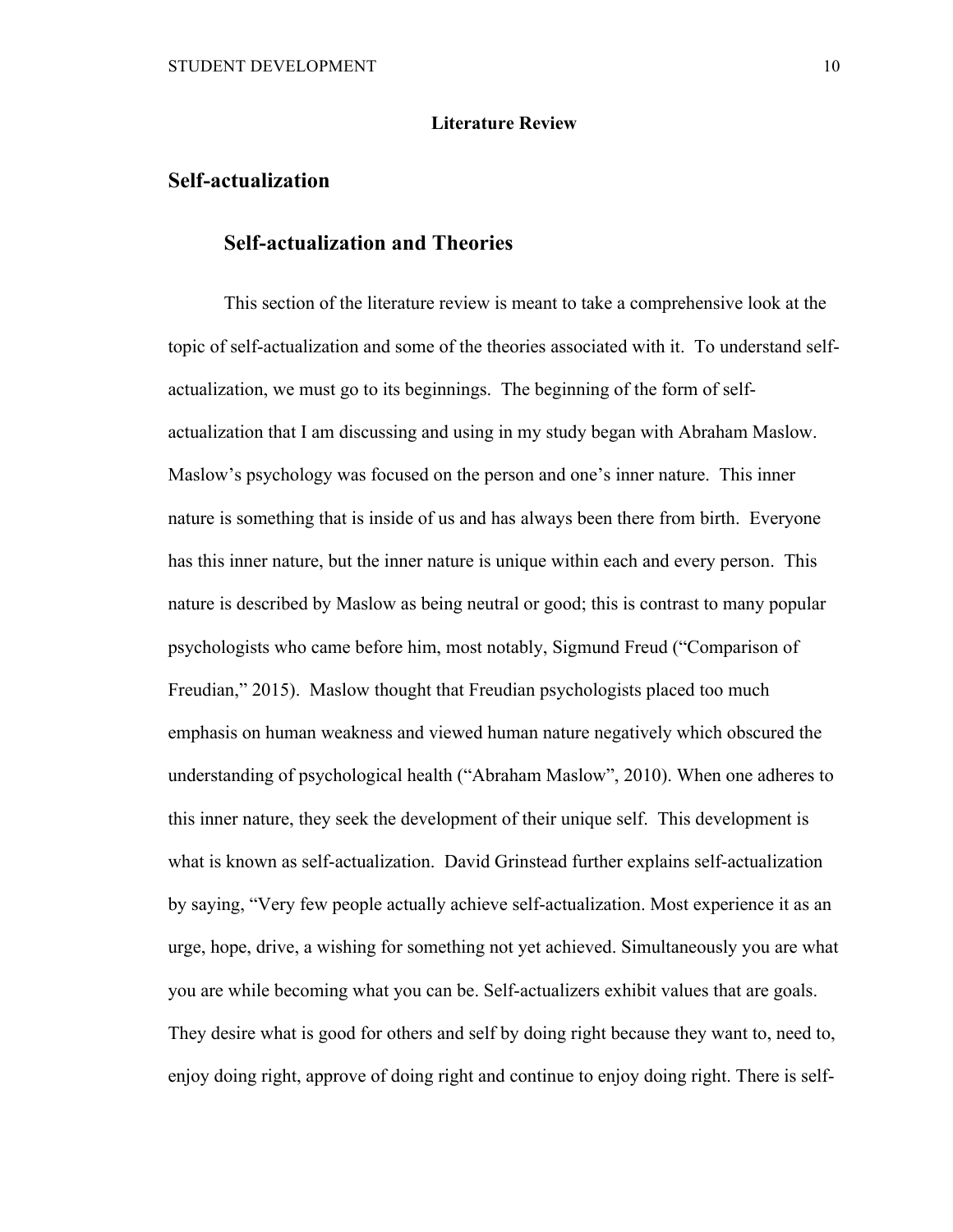control and self-discipline which is not found in the average person" (Grinstead, 2015, p. 4).

According to some, there are two types of self-actualizers. There are the *Y* selfactualizers that are healthy but do not have a transcendence experience, and there are the *Z* self-actualizers who have transcendent experiences. The *Y* self-actualizers experience self-actualization on the plane of the practical and concrete. Meanwhile, the *Z* selfactualizers experience self-actualization on a plane that includes peak experiences and plateau experiences (Grinstead, 2015, p. 5). For example, a *Y* self-actualizer experience would be something experienced in a day's work or while sharing a meal with friends or family; meanwhile, a *Z* self-actualizer experience would be experienced through the birth of a first child or performing a concert in Carnegie Hall. The people included in my study consist of college students. That being said, the main focus of my study was on concrete and practical factors surrounding student leadership work and experience; therefore, my participant sample will reflect a group of *Y* self-actualizers.

The theory that really serves as the basis for self-actualization is the Hierarchy of Needs. Maslow discussed how people have needs and that some needs take precedence over other ones. Our most basic needs revolve around physical survival; once one of our needs is taken care of, then we move up to the next need to be fulfilled, and so on. Maslow divided these needs across five standard levels of categories ("What is Self-Actualization," 2017). The first four levels of the Hierarchy of Needs are known as Deficiency Needs. These needs, starting from the most basic, are the physiological needs, safety needs, belongingness and love needs, and esteem needs (Burton, 2017). As discussed, the lower needs generally must be met in order to continue up the Hierarchy of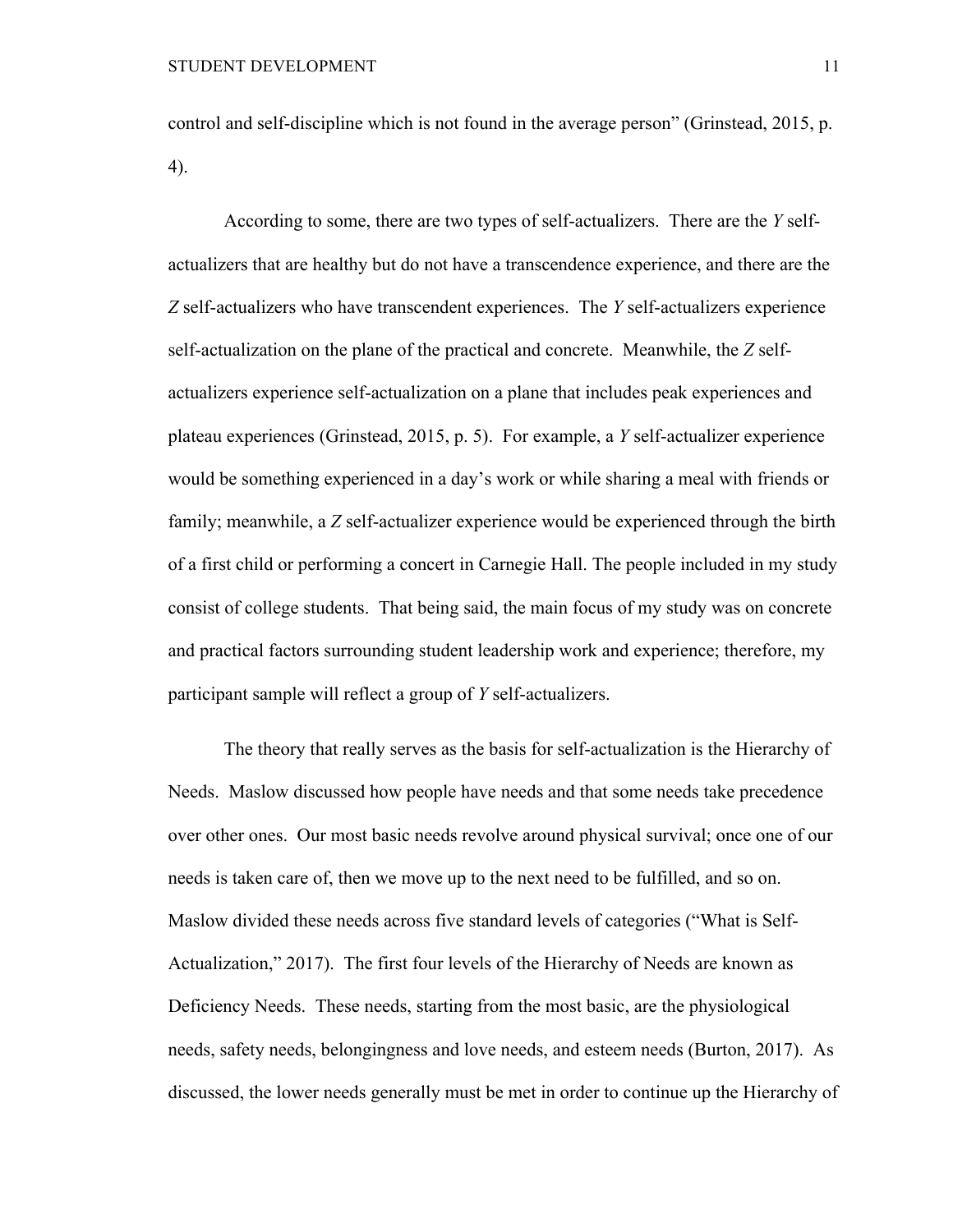#### STUDENT DEVELOPMENT 12

Needs. For example, if a person is suffering from starvation, they normally will not really care about how they look or if a particular person does not like them. People trying to fulfill their basic needs may exhibit the following: yearning for gratification persistently, sickening or withering due to deprivation, and responding therapeutically to gratification of the need (Maslow, 1957). However, every need does not *always* need to be met in order; there are rare exceptions (Green, 2000). Even Maslow realized that his theory concerning his categories of needs did not serve as absolutes. He realized that his satisfaction of the needs did not serve as an "all-or-none" issue, and he admitted that his earlier statements may have given "the false impression that a need must be satisfied 100 percent before the next need emerges" (Maslow, 1987, p. 69). The top and final level of the hierarchy of needs are the growth needs. Unlike the deficiency needs which stem from the lack of something, the growth needs stem from the desire for growth. Every person has the ability and the desire to move up towards self-actualization; however, the progress of moving upward to self-actualization is often interrupted and detoured by failure to meet lower level needs and by poor life experiences (McLeod, 2017). Maslow also clarified that being self-actualized is not about reaching a specific point; it is more a matter of degree. He said, "There are no perfect human beings" (Maslow, 1970, p. 176). The road to self-actualization is not a set or determined path. There is no "formula" that ensures one reaches the highest level and becomes self-actualized. It is completely dependent on the uniqueness of the individual, and the motivation for self-actualization will lead people down different directions and different life paths (Kenrick et al., 2010).

The other theorist that was very important in the development of the idea of selfactualization was humanist psychologist Carl Rogers. Concerning self-actualization, Carl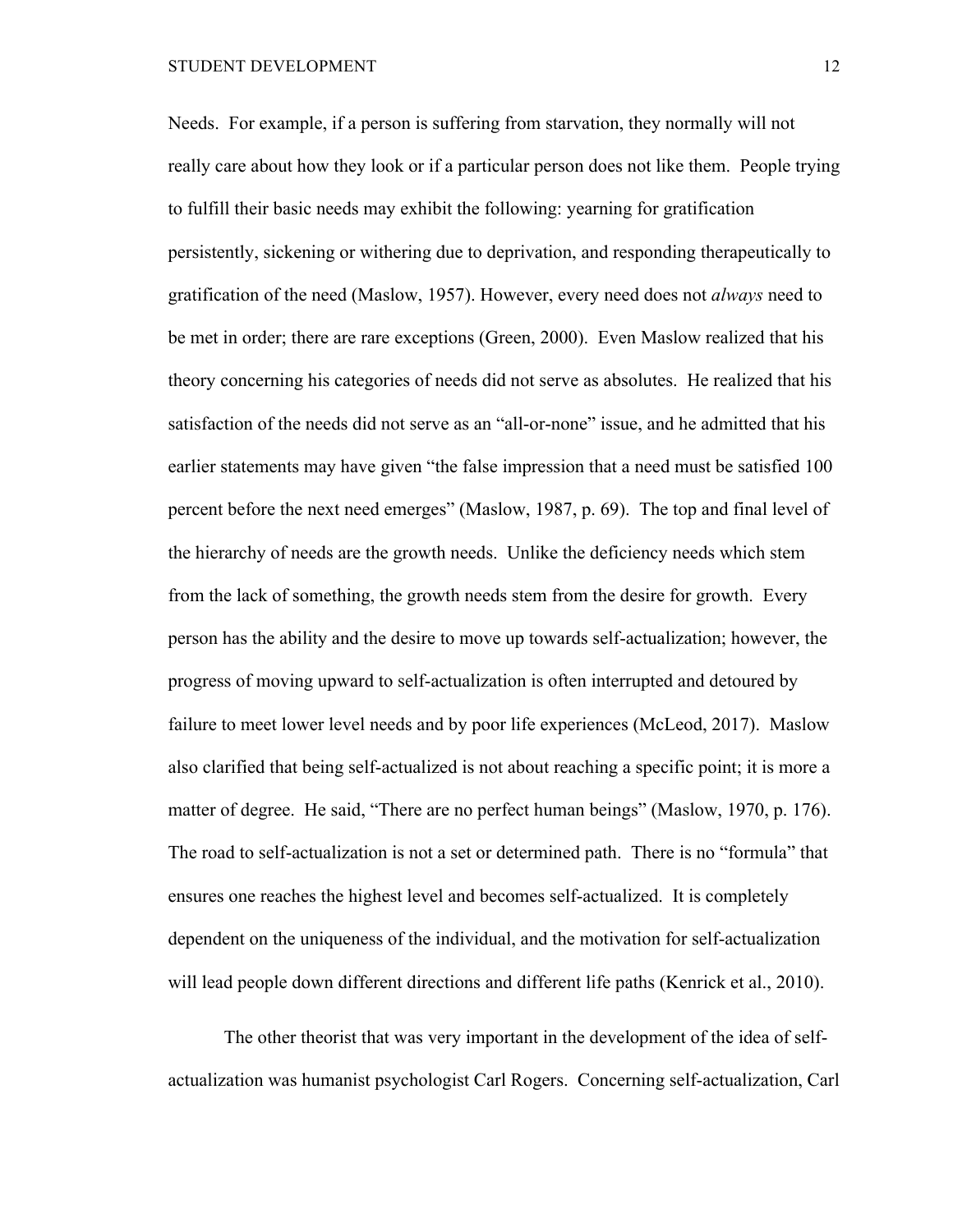#### STUDENT DEVELOPMENT 13

Rogers came up with a theory that people work within their "real selves" to reach congruence with their "ideal" selves; thereby, the person will attain the status of a "fullyfunctioning person" (Olson, 2013). The real self is described as the person that we currently are; the person who is defined by what they have done up to this point in their lives. Rogers describes the other variant of self as the ideal self. The ideal self denotes the self-concept that the individual would most like to possess. It is the person one would ideally like to be and strives to be (Pescitelli, 1996). These two versions of oneself play an important role in reaching self-actualization according to Rogers.

Like Maslow, Carl Rogers believed that self-actualization is indeed a process that is innate and is a motivating force for people. To this effect he is quoted saying, "The organism has one basic tendency and striving - to actualize, maintain, and enhance the experiencing organism" (Rogers, 1951, p. 487). For Rogers, people who can match their real selves with their ideal selves are viewed as self-actualizing, and self-actualizing people are called "fully functioning persons." Another area in which Maslow and Rogers agreed was that self-actualizing (becoming a fully functioning person) was a continuous process; it is a process of always becoming and changing (McLeod, 2014).

Rogers came to identify the self-actualizing person by five distinct characteristics. (1) The self-actualizing person is open to experience; they are able to accept both positive and negative emotions. They do not deny negative emotions; rather, they strive to work through them. (2) The self-actualizing person is known through their existential living. They are in touch with different experiences as they occur in life, and they avoid prejudging and preconceptions when it comes to other people. They are able to fully appreciate and live in the present, not focusing too much or putting excessive weight on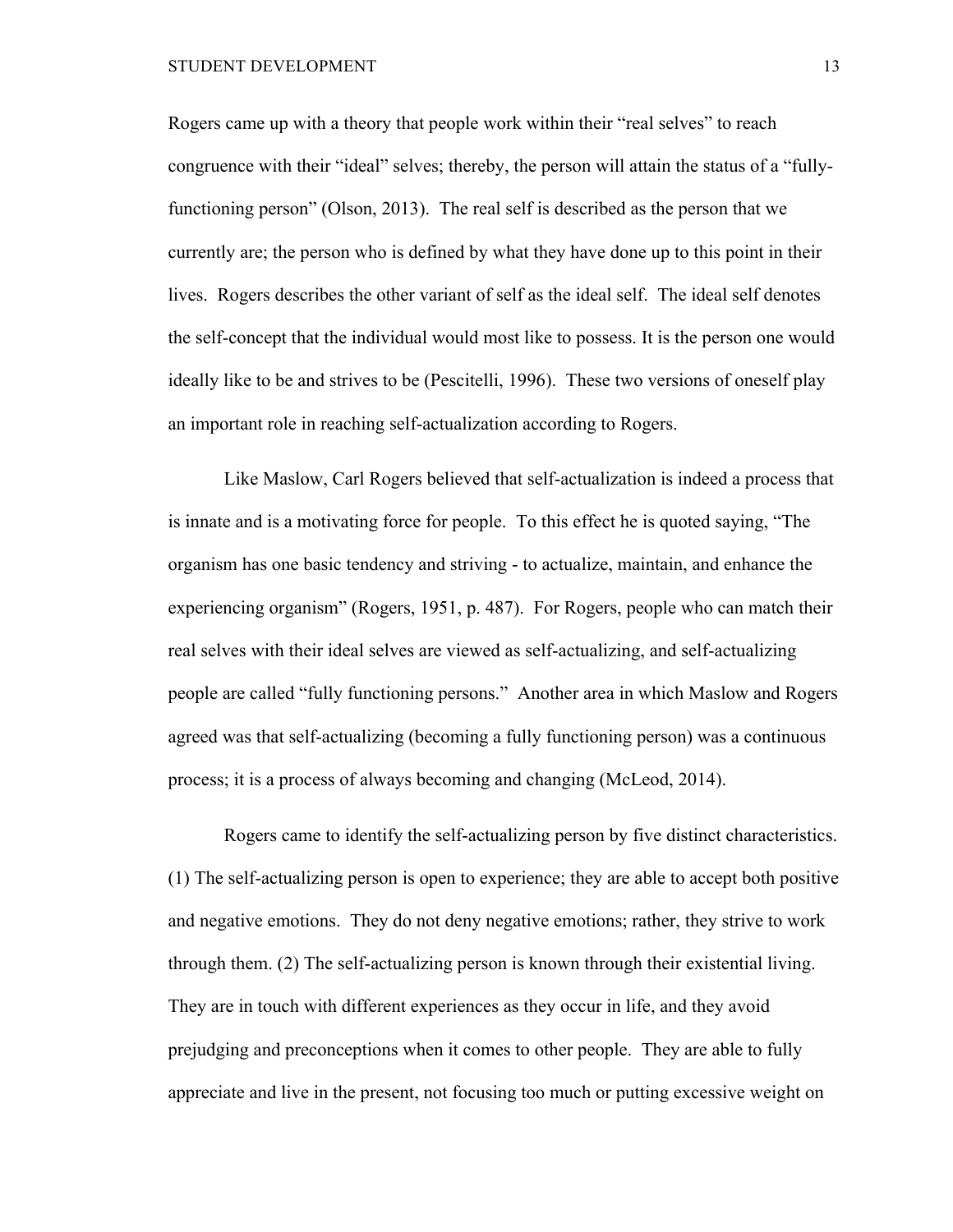the past or future. (3) The self-actualizing person places stock in their feelings. They pay attention to and have confidence in their feelings, instincts, and gut reactions. They trust themselves to make the right choices. (4) The self-actualizing person is very much in tune with creativity. Creativity and risk-taking are a big part of their lives, and they do not play it safe all the time. This involves the ability for one to change and adjust and seek new experiences. (5) The self-actualized person lives a fulfilled life. They are happy and satisfied with life and are always looking for new challenges and experiences to face (McLeod, 2014).

Looking at the literature presented on self-actualization and self-actualizing people, one can see what the process looks like and what characteristics self-actualizing people possess. That being said, what is it that makes self-actualizing people better versions of themselves? The answer to that question really depends on how one's culture defines the "better version." Given the literature presented thus far, one can gather that the ideal version of oneself that was talked about by Maslow and Rogers is characterized by qualities such as independence, interpersonal skill, emotional intelligence and stability, self-efficacy, and a proactive disposition. Looking at the combination of these particular characteristics, it is strikingly apparent that these qualities are particularly descriptive of a Western paradigmatic way of being. One analysis of Abraham Maslow's writings on self-actualizing people points out that "the concept of individual self is seen as an integral assumption of American psychology that is ordinarily unquestioned. It appears that Americans naturally assume that each person has his own separate identity that should be recognized." The analysis goes on to highlight that there have been crosscultural studies completed on self-actualization that suggest that this theory of personality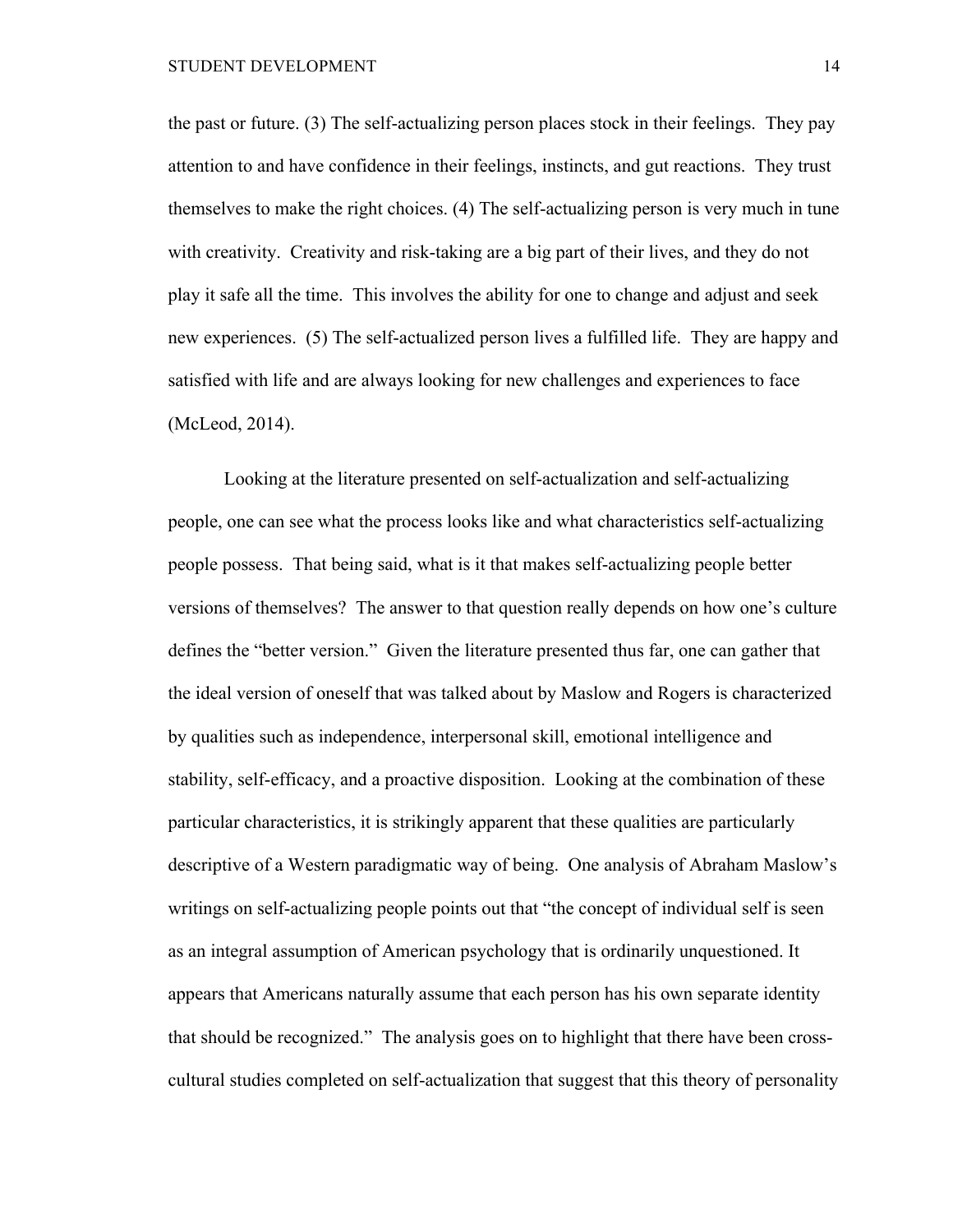is a function of American society (Francis & Kritsonis, 2006). Based on this evidence, one could make the assumption that the "best version" of oneself described by the theory of self-actualization is a Western construct. Given that the measure in the study to be conducted will be administered to an American sample, the Western bias should not present a confound within this particular study.

### **Studies on Self-actualization**

This section is meant to look at a few studies that were conducted that held some type of concern with self-actualization. The point of reviewing these studies and what they yielded is to be able to see what things affect and share a relationship with selfactualization. By doing so, not only are we better able to understand the process of selfactualization, but we are also able to see what kind of relationships might link selfactualization and leadership.

The first study investigated work motivation and work engagement and how those variables related to young people's vocational training and levels of self-actualization. In this study, work motivation (Pinder, 2014) referred to a "set of internal forces that initiate work-related behavior and determine its form, direction, intensity, and duration" (Ngai, Cheung, & Yuan, 2016, p. 93). Work engagement (Bakker, Schaufeli, Leiter, & Taris, 2008) refers to "a positive work-related state of fulfillment characterized by vigor, dedication, and absorption" (Ngai, Cheung, & Yuan, 2016, p. 93). The researchers formulated two hypotheses concerning the study. The first hypothesis maintained that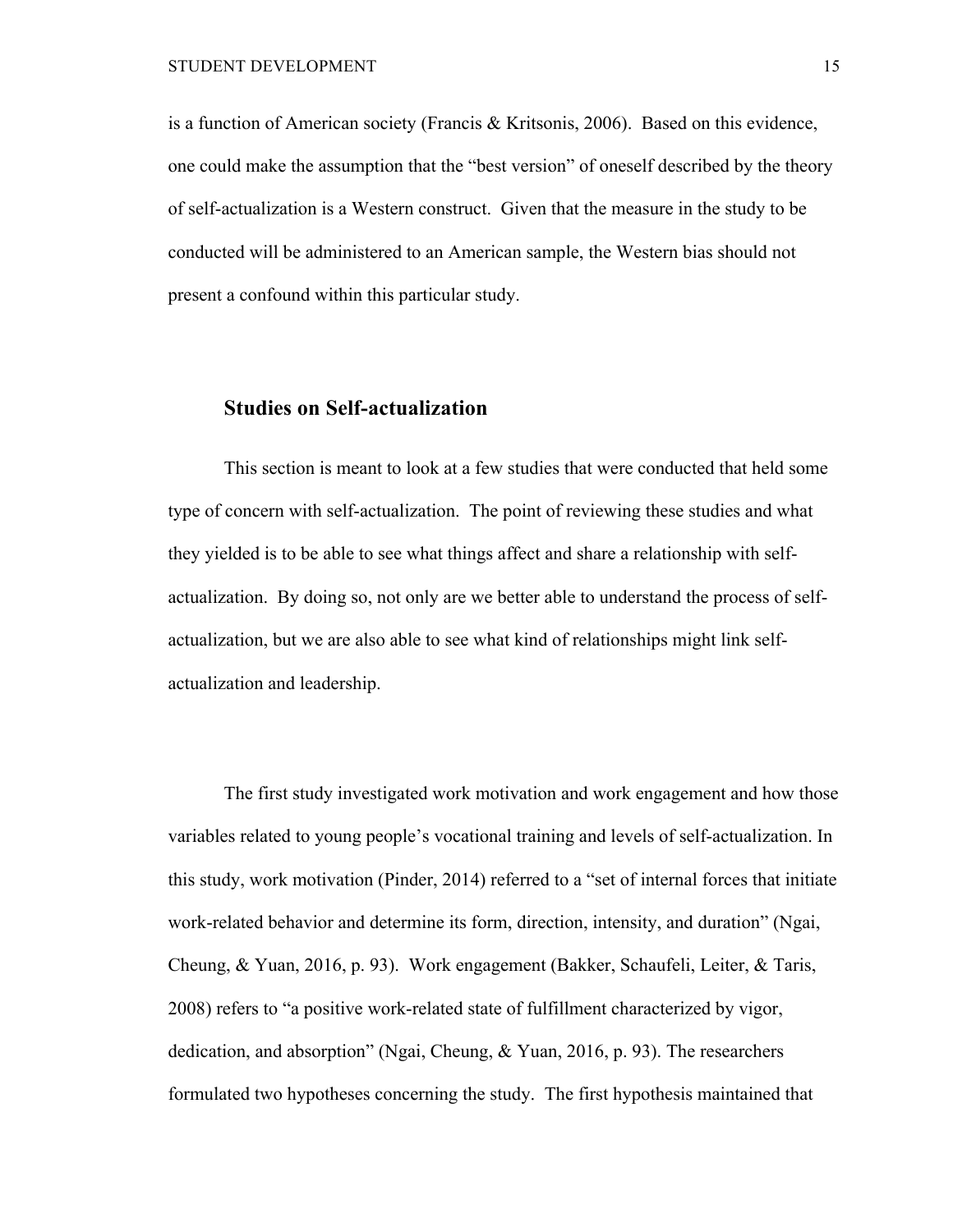unemployed youth who have attended more training courses and experienced longer workplace training periods are more likely to consider their training adequate, which, in turn, helps them achieve self-actualization, and thus ultimately enhances their work motivation. The second hypothesis stated the same, but it predicted that those factors would enhance work engagement (Ngai, Cheung, & Yuan, 2016).

A total of 209 unemployed young people participated in the study. The age range was from 17 to 30 years of age; the average age of the participants was 22.67 years (SD = 1.93). Self-actualization was assessed by 12 items that measured youths' sense of expectation of success and achievement, based on their experiences during the year prior to the survey. Sample items included "I had the chance to polish my skills", "I felt as if my identity has been distorted", and "I fulfilled my life responsibilities" (Ngai, Cheung, & Yuan, 2016).

It is worth noting that the researchers discovered that those participants more actively involved in training found their training more adequate, which, in turn, caused them to achieve higher levels of self-actualization. The research also concluded that training variables, and development programs empowers young people with personal autonomy raising self-actualization (Ngai, Cheung, & Yuan, 2016). Through this study, I noticed that personal involvement in training and development programs may help raise levels of self-actualization. Southeastern University uses both of those in the training and employment of their student leaders. Therefore, this study serves as positive evidence towards my hypothesis, and it works well to link aspects of student leadership to selfactualization.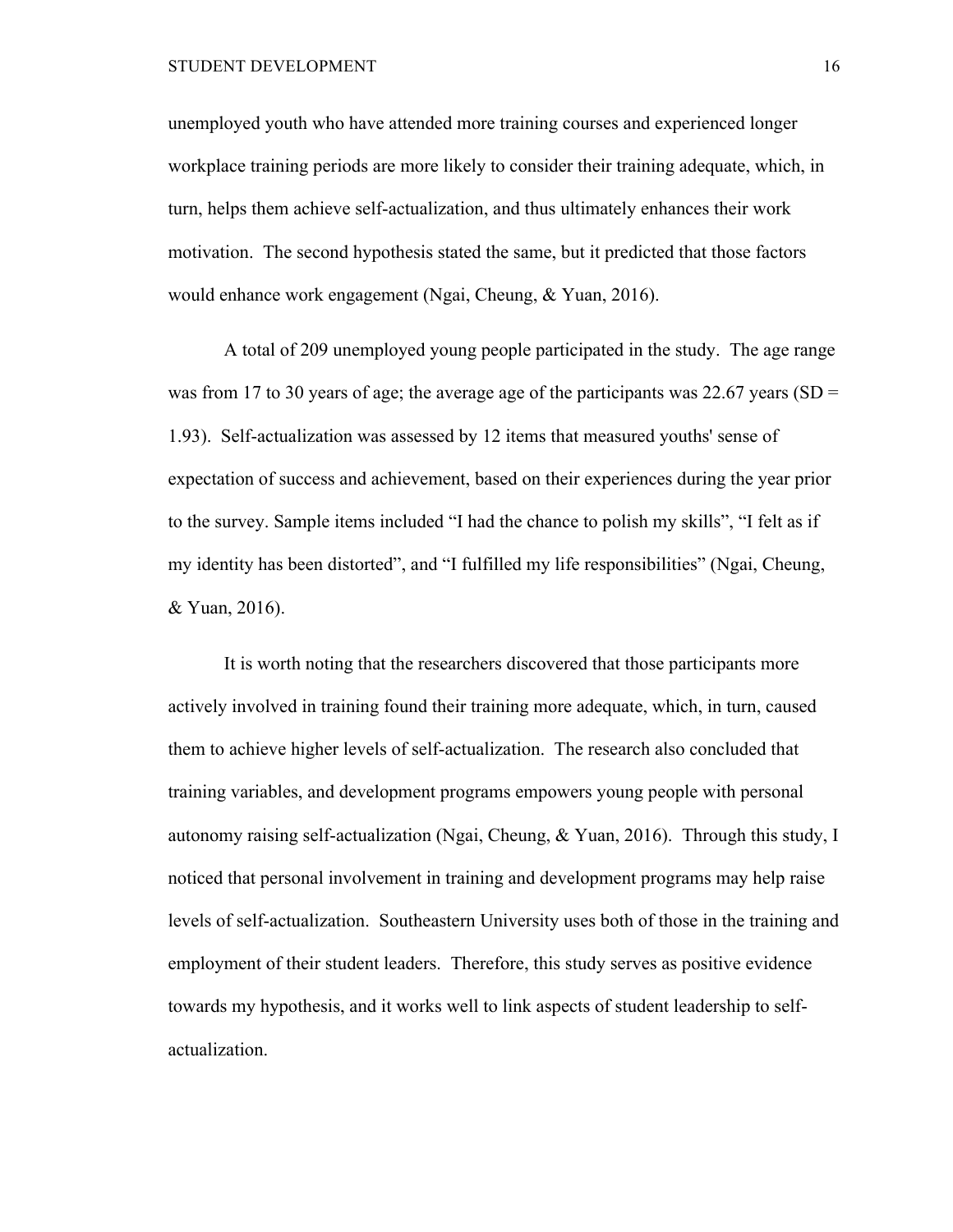The next study focused on self-actualization and its qualities and how they relate to being able to find employment. Being able to find employment is considered a point of progress along one's journey to self-fulfillment (self-actualization).

This study sought to find the relationship between self-actualization and employment for young women who are "at risk." The researchers defined "at risk" as including young women who grew up in poor single-parent families, foster care, or families with many siblings or families that are unemployed themselves. Concerning this study, the researchers agreed with the idea that empowerment is not only an external activity, but it is also an internal state of mind (Sadan, 1999). Humanistic theories align with this frame of thought surrounding empowerment and self-fulfillment by arguing that self-actualization promotes finding a sense of self-esteem that sustains the person through stress (or in this case, finding a job) (Folkman, 1997; Masten, 2001). Specifically, in searching to find the relationship between employment and self-actualization, the researchers' aim was to find how the young women defined the relationship between the two variables (Huss & Magos, 2014).

For this study, a phenomenological qualitative research method was chosen that would focus on how the participants defined the concepts of employment and selfactualization (Creswell & Poth, 2018; Eisner, 1997). The study consisted of 12 participants. The group focused on skills and difficulties related to finding and maintaining a job. Two months after the ending of the group, the participants were invited to participate in an activity where they were asked to draw visions of their dreams and goals and self-fulfillment; they were then asked to explain their drawings in a semistructured interview form (Huss & Magos, 2014).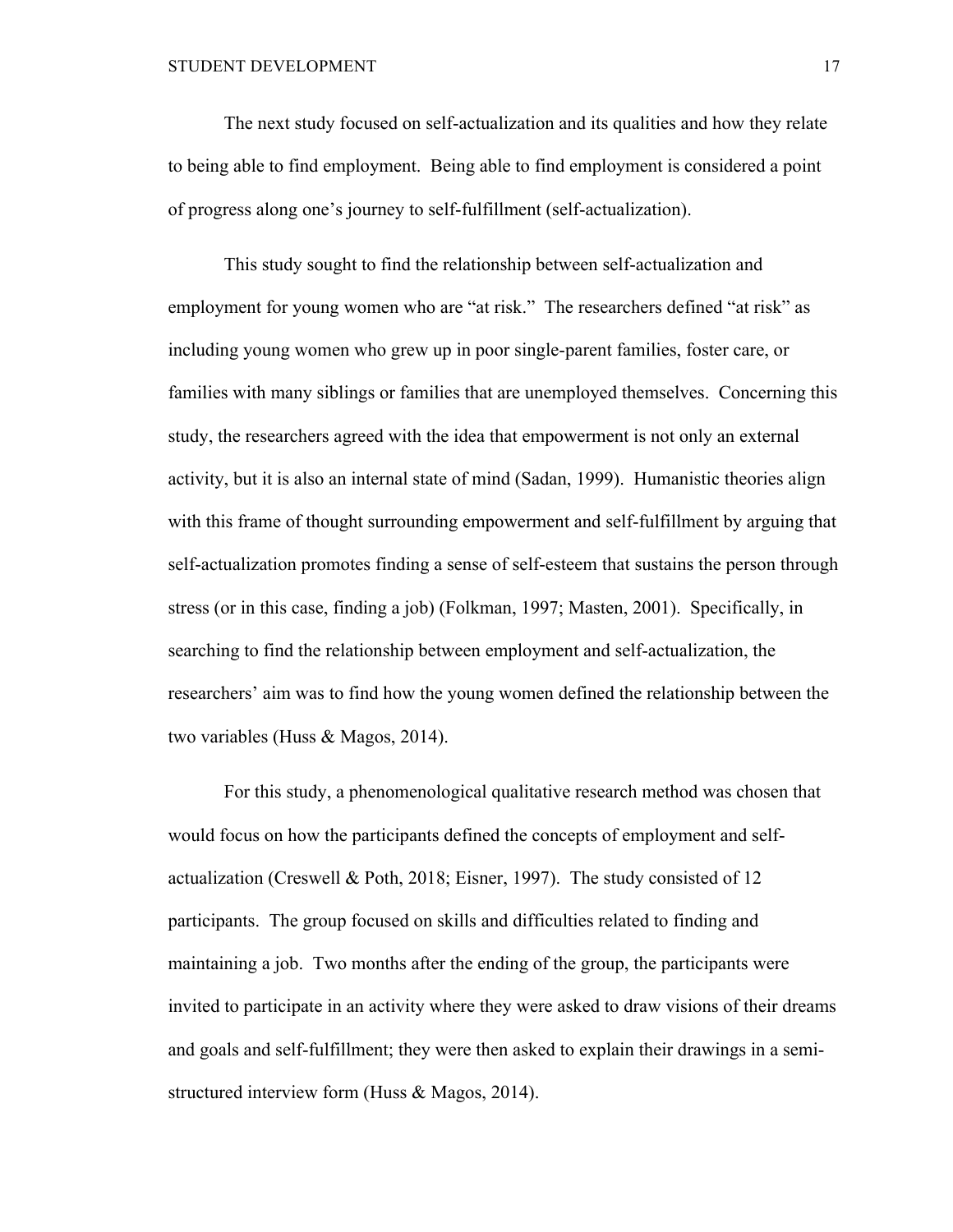The data collected showed that the participants held ways of being that are defined as "high" levels of self-fulfillment in high regard according to their relationships with self and others. They exhibited high levels of self-awareness, acknowledging the reality of their situations while still holding on to a drive and ambition related to employment and independence. The study revealed a "synergetic" relationship between employment and self-actualization. Having a higher view of self and a greater inner drive may cause one to work for employment more readily. This dual relationship could provide some interesting evidence concerning the relationship between leadership and self-actualization. Perhaps those involved in student leadership will more likely exhibit higher levels of self-actualization due to the aforementioned "synergetic" relationship exhibited by employment and self-actualization.

The final study sought to test longitudinal associations between self-esteem and sport participation among adolescents. The study sought to test the associations while addressing the mediating role of perceived sport competence. In this study, the term *selfesteem* is related to *self-enhancement*, both of these concepts are important and essential as related to self-actualization. The study also promotes that someone with high selfesteem is someone who shows the characteristics of emotional stability, subjective wellbeing, happiness, life satisfaction, and resilience to stress (Diener & Diener, 1995) – most of which are also important qualities of a self-actualizing person (Clark, 2017). Therefore, *self-esteem* will serve as the parallel to self-actualization within this study.

Organized sports are generally reported to provide several elements that facilitate self-esteem (Fox, 2000; Fox & Wilson, 2008). One way a person's self-esteem can be defined as is ". . . the overall evaluation of one's worth or value as a person" (Harter,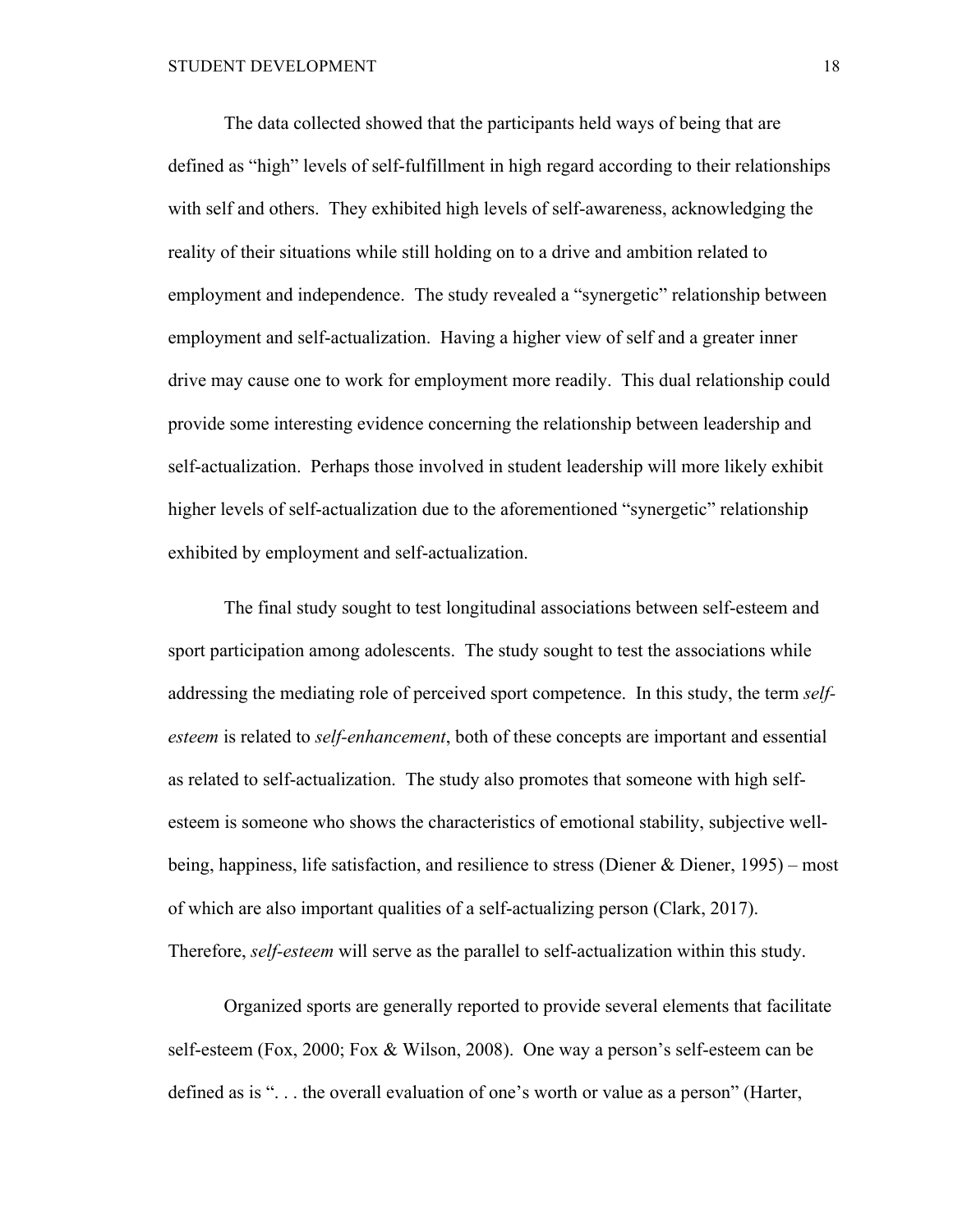2012, p. 22–24). Most of the studies done on this subject have been cross-sectional, and they have not been able to prove a cause and effect relationship between sport participation and self-esteem. The researchers hoped that conducting a longitudinal study concerning the mediating role of perceive sport competence (a statement of personal ability that generalizes across the sport domain; Fox, 1997) would help better identify the effect on self-esteem. The researchers hypothesized that higher sport participation at baseline would predict higher subsequent self-esteem through higher subsequent perceived sport competence (Wagnsson, Lindwall, & Gustafsson, 2014).

The study used a longitudinal cohort design with three waves ( $T1 = Year 1$ ;  $T2 =$ Year 2;  $T3 = Year 3$ ) of surveys. The data was collected each spring from schools in two different provinces in Sweden. Participants included in the study consist of students who completed all three waves of measurement  $(n = 920)$ . Upon collecting and analyzing the data, the researchers found that the mediating role of perceived sport competence in the longitudinal association between sport participation and self-esteem was evident both from a skill development and a self-enhancement (self-actualizing) perspective (Wagnsson, Lindwall,  $& Gustafsson, 2014$ ). The main point taken from this study is that perceived competence in an area in which a person is experiencing regular involvement plays a significant role in developing self-esteem and self-enhancement. Although my study is not on sport participation, it does involve participation (whilst being part of a team) in something that involves commitment and requires a set of skills; this participation also comes with a set of expectations that if not met have consequences – these qualities of leadership are similar to those found in being involved in a sport. That being said, Southeastern University works with their student leaders to equip them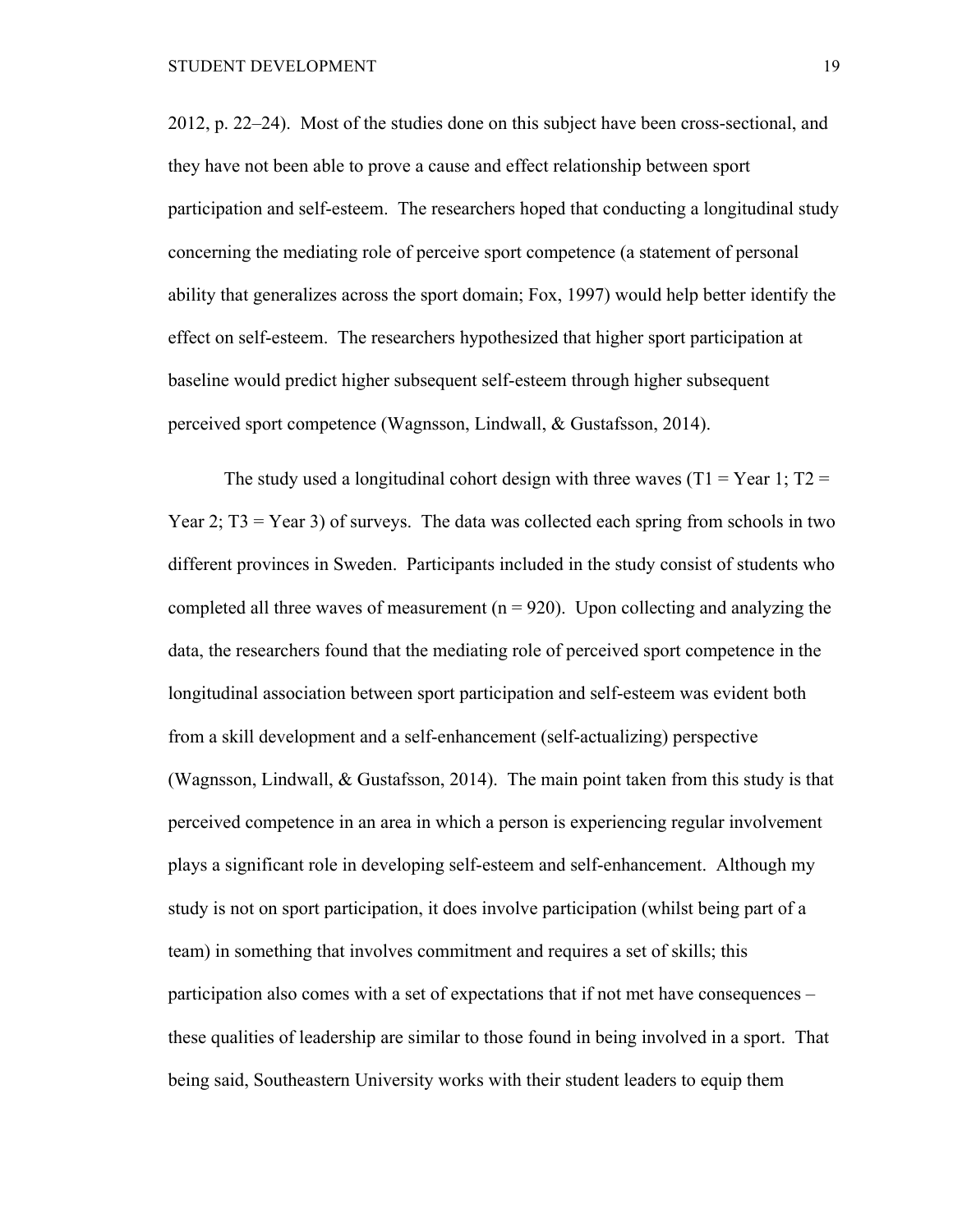through mentoring and training that is meant to build our "perceived leadership competence." According to the study above, a rise in perceived competence would translate to higher levels of self-esteem and self-enhancement; therefore, one could expect a rise in levels of self-actualization.

One study that was of particular interest was a study conducted on selfactualization as related to age. In this study, the researchers mention how selfactualization is the pinnacle of Maslow's personal development theory – supplemented by the hierarchy or needs – does not specify an age range for individuals' levels of progress. Based off of previous work that maintained that people over the age of 36 have a tendency to be more concerned with higher motives than those under the age of 36, the researchers conducted a study to look at the influence of age on levels of selfactualization. The researchers hypothesized that older people would be more selfactualized than younger people (Ivtzan, Thompson, Bernard, Sekhon, & Hart, 2013).

The study consisted of 240 participants with an age range from 18 to 60. The mean age of the participants recruited was 38.4. The measure used to evaluate levels of self-actualization was the Personal Orientation Inventory (POI) which, based on previous studies, has been accepted to be a valid and reliable measure of self-actualization. The results of the study showed that participants over the age of 36 did, in fact, show higher levels of self-actualization those below the age of 36 (Ivtzan, Thompson, Bernard, Sekhon, & Hart, 2013). Given that the participants for the study to be conducted will be comprised of college students, there is a very low possibility that lifespan age will have an effect on the results of the study. However, the idea that the older one gets, the more self-actualized one becomes is a factor that may play into the results of the study.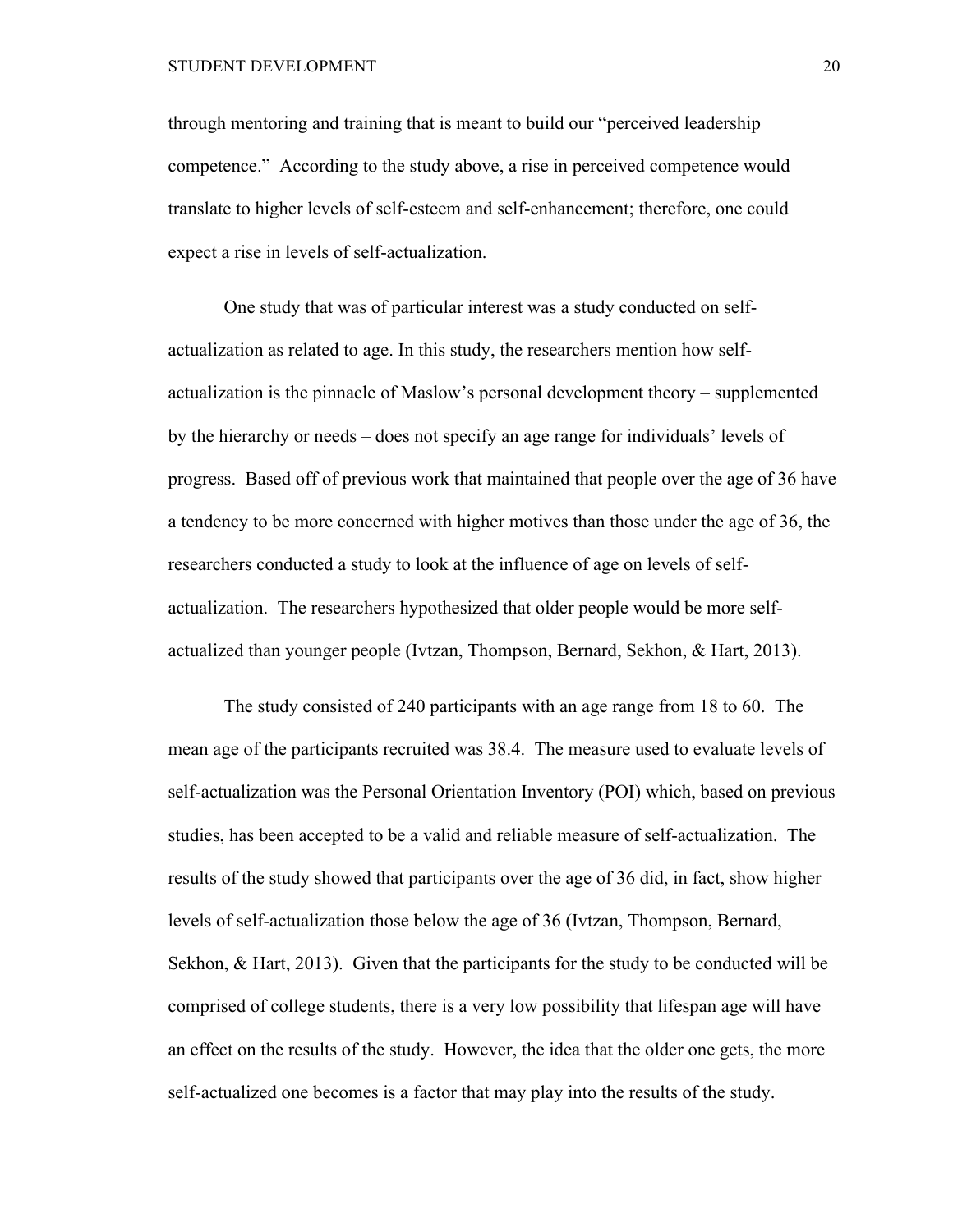### **Short Index of Self-actualization**

As self-actualization is one of the two key variables in my study, I was faced with the issue of finding a measure suitable for my study that would help evaluate levels of self-actualization within participants. The measure that I decided on was the Short Index of Self-actualization (SISA; Jones & Crandall, 1986). Claiming that most other measures were either impractical (for the sake of length) or useless (for lack of focus on selfactualization), Jones and Crandall developed a measure that they believed to be practical and self-actualization-focused. Jones and Crandall (1986) tested the following characteristics of the SIS: internal consistency, test-retest reliability, content validity, and response sets and susceptibility to faking. A total of 500 college students from several colleges participated in this study; originally, it was a 19-item measure, but they reduced it to the 15-item measure it is now. The participants were asked to complete the measure twice with a 12-day interval in between test completions (Jones & Crandall, 1986).

For internal consistency, the data showed that the 15-item scale worked best, and there was virtually no difference in strength of self-actualization between male and female participants. The test-retest reliability for the 12-day interval was .69. The means between the two tests did not differ significantly; thus, there was no practice effect or regression to the mean. Participants who took the test normally and then re-took it with the intention of answering in a favorable manner made up the "fake good" procedure. The mean was 45.79 for those who completed the index under normal instructions. When these same individuals were instructed to attempt to make a good impression the mean actually fell to 43.59. This was not a significant decrease. In validity studies, it had significant positive correlations with a total score on the most widely accepted measures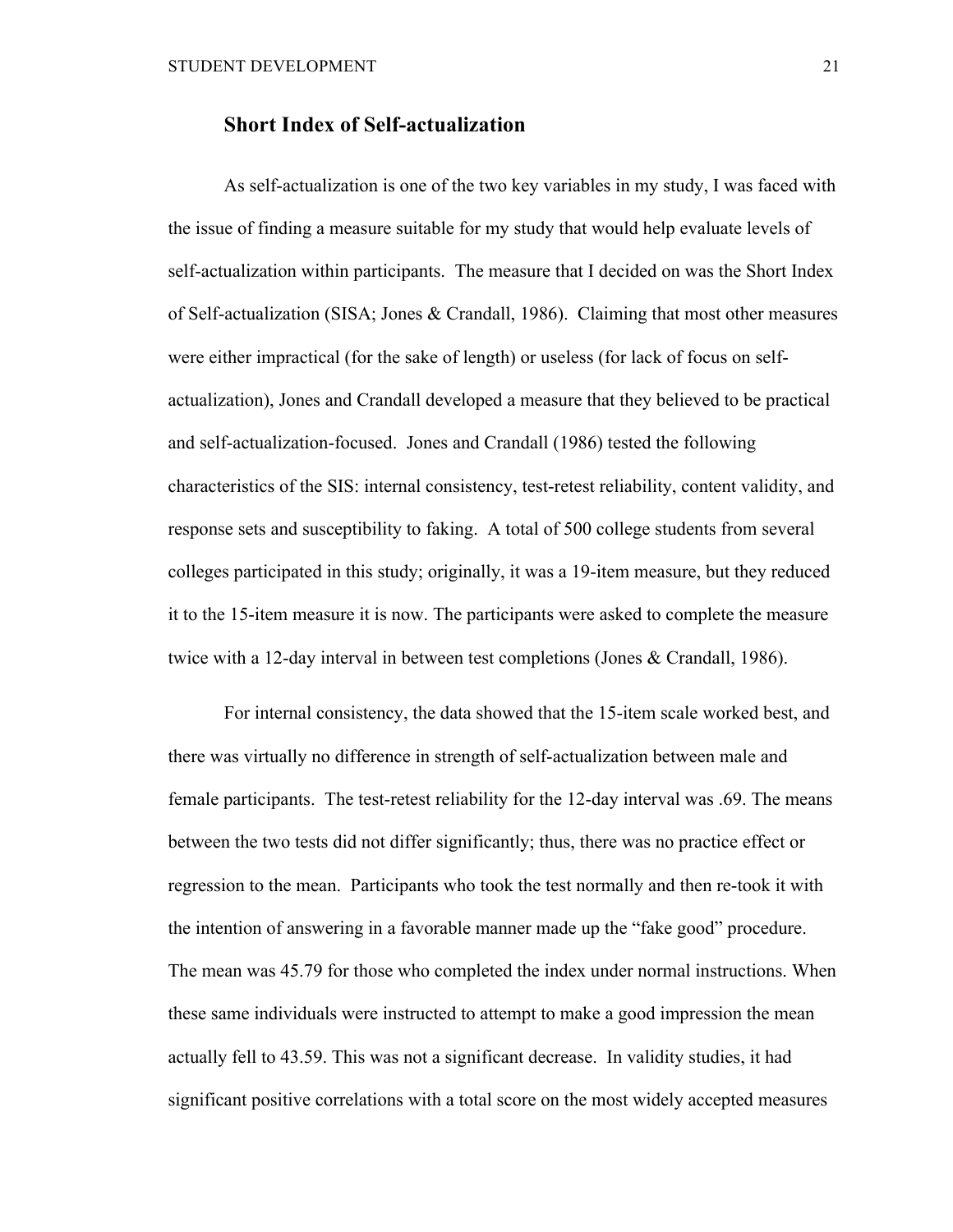of self-actualization such as the Personal Orientation Inventory (POI). One problem with the POI and other accepted measures is that the length of the measures hinders their usefulness in many research contexts – the simplicity and non-threatening length format of the Short Index makes it very useful in a variety of research contexts. The Short Index also had significant correlations with the following four factors: autonomy or selfdirection, self-acceptance and self-esteem, acceptance of emotions and freedom of expression of emotions, and trust and responsibility in interpersonal relations. All four of those factors are all important aspects for the functioning of a self-actualizing person (Jones & Crandall, 1986).

Based off of the results of the study conducted, the Short Index of Selfactualization has been proven to be both reliable and valid. With that in mind, I chose this measure for its quality and its relative convenience (a 15-item measure can be completed quite easily and quickly). It proved to be a very valuable tool in measuring levels of self-actualization within the study's participants.

### **Leadership**

### **General Leadership**

The article on leadership authored by John Keyser (2011) that was described earlier suggested that leadership development and self-actualization go hand-in-hand. As one grows as a leader, they should also experience growth in levels of self-efficacy and ability. Seeing that the two work together, I sought out common traits that characterize good leadership and leadership development.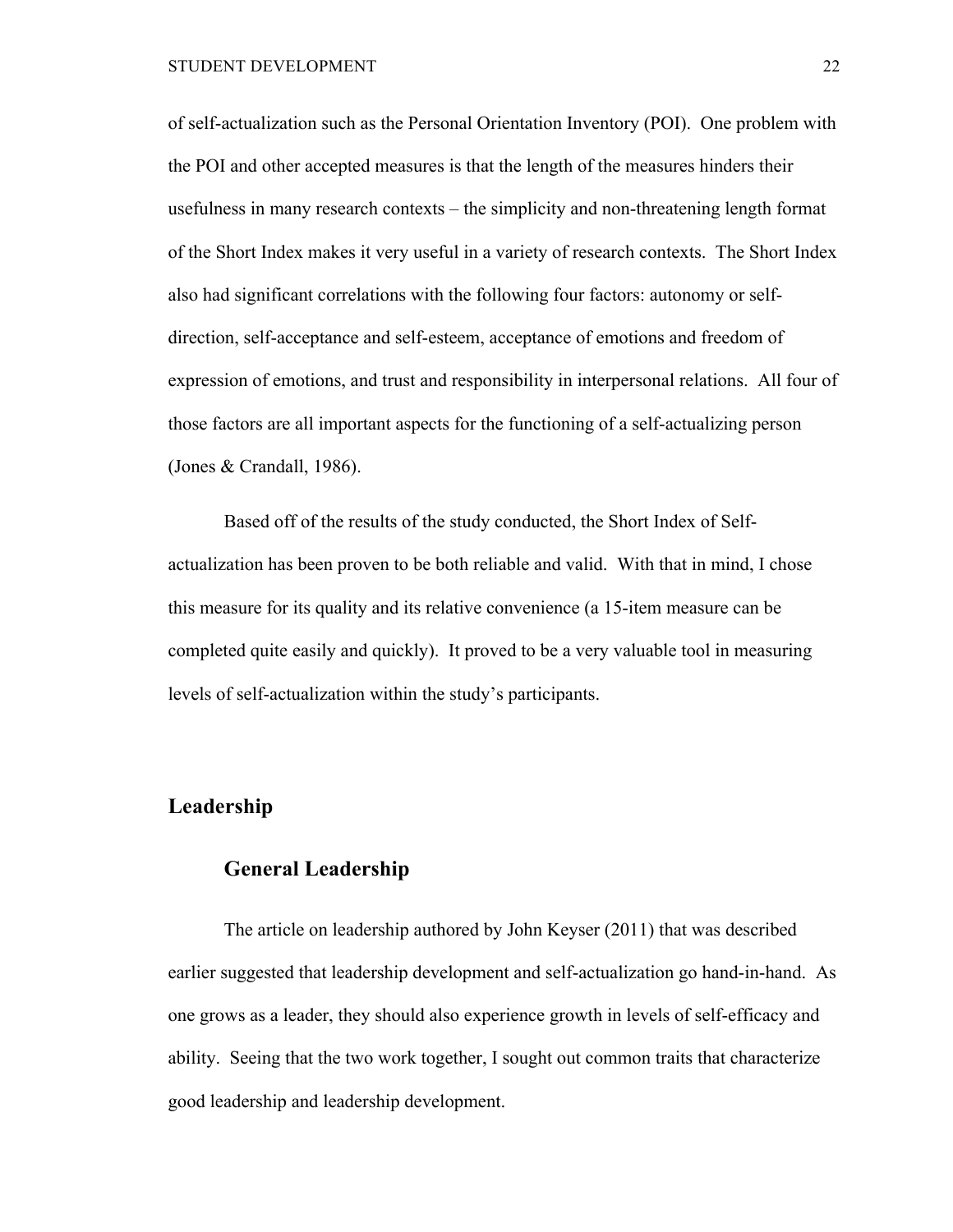Iuri Matsuura (2016) talks about good leadership in an article he wrote concerning the traits of good leaders. He includes a quote by John Maxwell that says, "Leadership is not a noun. It is a verb." This quote suggests that leadership is more about doing and becoming rather being; this denotes leadership as being something active rather than a passive position. Matsuura gives 5 specific traits that are essential to good leadership. (1) *Trust* is labeled as the foundation of success in any leadership position. Trust is built through maintaining good relationship with those you work with and those who work under them. (2) A good leader shows *initiative*. They do not allow things to happen to them, and they pursue their goals in a driven manner. (3) A good leader maintains a level of *presence*. They are there for those who need help and guidance. Matsuura emphasizes that leadership is about building bridges not walls. (4) A good leader is an even better *learner*. They should always be hungry to learn more and acquire valuable knowledge and experience. (5) Lastly, a good leader is a *mentor*. They should share knowledge and experience they have gain in order to help those they are leading. Listening, asking questions, and giving advice should all be part of how a leader interacts with the people around them (Matsuura, 2016). Other common traits of an effective leader include a sense of ethics and integrity, teamwork, and effective communication (Montillo, 2015). All of the qualities listed above could provide someone with an excellent guide to what a student leader should look like because those are traits that student leaders are encouraged to have and trained to possess.

As a leader, one must learn to understand and work through certain psychological traits in order to thrive and be successful. Motivation is both a powerful tool and a dragging weight. The self-actualizing person is motivated to push forward in reaching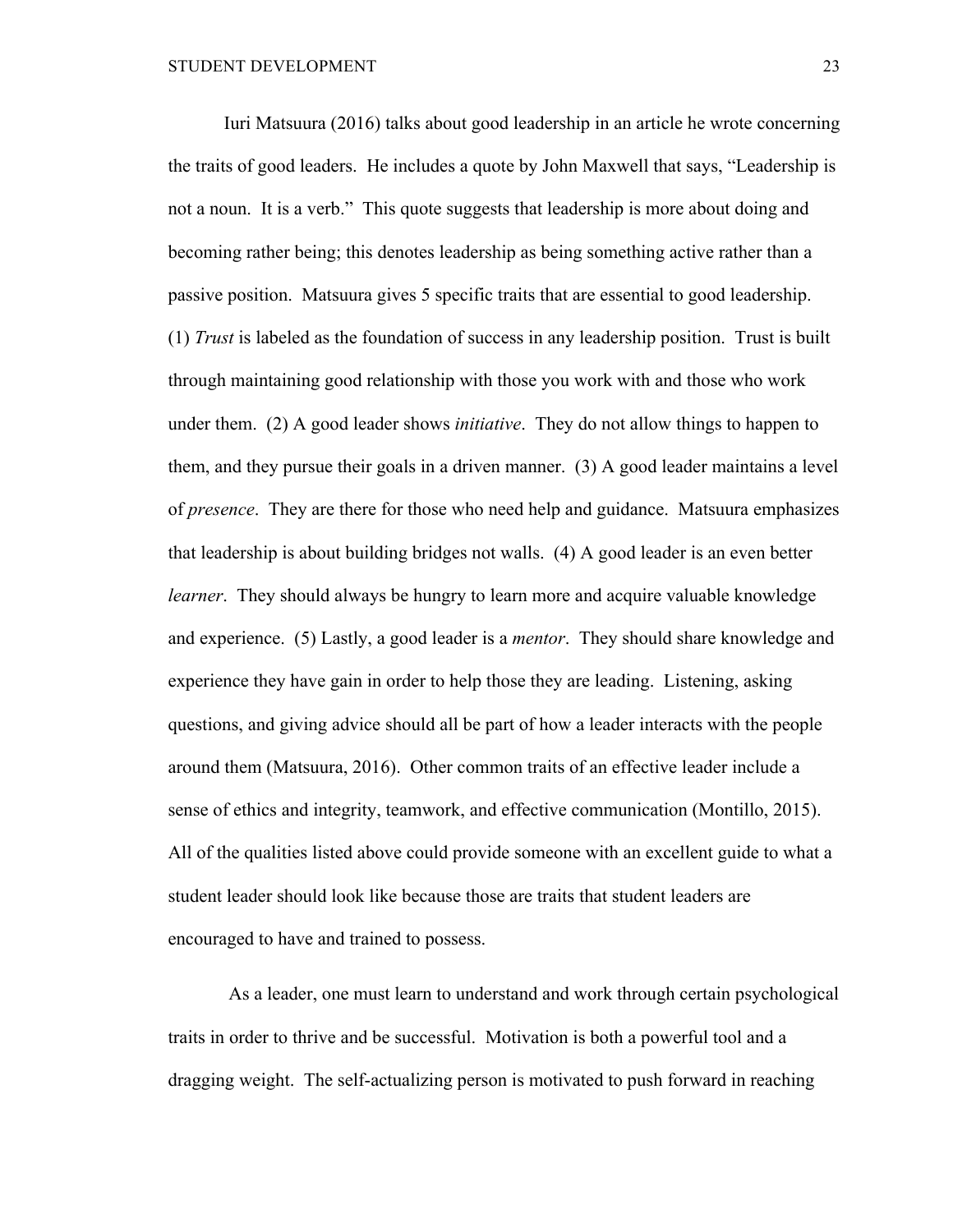fulfillment through work, but sometimes, the motivation to avoid confrontation or pain may steer one away from the path of self-actualizing. A good leader will be able to discern and find the right motivation within to push forward. Another set of traits that a leader must learn to work with are fear and anxiety. Good leaders will recognize that those traits can be over-powering, but they will possess the experience and mindfulness necessary to deal with them properly. Lastly, a good leader is able to overcome uncertainty. Uncertainty will attempt to tear down what many great leaders have built (senses of self-efficacy, self-assurance, self-awareness) through a hazy picture of the future (Shah, 2015). All of these problem-causing traits can be overcome through qualities exercised by the good leader and self-actualizer such as self-insight, selfregulation, and self-identity (Riggio, 2011).

Even now, initiatives are being taken to promote leadership development. The Center for the Advancement of Pharmacy Education (CAPE) has called for increased student leadership development (SLD) by identifying leadership as a desired curricular goal (Janke et al., 2016) CAPE encourages schools and institutions to do so by identifying a set of SLD competencies that align with their mission and formulating an SLD model for the curriculum to follow. Assessment should play an important role in SLD so as to be able to measure and evaluate levels of SLD. Most importantly, the SLD should be supported by the members of the school and facilitated by its culture. A student who engages in SLD should come out a learner, a manager, an advocate, a collaborator, a communicator, self-aware, an innovator, and a professional (Janke et al., 2016). Considering the nature of this new program, I would suggest that schools who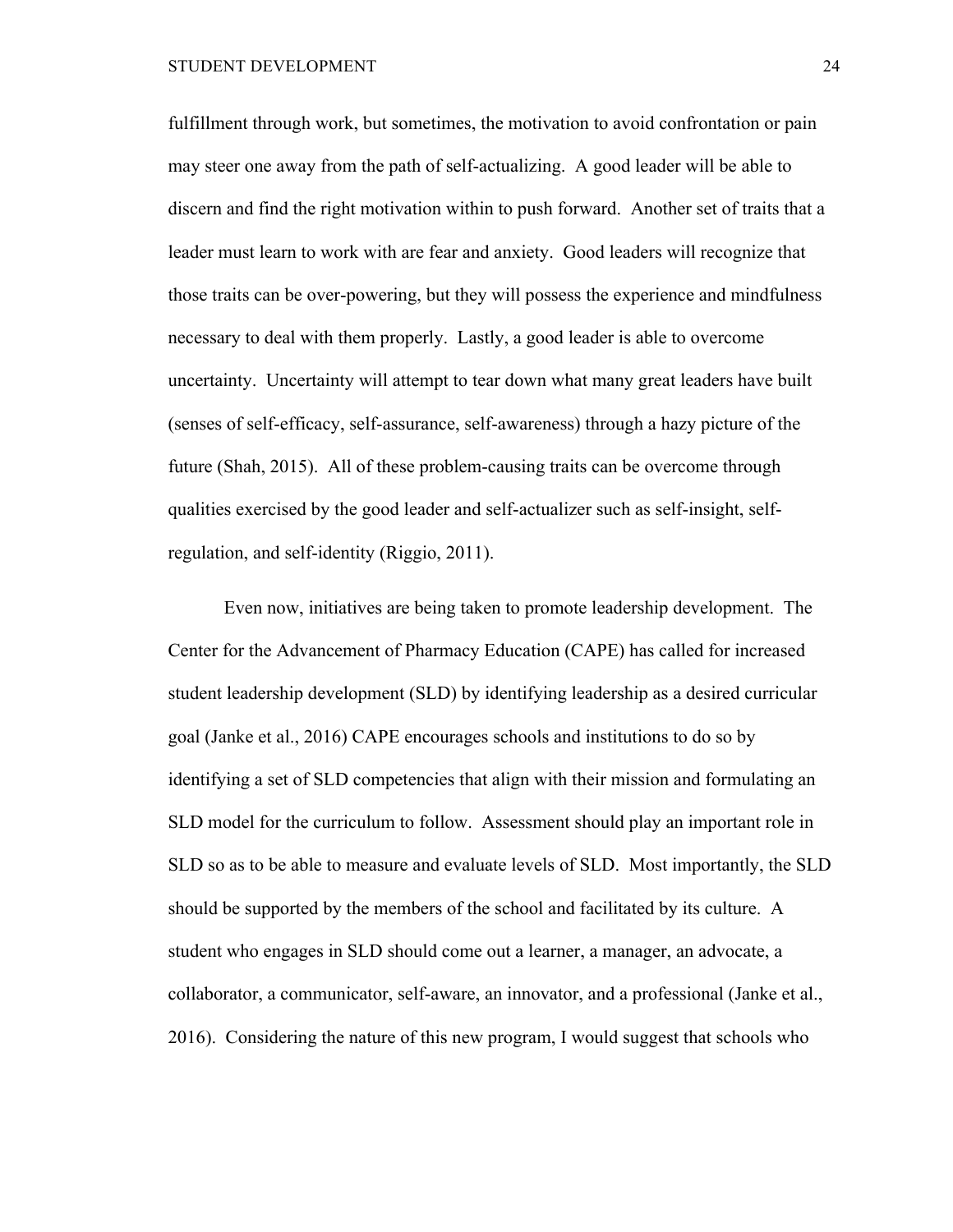employ SLD would see levels of self-actualization increase within the student body as a whole due to the nature of the program to focus on student improvement.

### **Studies on Student Leadership**

This section is meant to look at a few studies that were conducted that held some type of concern with student leadership. The point of reviewing these studies and what they yielded is to be able to see different qualities and tendencies associated with student leadership. By doing so, not only are we better able to understand student leadership, but we are also able to see what kind of relationships might link leadership development to self-actualization.

The first study analyzed high school leadership practices for their inclusion of students in organizational leadership dialogue and decision-making and the effects these factors have on student achievement (Elemen, 2015). Interestingly, about twenty-five percent of student learning can be attributed to school leadership variables (Leithwood, Louis, Anderson, & Wahlstrom, 2004). That is a high percentage when considering the role student leadership plays in students' development. The researchers turned to the social design theory and the distributed leadership theory to serve as the theoretical basis for their study. The social design theory suggests that solutions to public problems can be effectively developed through engaging stakeholders in a democratic process; meanwhile the distributed leadership theory suggests including a diverse array of stakeholders in the decision-making process of organization leadership and additionally allocate power and tasks to a variety of individuals in the organization. By implementing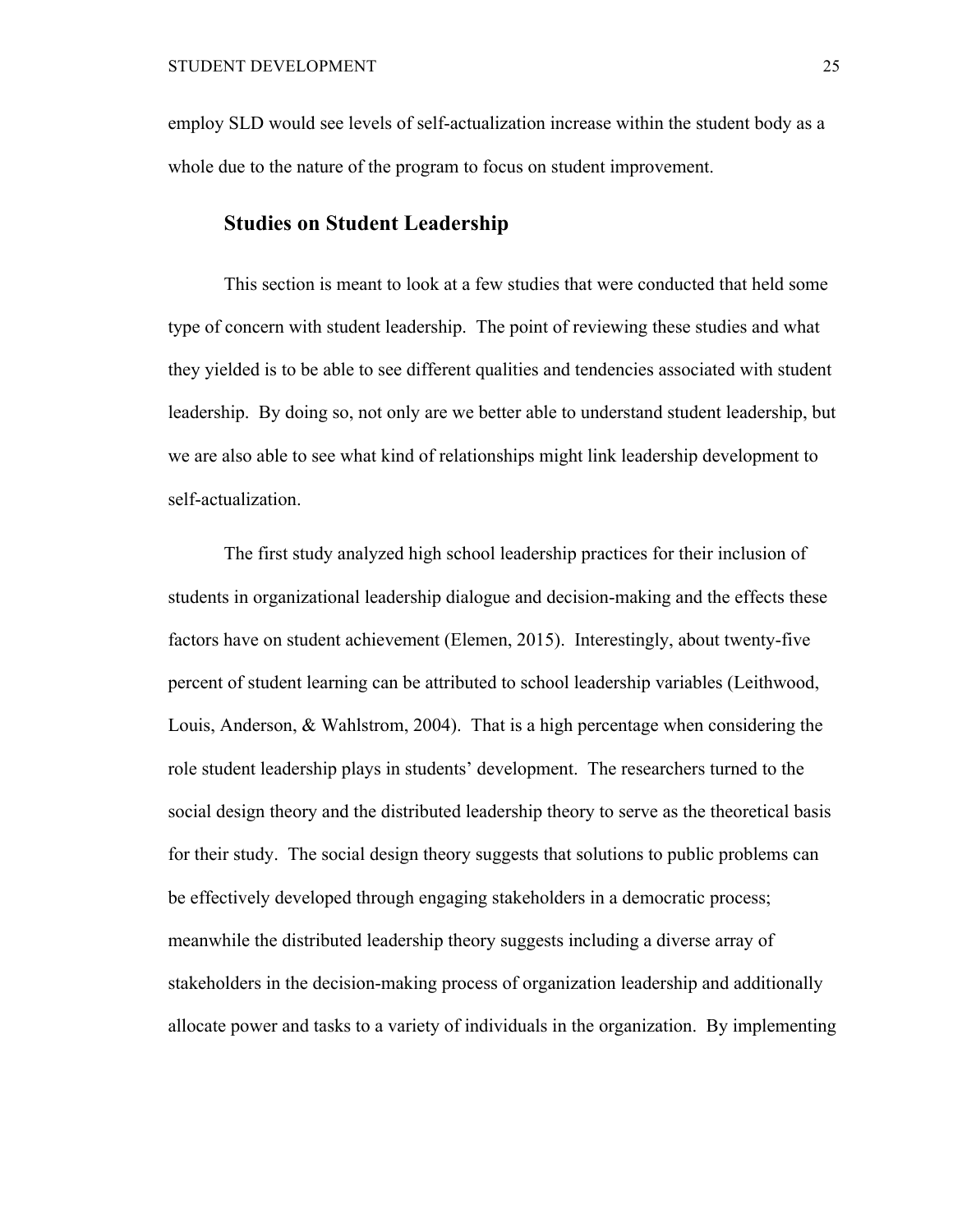these theories into high schools, the researchers expect the high school students to achieve higher levels of achievement (Elemen, 2015).

There were 149 participants in this study. The survey instrument used contained 63 items concerned with level of academic achievement (GPA and college and future career confidence), level of civic participation (levels of citizenship including personal responsibility and participation), and students' perceptions of their high school's leadership practices (Elemen, 2015). The results of the study showed that many students did have opportunities to participate in high school organizational leadership dialogue and decision-making, but those opportunities were usually limited. The conclusion based on the data that the researchers came to was that providing students with opportunities to participate in high school organizational leadership dialogue and decision-making may provide for lasting educational value, increasing their achievement levels. A more immersive application of the social design theory and the distributed leadership theory would suggest that student achievement would be much higher (Elemen, 2015). This conclusion would suggest that perhaps higher levels of achievement and higher levels of self-actualization would follow higher levels of student involvement in school leadership and organization. As discussed, Southeastern University does both in respect to student leadership; thereby, I propose the results would reflect the same in my study.

The next study sought to examine students' perceptions of participating in a program headed by a student-led health improvement team. It has been proposed that involving individuals in program design to improve their quality of life, and that of their community, could lead to feelings of empowerment (Zimmerman, 2012). For this study, the researchers were concerned with three individual level outcomes. Those outcomes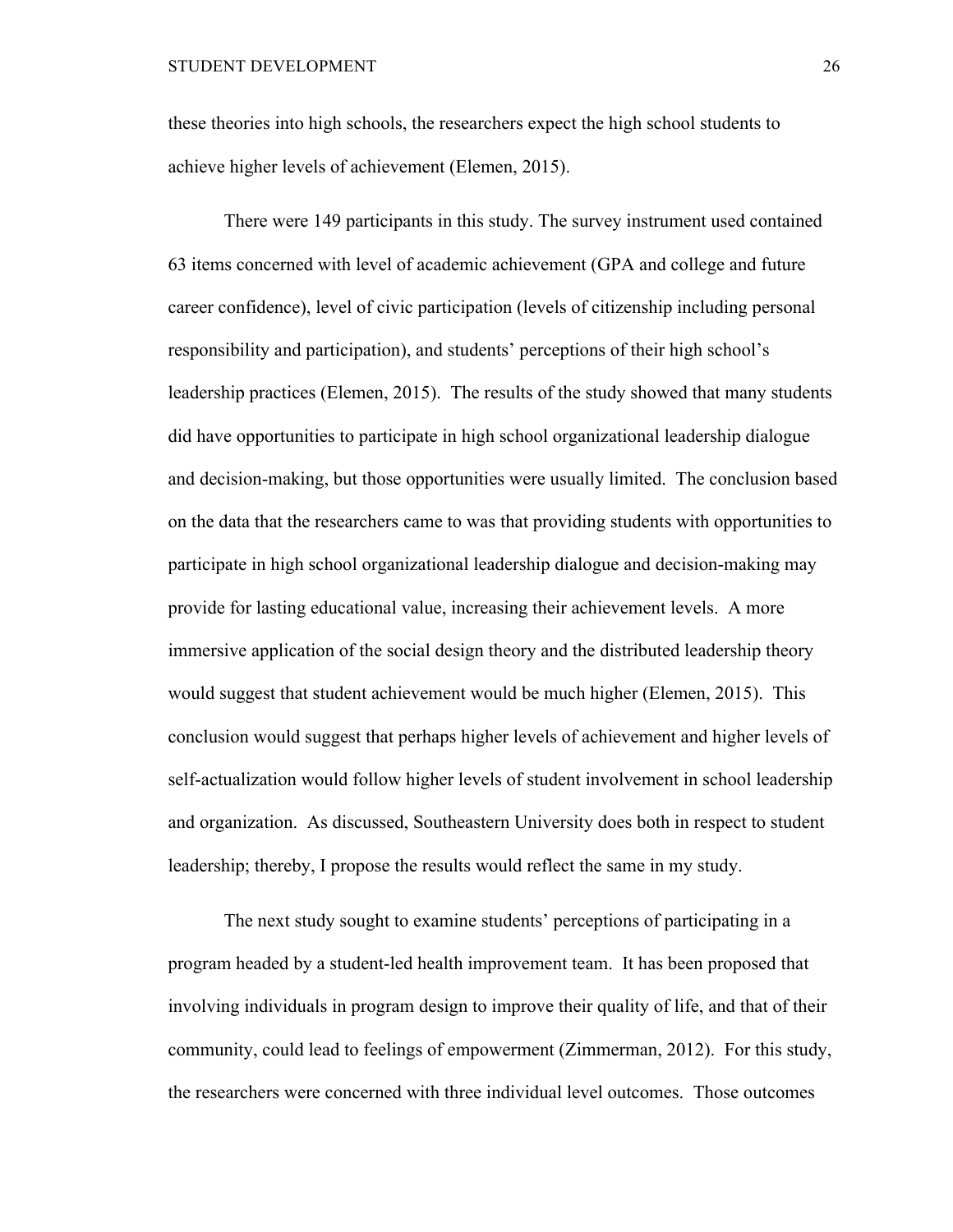#### STUDENT DEVELOPMENT 27

were related to the following: the interpersonal (self-perception and self-efficacy), the interactional (critical awareness of environment, decision-making, and problem-solving skills), and the behavioral (exerting influence in community groups). The researchers hoped to see high levels of those individual outcomes with participation in the student-led initiative team (Gutuskey, McCaughtry, Shen, Centeio, & Garn, 2016).

The researchers put together a team of nine randomly selected  $3<sup>rd</sup>$  and  $4<sup>th</sup>$  graders (ages 8-10). Upon collection and analysis of the data, the results showed that the youthled health reform process had a significant impact on several areas of students' life skills and health behaviors. The study showed that the student leaders showed improved leadership skills such as enhanced student responsibility, increased levels of selfconfidence, and self-awareness as role models (Gutuskey, McCaughtry, Shen, Centeio, & Garn, 2016). Once again, higher levels of self-improvement and self-betterment are seen to coexist with student leadership. In this study, the students who experienced an attainment of their higher potential were those who participated in a student-led, studentfocused program – student leadership.

In the final study, the researchers sought a better understanding of the shared positive elements exemplary outdoor programs are using to develop their student leaders. By finding the commonalities among these programs, one could narrow down the elements to a few effective student leader development strategies. Leadership ability is often cited as an essential quality for success, and it is highly desired and sought after (Northouse, 2016; Rost & Barker, 2000). In today's professional world, leadership development serves as an avenue for universities to help graduates succeed in finding a job and succeeding in life (Hart Research Associates, 2015). Universities are becoming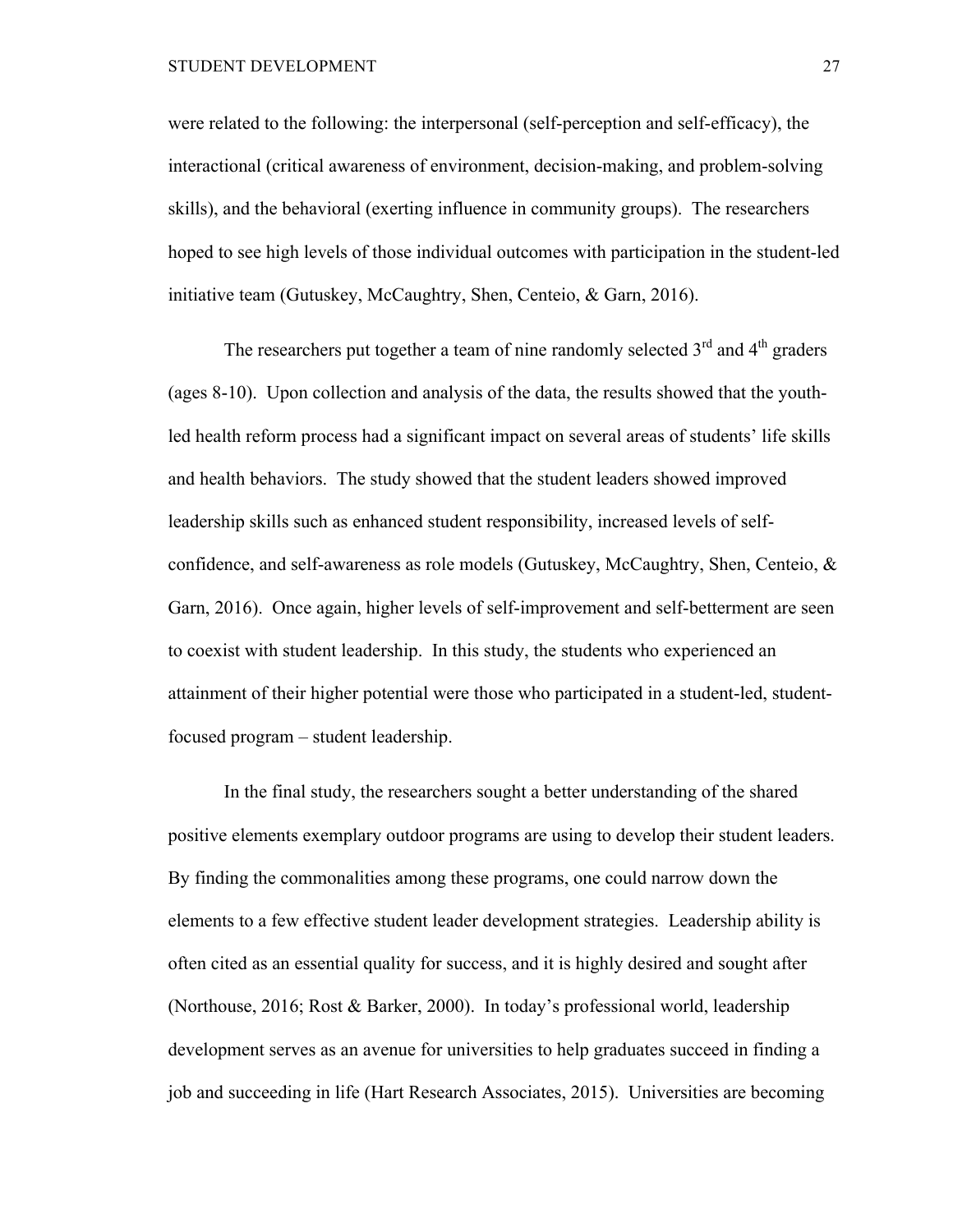more serious about cultivating leadership in students, so understanding the processes and components of leadership development is essential. The Leadership Identity Development (LID) model describes a process of identity growth that occurs incrementally over a series of six stages: Awareness, Exploration/Engagement, Leader Identified, Leadership Differentiated, Generativity, and Integration/Synthesis (Komives et al., 2005). The purpose of this study was to explore the influences that allow student leaders of cocurricular outdoor programs to develop leadership identities over the course of their time spent within five exemplary programs, within the framework of the LID model (Sandberg, Martin, Szolosi, Early, & Casapulla, 2017).

The researcher conducted interviews with the leaders of five outdoor programs within the United States. Once the researchers analyzed the data collected from all five leadership programs, they came back with five key influences: institutional support, transformative experiences, meaningful program culture, facilitative structures, and authentic leadership opportunities. These results support the findings that adult influences, peer influences, meaningful involvement, and reflective learning are essential for students to develop their leadership abilities (Komives et al., 2005). Those four elements underlined what the researchers found when they interviewed the leadership programs (Sandberg, Martin, Szolosi, Early, & Casapulla, 2017). The major elements associated with student leadership development in this study are elements that can be associated with the student leadership program at Southeastern University. Southeastern University's student leadership program includes the following: adult influences by having adult leaders mentor and work with student leaders; peer influences by having student leaders work alongside each other as well as having them provide peer evaluation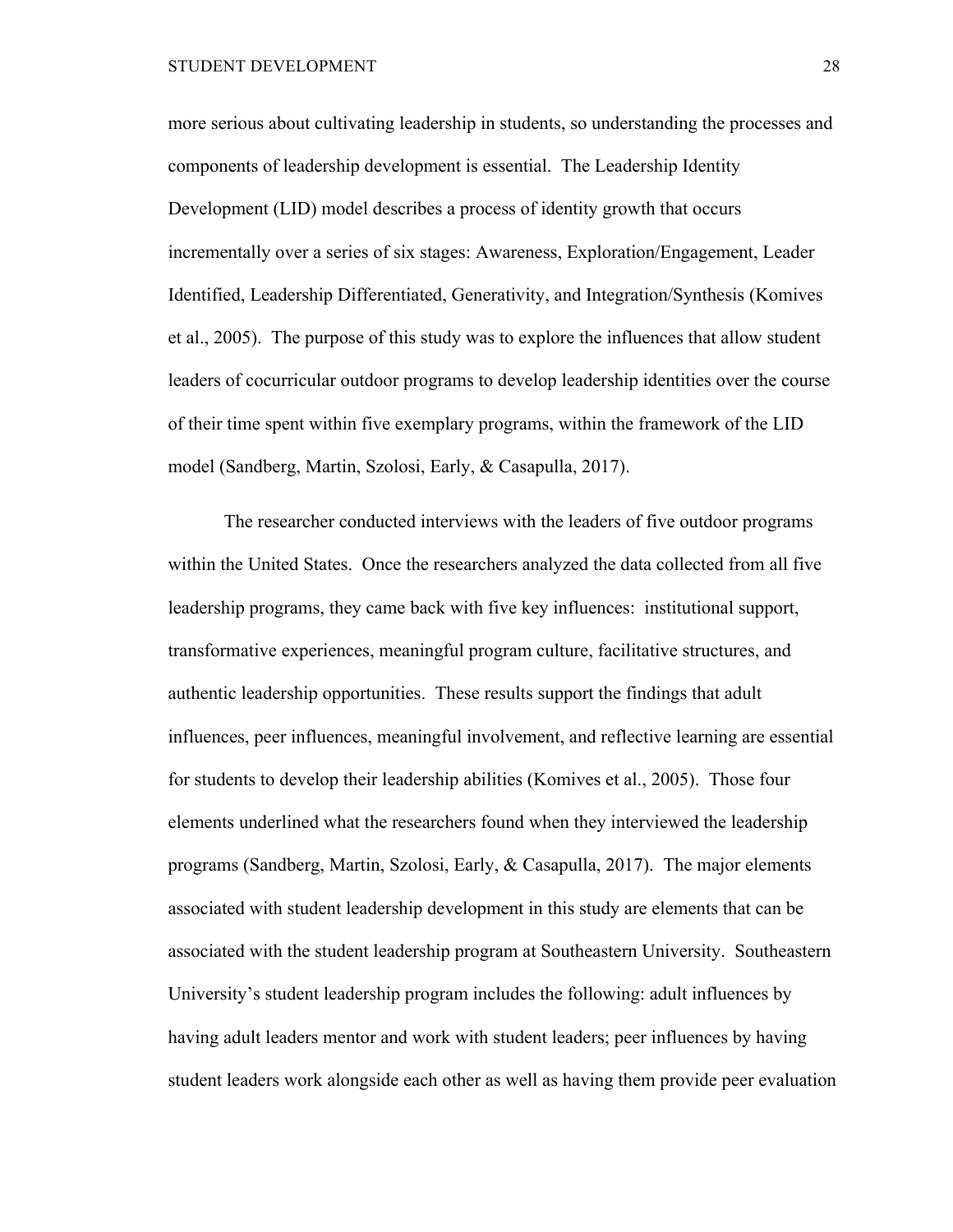### STUDENT DEVELOPMENT 29

for each other; meaningful involvement by expecting and evaluating intentional engagement with students and duties required within the leader's job description; and reflective learning by requiring time spent with the team and with an adult leader for the purpose of reflection and personal/leadership development.

With each study that has been reviewed, I have made parallels with the findings of the researchers to the practices of the Southeastern University student leadership department. Each study brought forth some type of relation to student leadership at my university, and they also had some type of relation to the self-actualizing of persons (specifically students). This is meant to drive home the relationship between successful studies and variables that my study consists of, as well as point toward the ever-present relationship that can be seen between self-actualization and leadership. According to the literature presented and the studies reviewed, there is good evidence to suggest that my hypothesis is reasonable.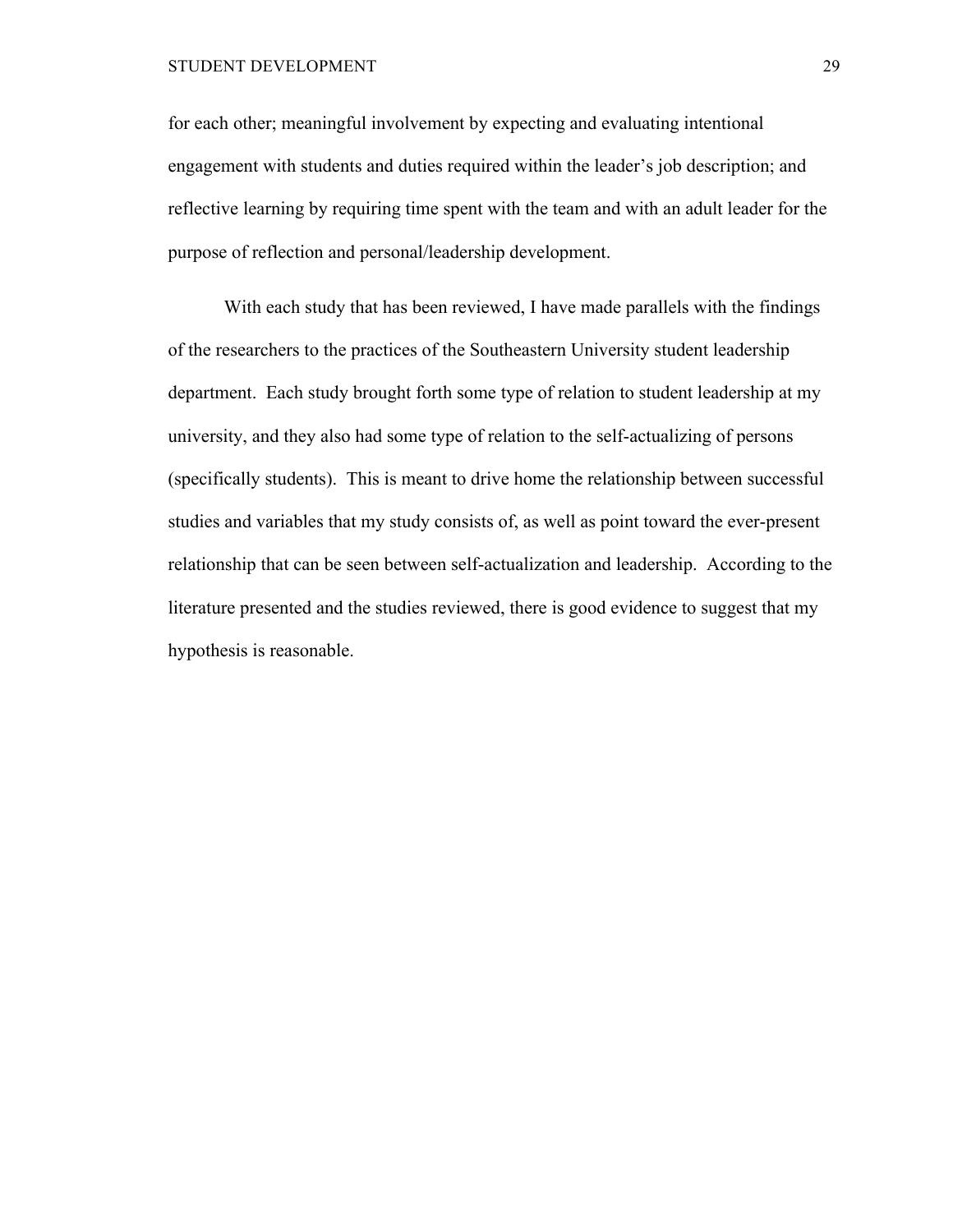#### **Method**

### **Recruitment Procedures and Sample**

The participants for this study were recruited from Southeastern University, a Christian liberal arts school located in the Southeast region of the United States. The recruitment and subsequent study were approved by the university's institutional review board. I recruited the student leaders (these are students who are a part of and work for a team that is part of student leadership – the teams included in this study were Residence Life, Campus Wide Events, Commuter Life, Student Government Association, and First Year Experience) by meeting with each team individually and reading a recruitment script that had been approved by the institutional review board. After meeting with each team, I sent the head of each leadership team a recruitment email with the link to the questionnaire to send to each member of their team. The comparison group was recruited through a study-participation software the school uses called SONA. Students in lowerlevel courses are encouraged to participate in a study for course credit. The students are provided a range of studies and given options to earn credit without participating in any research, so those who participated in my study did so of their own accord.

There were a total of 124 participants who initiated the questionnaire. Of those participants, 7 were excluded from the study for failing to complete the Short-index of Self-actualization. The students participated through the SONA software. Demographic information about the participants can be found in Table 1 (Appendix A).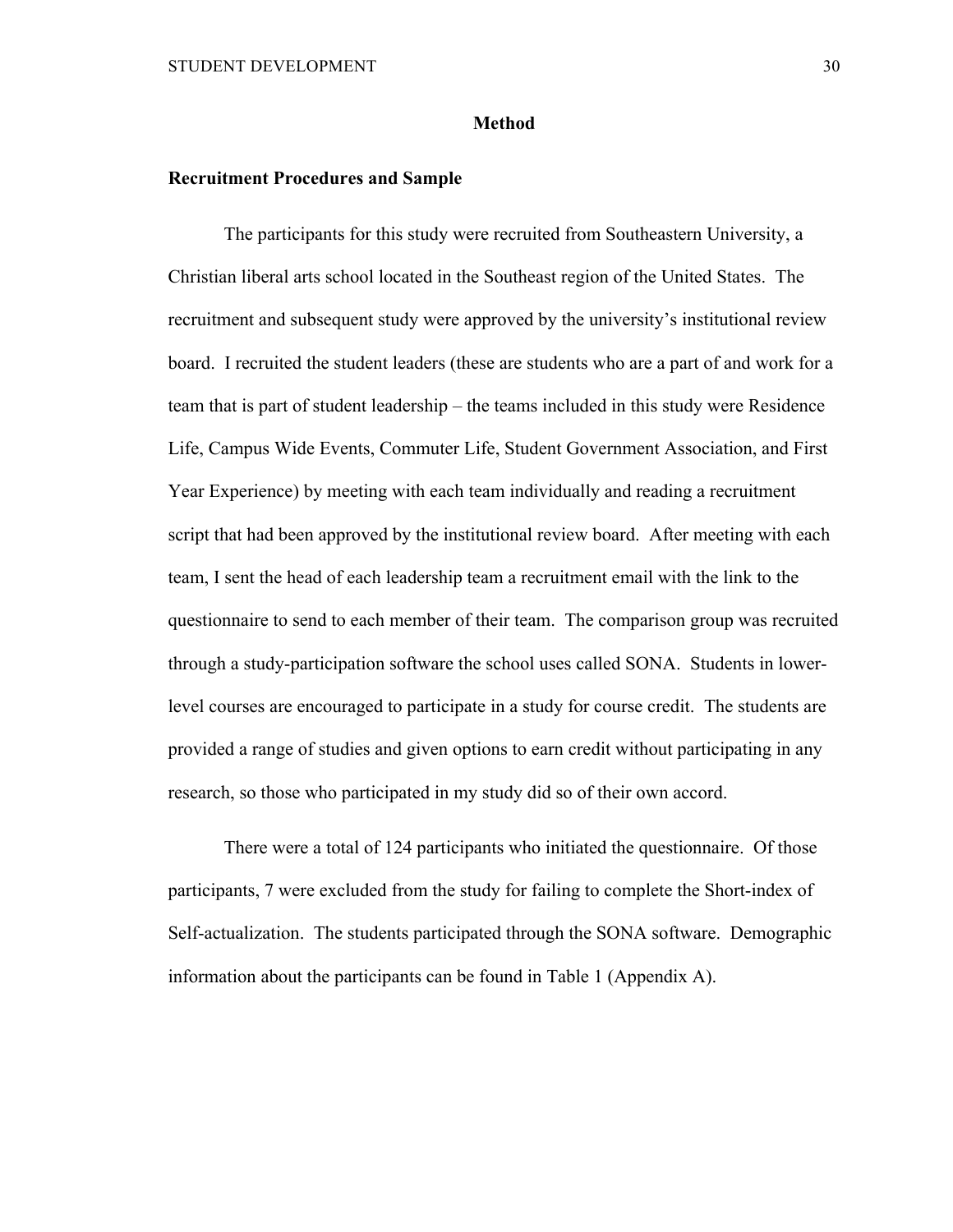### **Measure**

As described in the literature review, the Short-index of Self-actualization (Jones & Crandall, 1986) was used in order to measure participants' level of self-actualization. The index includes 15 items presented as statements. The participants were to respond by choosing a number that fit on a 1-5 scale. Each number represented the level to which the participant agreed with the statement presented. The response options were as follows: 1-strongly disagree, 2-disagree, 4-agree, 5-strongly agree (the original measure does not make use of a "neutral" response; the researchers added this response based on a misreading of the original measure). Tests of the measure's reliability and validity showed acceptable test-retest reliability, concurrent validity, and construct validity. A test-retest study conducted found that the measure possessed a retest reliability coefficient of .84 (Jones & Crandall, 1986). The validity studies presented for the index demonstrate its soundness as a research tool. Jones and Crandall's (1986) work highlighted that the index's correlations with the total score on the Personal Orientation Inventory, the Time Competence, and Inner Directed (those all being trusted selfactualization measures) scales were all highly significant.

The sociodemographic questions were included as part of the questionnaire. Collecting the data though an online questionnaire allowed for easy and widespread participation, as well as easy data collection and analysis. The data were exported into the Statistical Package for the Social Sciences (SPSS Version 25). Data collection through the online questionnaire eliminated the need for transposing raw data into SPSS and decreased human error in inputting data to an electronic file. Lastly, having the participants complete the questionnaire online allowed them to do so at their convenience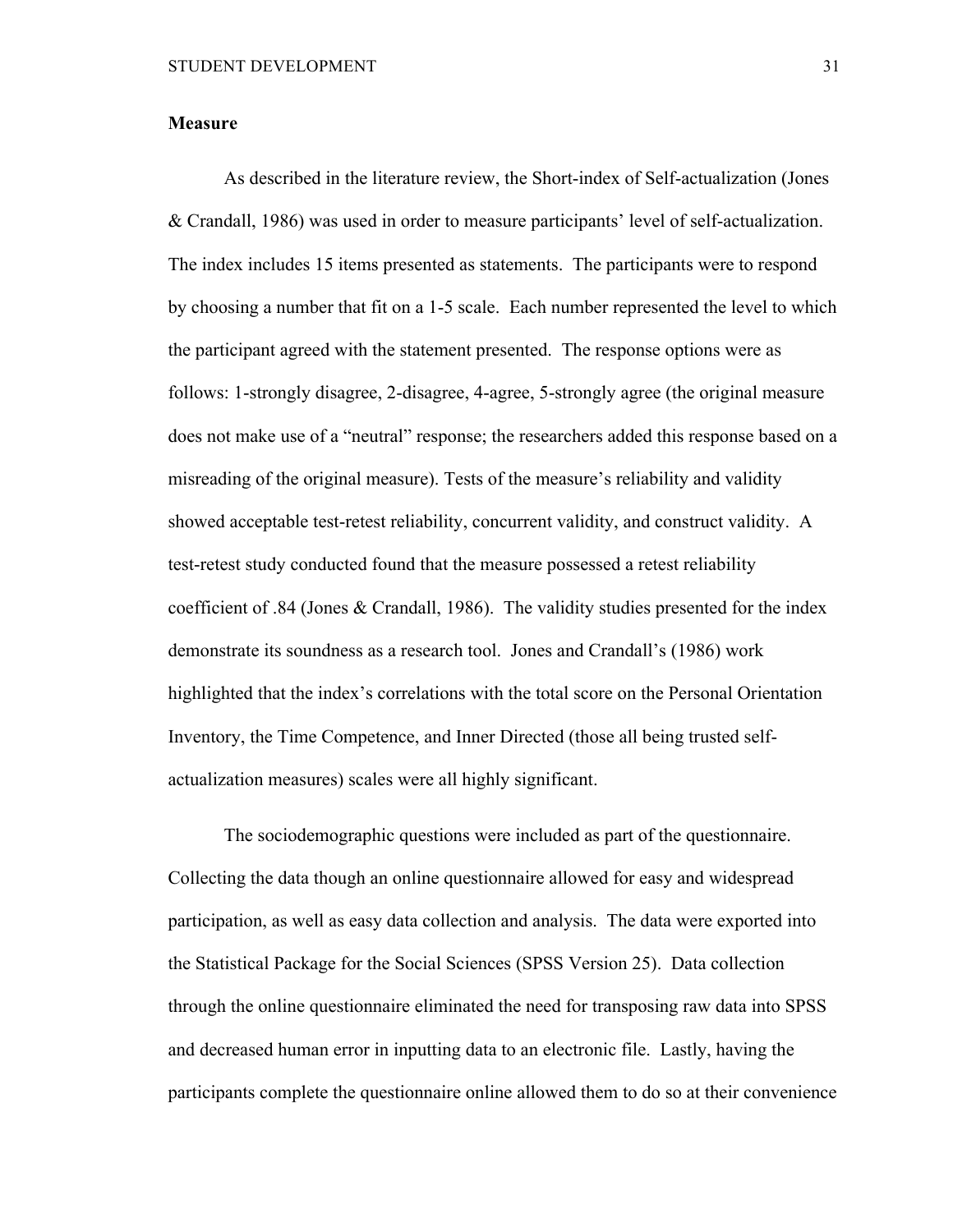rather than having to set up a time to take the questionnaire in person. The online method certainly proved to be the most convenient and efficient method for all parties.

### **Data Collection Procedure**

During the recruitment process, possible participants were contacted by email or recruited through SONA. The student leaders were sent an email which contained a link to the questionnaire. This email also contained general information about the study, such as the amount of time it would take to complete. Students who were recruited through SONA were directed to the questionnaire through a link as well.

The online questionnaire link was open to participants for approximately two weeks. When the emails were sent, the participants opened a link leading to the online survey containing the measures. Participants were informed that, by completing the survey, they were indicating that they were over 18 and consented to participating in the study. Participants were informed, as well, that they could exit the survey at any point. The actual questionnaire opened up with the sociodemographic questionnaires first. After answering those questions, the participants completed the Short-index of Selfactualization.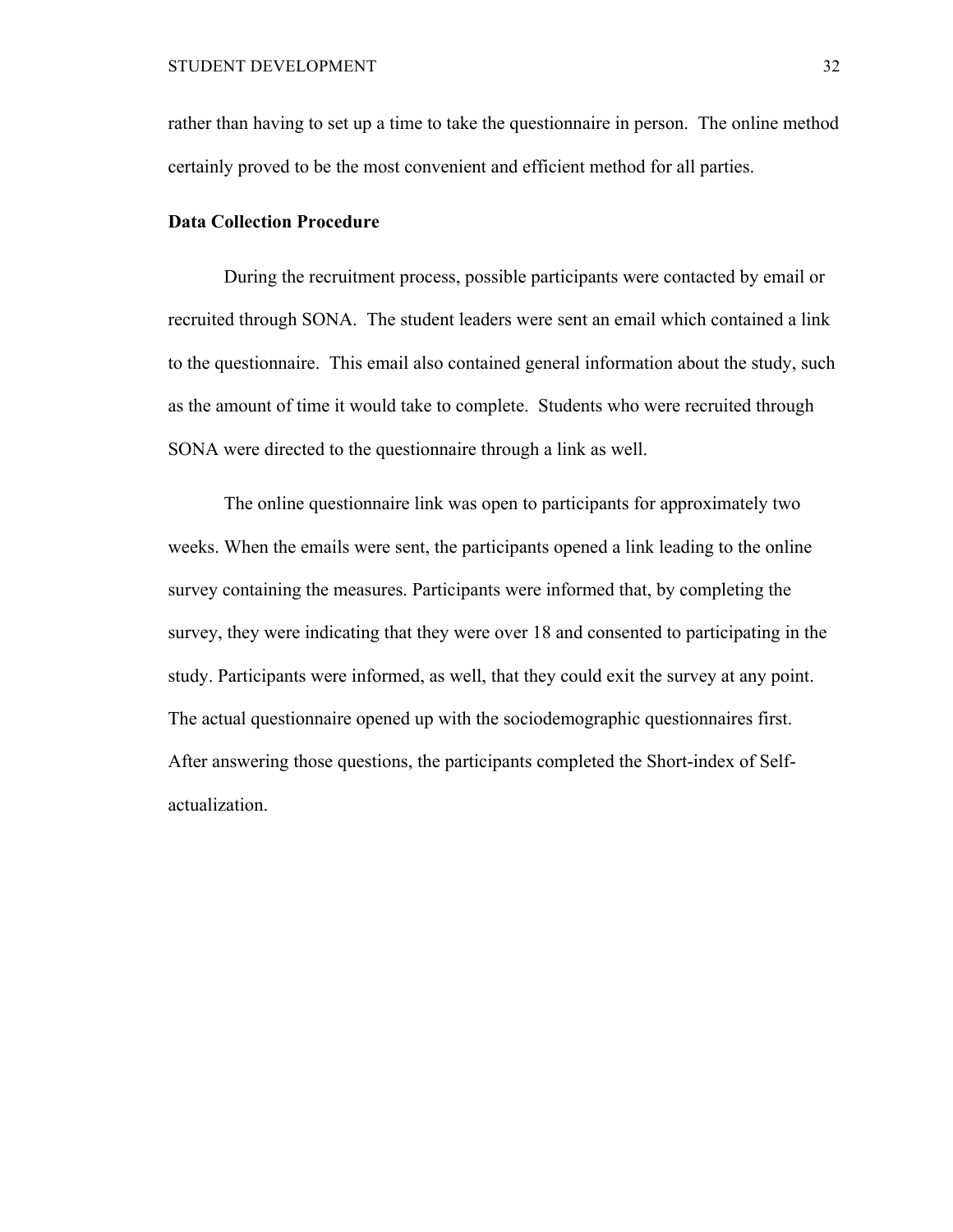#### **Results**

A total of 117 people had complete data for all variables. Kolmogorov-Smirnov and Shapiro-Wilk tests were significant ( $p < .001$ ) for gender, age, rank, race (Black or African American; Hispanic, Latino, or Spanish Origin; White; other), and student leadership status, indicating that these variables were not normally distributed. However, these statistics indicated SISA scores were normally distributed.

In terms of gender and race, the comparison between leaders and non-leaders came back showing virtually no differences in the composition of those two groups. Also, there was no difference between student leaders and non-leaders concerning age. However, there was a difference in rank distribution with Pearson chi square indicating there were more upper-level students and fewer lower-level students in the leader group compared to the non-leader group.

On the association of SISA scores with demographic variables there were no significant differences between men and women (males  $M = 52.04$ ,  $SD = 5.08$ ; female M  $= 51.36$ , *SD* = 5.09). There were no significant differences across ranks (freshman *M* = 51.95, *SD* = 5.42, sophomore *M* = 52.04, *SD* = 5.47, junior *M* = 52.35, *SD* = 6.06, and senior  $M = 50.16$ ,  $SD = 5.86$ ). There were no significant differences across the four racial groups (Black/African American *M* = 52.94, *SD* = 7.17, Hispanic/Latino/Spanish Origin  $M = 52.67$ ,  $SD = 6.01$ , White  $M = 51.37$ ,  $SD = 5.59$ , and Other  $M = 50.00$ ,  $SD = 4.77$ ). There was also no significant correlation with age

An independent sample t-test was conducted to compare the average SISA score for student leaders to that of non-leaders. Levene's test for equality of variances came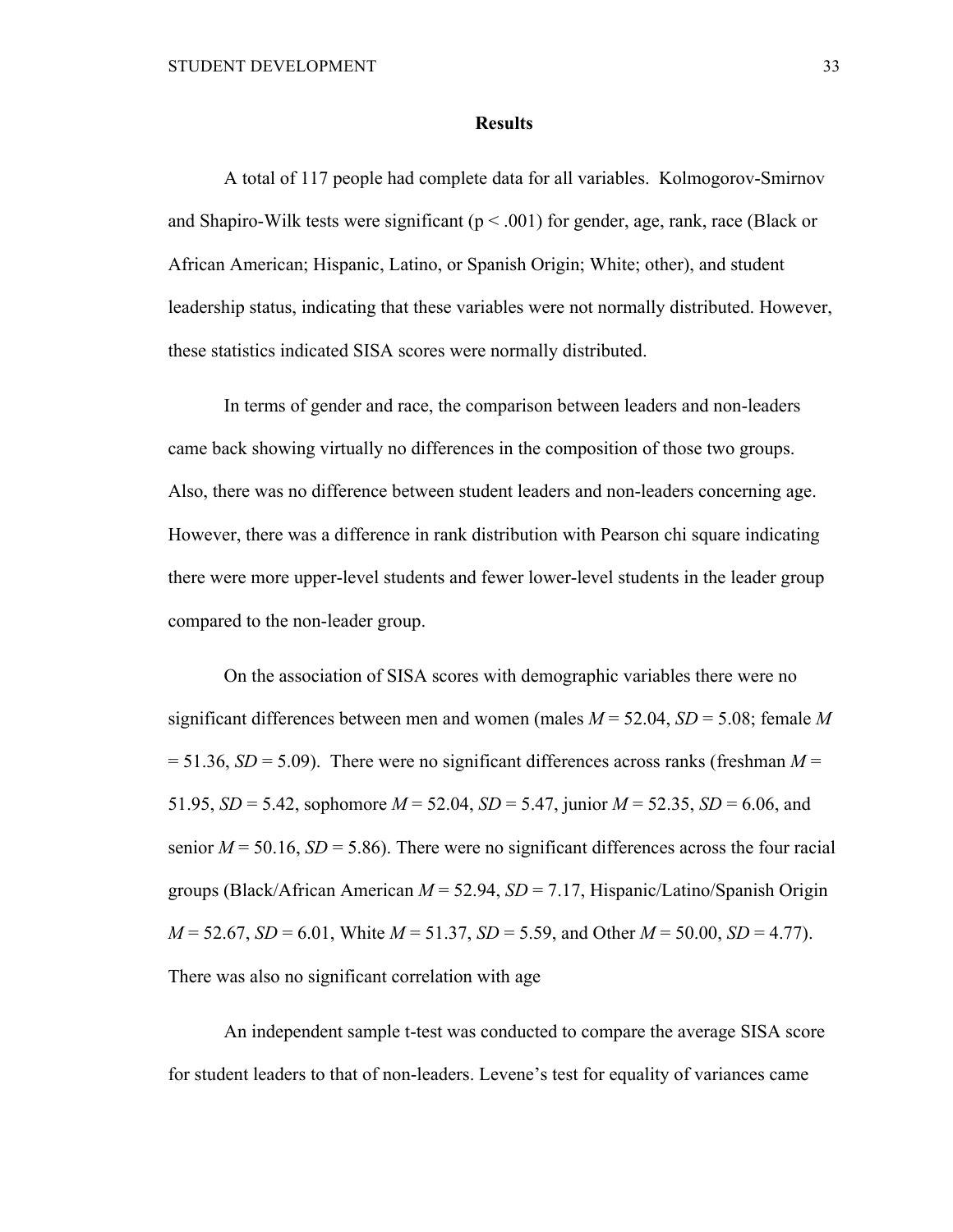back as .008; therefore, we determine that the equality of variances is not assumed. Contrary to my prediction, results indicated that the student leaders ( $M = 52.32$ ,  $SD =$ 8.00) did not score significantly higher than the non-leaders  $(M = 51.52, SD = 5.25)$ ,  $t(25.35) = -.45$ ,  $p = .66$ , two-tailed. The difference of 0.8 scale points was small (scale range: 15 to 75;  $\eta^2 = .008$ ), and the 95% confidence interval around the difference between the estimated population means was relatively imprecise [-4.48, 2.88].

The following analyses are follow-up exploratory analyses conducted only in the subsample of 22 student leaders: student leader hours (students' reported hours spent in leadership activities per week) was significantly positively correlated with higher average SISA ( $r = .46$ ,  $p = .031$ ). However, there was a non-significant correlation between SISA and number of semesters of experience as a student leader  $(p = .89)$ . Also, there was no difference in hours by gender, race, or rank as reported by t-tests, ANOVAs, and correlation.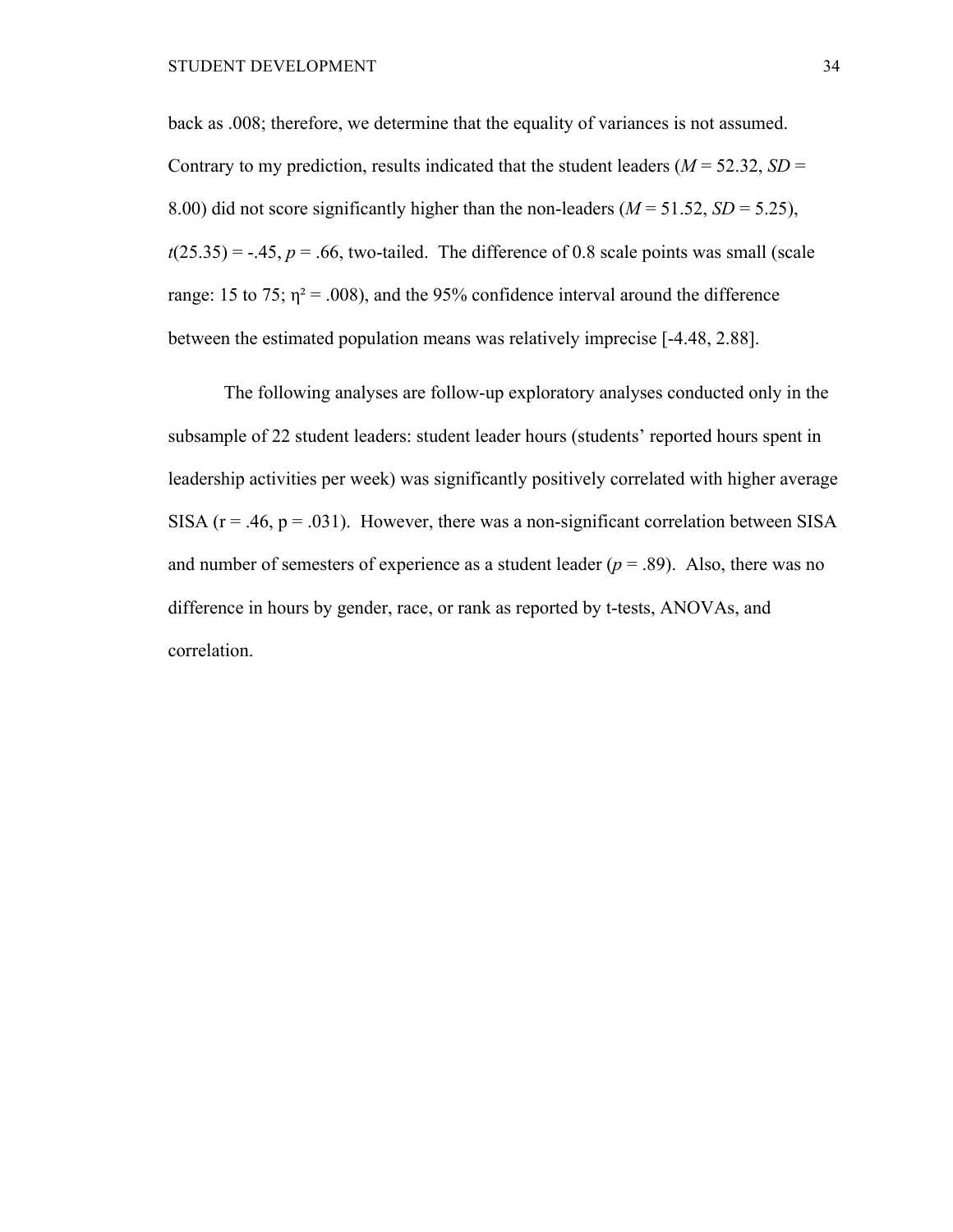#### **Summary and Conclusion**

In this study, the researchers tested levels of self-actualization in student leaders and students who are not leaders. The researchers' hypothesis concerning this study was that student leaders would exhibit higher levels of self-actualization than non-leaders. In order to test the hypothesis, the researchers utilized independent t-tests, one-way ANOVAs, and correlations. The data reported student leaders as having a higher mean self-actualization scores, but the difference was not significant. Because the data was not significant, the hypothesis was rendered null. Due to the non-significant data gathered, the results did not support my hypothesis. Although the results were not conclusive, there were some parts of the data that yielded some positive results. One thing that the researchers found was that the number of weekly hours a student leader works had a positive correlation with their level self-actualization. The nature of this correlation is uncertain – as to whether working more hours helps one become more self-actualized or that a more self-actualized person would work more hours.

Unfortunately, due to the non-significant nature of the data collected, it is difficult to take a stance on most of the literature presented. This lack of significant data to either support or disprove my hypothesis complicates the matter. Since, the researchers did not find enough proof to be able to say that their hypothesis was correct, technically, all the literature that stated that leadership and its facets would be related to higher levels of actualization were not consistent with the researchers' findings. However, the issue concerning the disparity in sample numbers between the two groups was a definite factor that contributed to the skewness that affected the data, resulting in a null hypothesis.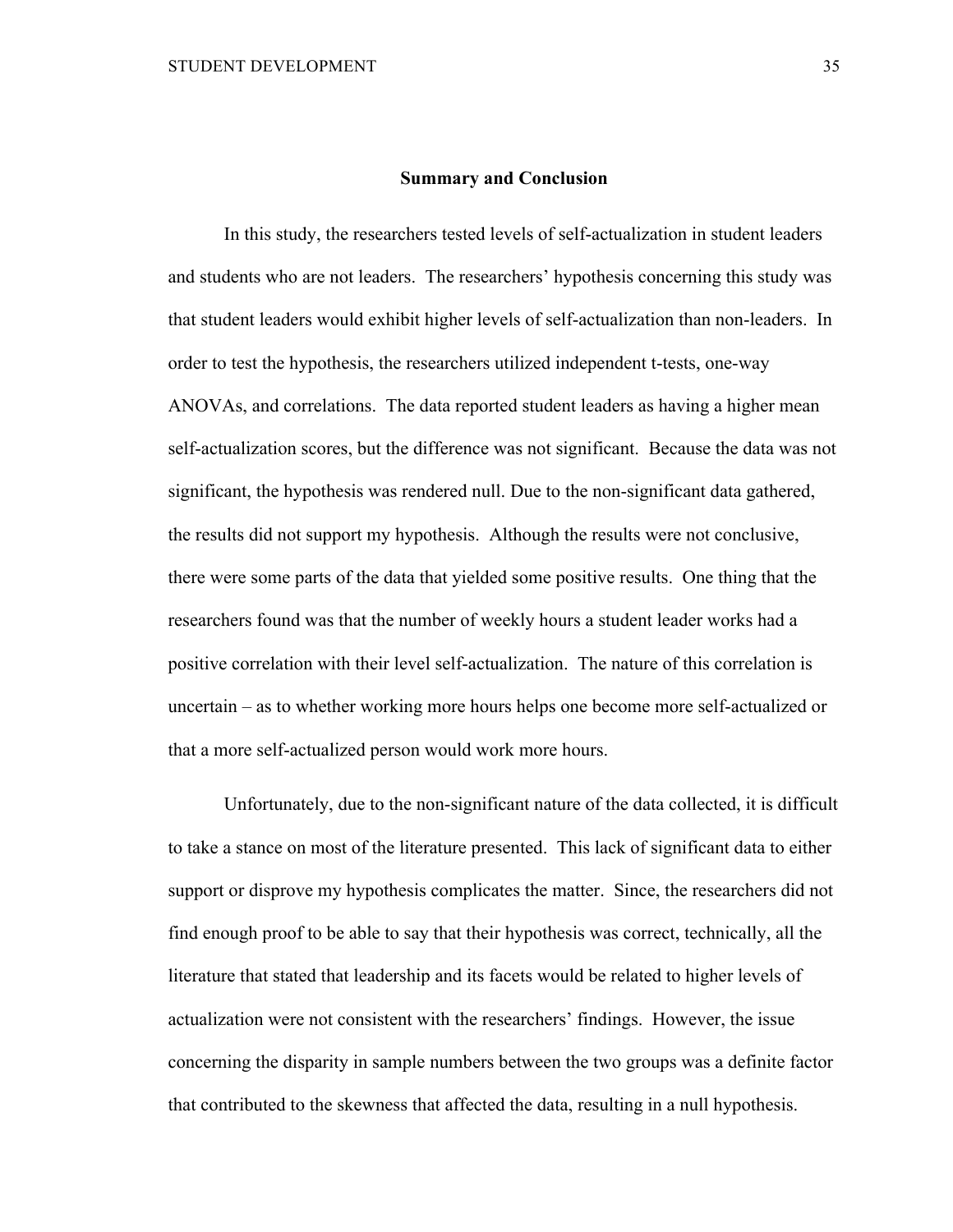Therefore, all that literature may be valid, it is just not entirely applicable to the study's results.

Despite the limited utility of the literature presented in this study, there are still significant findings that can be supported through the literature. For instance, the finding that hours spent at work is positively correlated with higher levels of self-actualization shows parallels with the study that found that longer periods of time spent at work training was positively correlated with higher levels of self-actualization (Ngai, Cheung, & Yuan, 2016). The study conducted on perceived competence and its positive correlation to levels of self-actualization (Wagnsson, Lindwall, & Gustafsson, 2014) may also provide parallels to this study's findings. Perhaps, student leaders who work more would consider themselves more competent as a person or as a worker. Of course, this is speculation as perceived competence was not measured in this study, but it does present a possible factor that links the two variables – one that could be further explored in a replication study.

On a scale of 15-75 possible points, the participant groups scored in the higher half of possible points with group mean scores of 52.32 and 51.52. This is in contrast to what some researchers might have determined, the participants in this study exhibited fairly good levels of self-actualization. Some researchers claim that very few people experience self-actualization (Grinstead, 2015). Taking the scores that the participants achieved, it would be interesting to see how they would progress considering the studies that claim that one's levels of self-actualization increase with age (Ivtzan, Thompson, Bernard, Sekhon, & Hart, 2013). That theory did not translate to this study well considering that self-actualization scores were pretty even across ages in this study;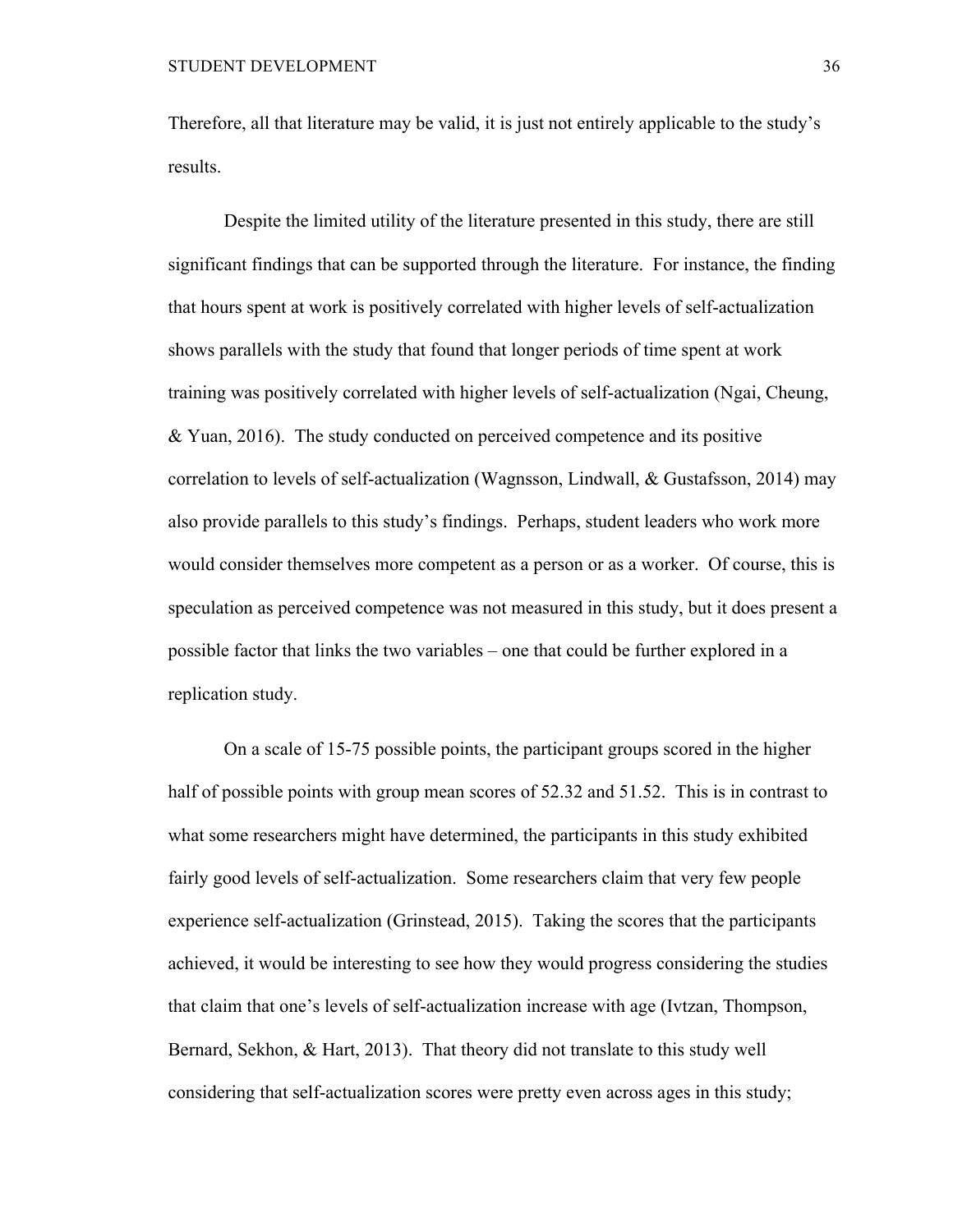however, the theory comes from a study that tested lifespan age where the range was from ages 18 to 60. Therefore, the discrepancy is understandable.

The idea that time spent working for student leadership is positively correlated to levels of self-actualization is further supported by the study conducted by Elemen (2015). This study looked at student leadership programs at a high school and sought to find what factors correlated well to student development. The researchers found that higher levels of student involvement in student leadership were followed by higher levels of selfactualization. The more involved one is student leadership, the more time they will spend working; therefore, this provides support to our study's findings related to time spent working.

There is another theory that might explain why those who work more have higher levels of self-actualization. The theory is that people who have a higher sense of self tend to seek work more than those who do not (Huss & Magos, 2014); therefore, those who work more will exhibit higher levels of self-actualization because they already have a higher sense of self. In other words, those who are more self-actualized would be more driven to work more hours than those who are les self-actualized. This then begs the question, is student leadership the product or the cause of higher levels of selfactualization? A replication study in the form of a longitudinal study would certainly be more helpful in answering that question.

The Short-index of Self-actualization (SISA) showed adequate internal consistency reliability in this study. That being said, the researchers added an unnecessary component to the measure that may have possibly interfered with its reliability. The SISA included four levels of response to each item of the questionnaire: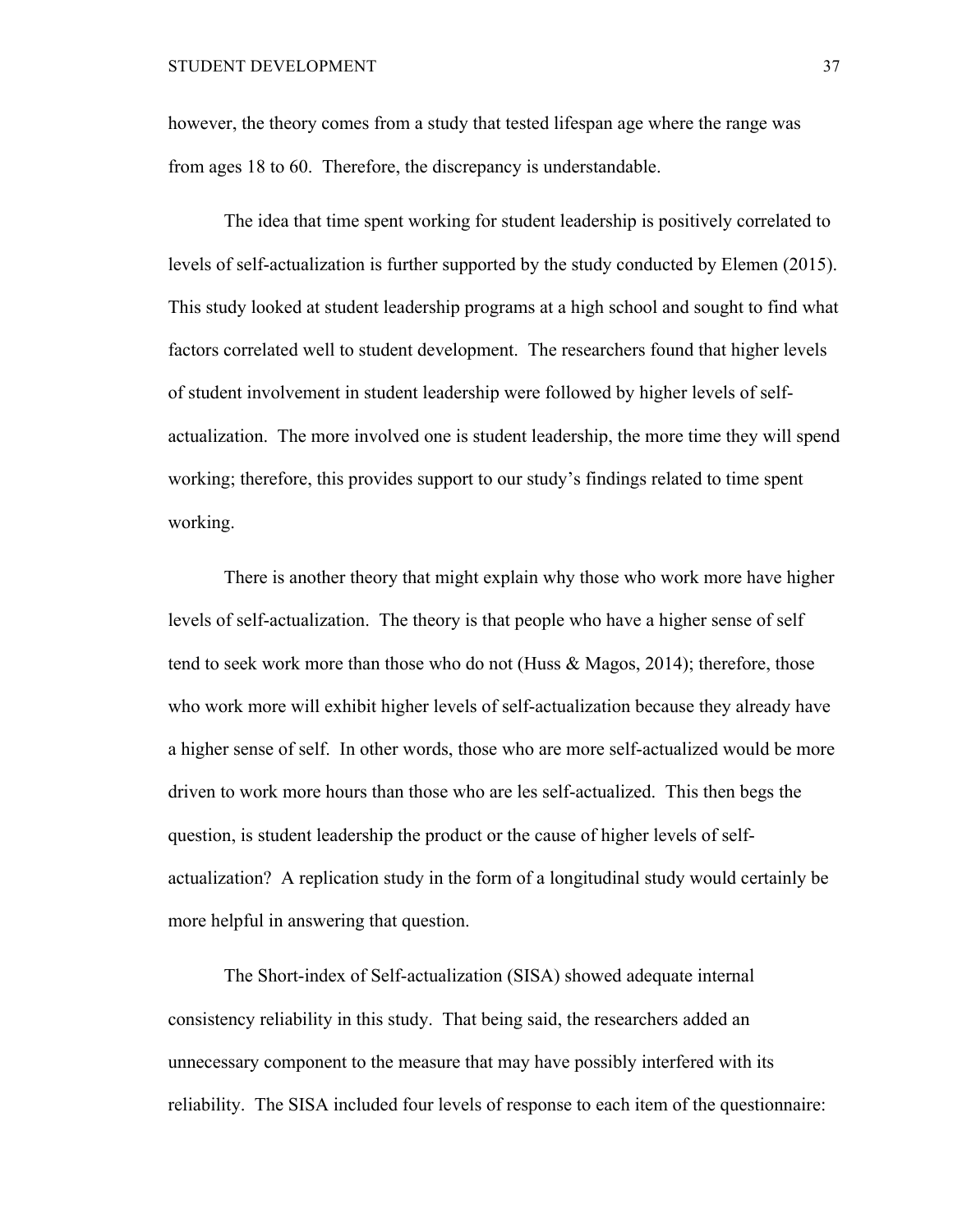strongly disagree, disagree, agree, and strongly agree. The researchers added a response that appeared as "neutral." This may have changed how participants responded to the questions as opposed to if the measure had been administered as it was originally intended. The SISA was ideal for this study – it was fairly brief, easy to take, and reliable. I would not have used any other measures considering how well the SISA worked for the researchers.

I believe the greatest weakness of this study was the disparity between the amount of student leader participants (22) and non-leader participants (95). The skewness caused by the participant disparity made it more difficult for the study to yield significant results. As a cross-sectional study, causation becomes more difficult to pinpoint since data is collected from only one point in time. Another weakness of the study was the misreading of the original study which led to the inclusion of a "neutral" option (refer to methodology section). I believe that a replication study would be a good follow up to this study with the purpose of having a more equal set of participant samples to draw data from. A replication study might make use of incentive for participants; this might help in gathering more student leader participants. In addition to a replication, a longitudinal study, in place of a cross-sectional one, would be very useful in helping narrow down the factors that might help correlate reveal the nature of correlations between variables. In my opinion, there are still significant findings to be discovered using a template of this study through replication. Also, the alternate finding concerning student leadership work hours and higher levels of self-actualization is a finding worth investigating because it could point to some causational evidence for the relationship between self-actualization and student leadership work. As a student leader myself, it could be assumed that I might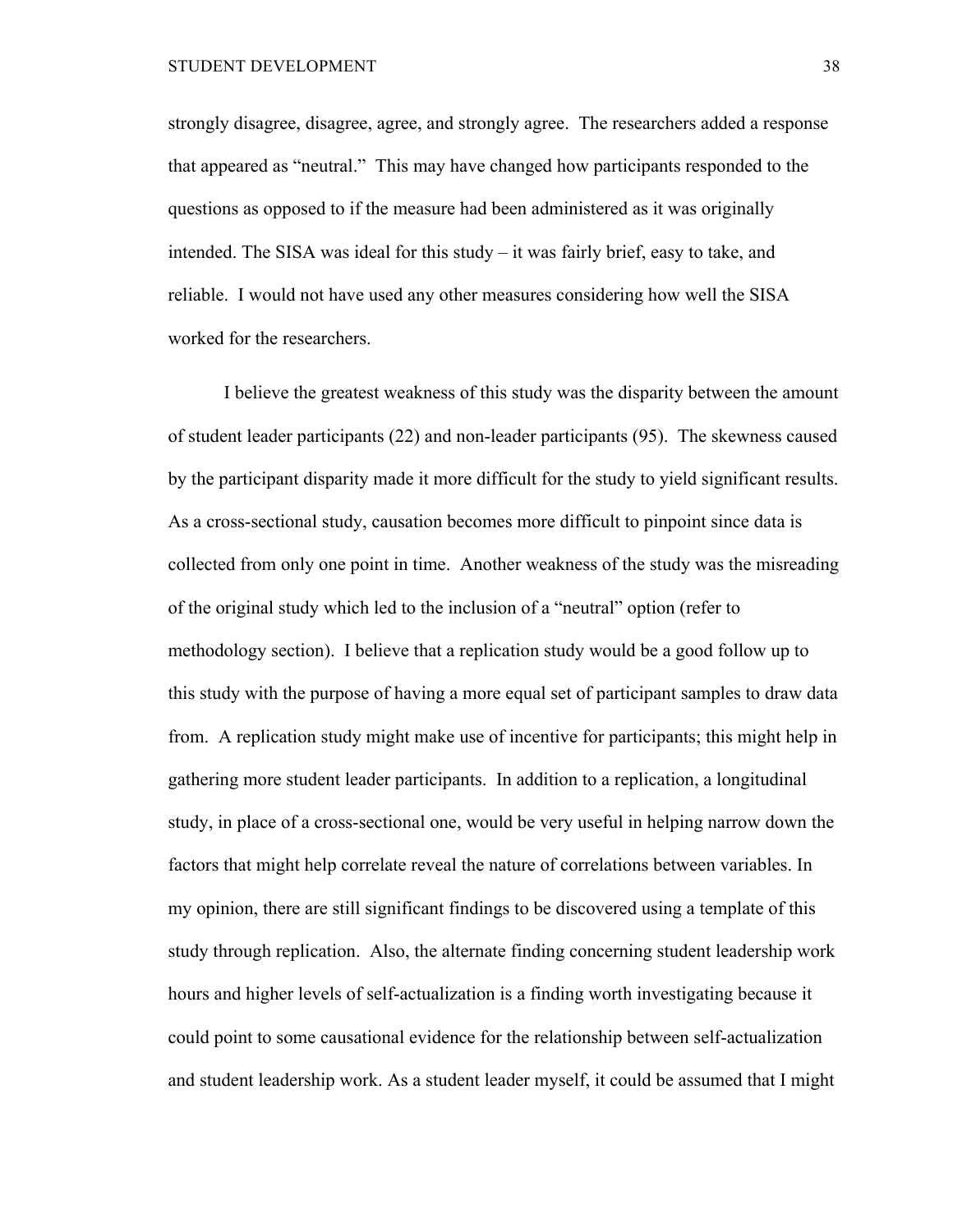STUDENT DEVELOPMENT 39

have a bias toward a result that favors student leaders. However, through unbiased administration of the questionnaire and the use of an objective measure for selfactualization (Short-index of Self-actualization), we believe that the researchers did everything expected of them to avoid bias.

In conclusion, the researchers' hypothesis was not supported. That being said, the study did yield some positive results that could be turned into further studies. Also, the study does not have to end as insignificant. Through the errors and mistakes, we were able to learn what did and did not work and where we can go from here. For instance, sample size could be better next time, and the researchers could use the original four response options for the SISA rather than the five that were used in this study. In the end, the purpose of studying self-actualization is to find what motivates and drives to become better people, and hopefully, take what we learn and apply it to our daily lives. The betterment of humanity will always be a worthwhile scientific pursuit.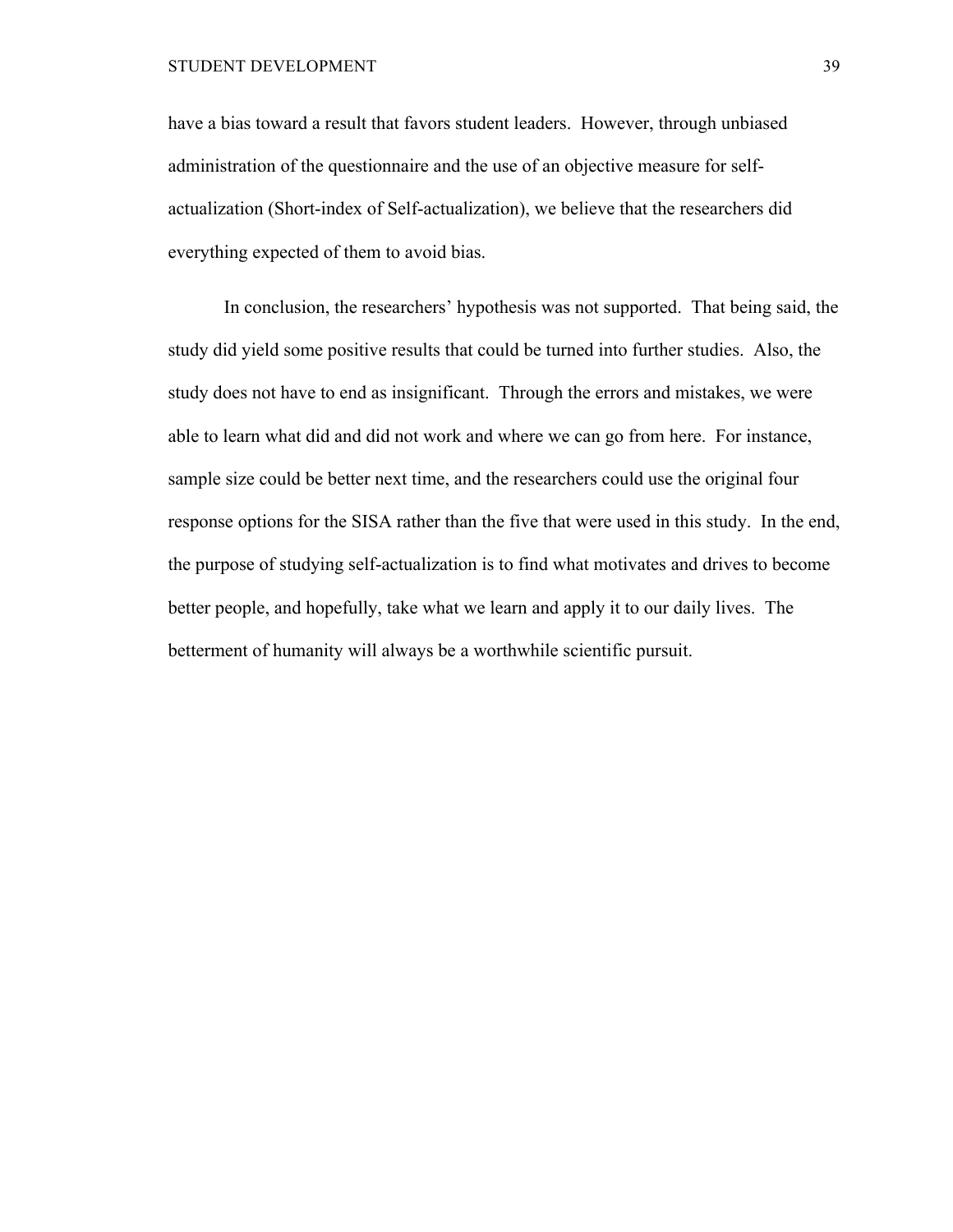### References

- Abraham Maslow. (2010, March 25). Retrieved January 3, 2018, from http://www.pursuit-of-happiness.org/history-of-happiness/abraham-maslow/
- Actual, S. (2017, February 14). What is self-actualization? Retrieved January 3, 2018, from http://selfactual.com/what-is-self-actualization-definition/
- Bakker, A. B., Schaufeli, W. B., Leiter, M. P., & Taris, T. W. (2008). Work engagement: An emerging concept in occupational health psychology. *Work & Stress*, *22*(3), 187–200. https://doi.org/10.1080/02678370802393649
- Burton, N. (2017, November 17). Our hierarchy of needs. Retrieved January 3, 2018, from http://www.psychologytoday.com/blog/hide-and-seek/201205/ourhierarchy-needs
- Clark, C. (2017, March 29). 16 characteristics of self-actualization | Next Chapter. Retrieved March 21, 2018, from http://nextchaptertreatment.com/selfactualization-the-16-characteristics/
- Creswell, J. W., & Poth, C. N. (2018). *Qualitative inquiry and research design: Choosing among five approaches*. Los Angeles: SAGE Publications.
- Diener, E., & Diener, M. (1995). Cross-cultural correlates of life satisfaction and selfesteem. *Social Indicators Research Series Culture and Well-Being,68*(4), 653- 663. doi:10.1037/0022-3514.68.4.653
- Eisner, E. W. (1997). The promise and perils of alternative forms of data representation. *Educational Researcher, 26*(6), 4. doi:10.2307/1176961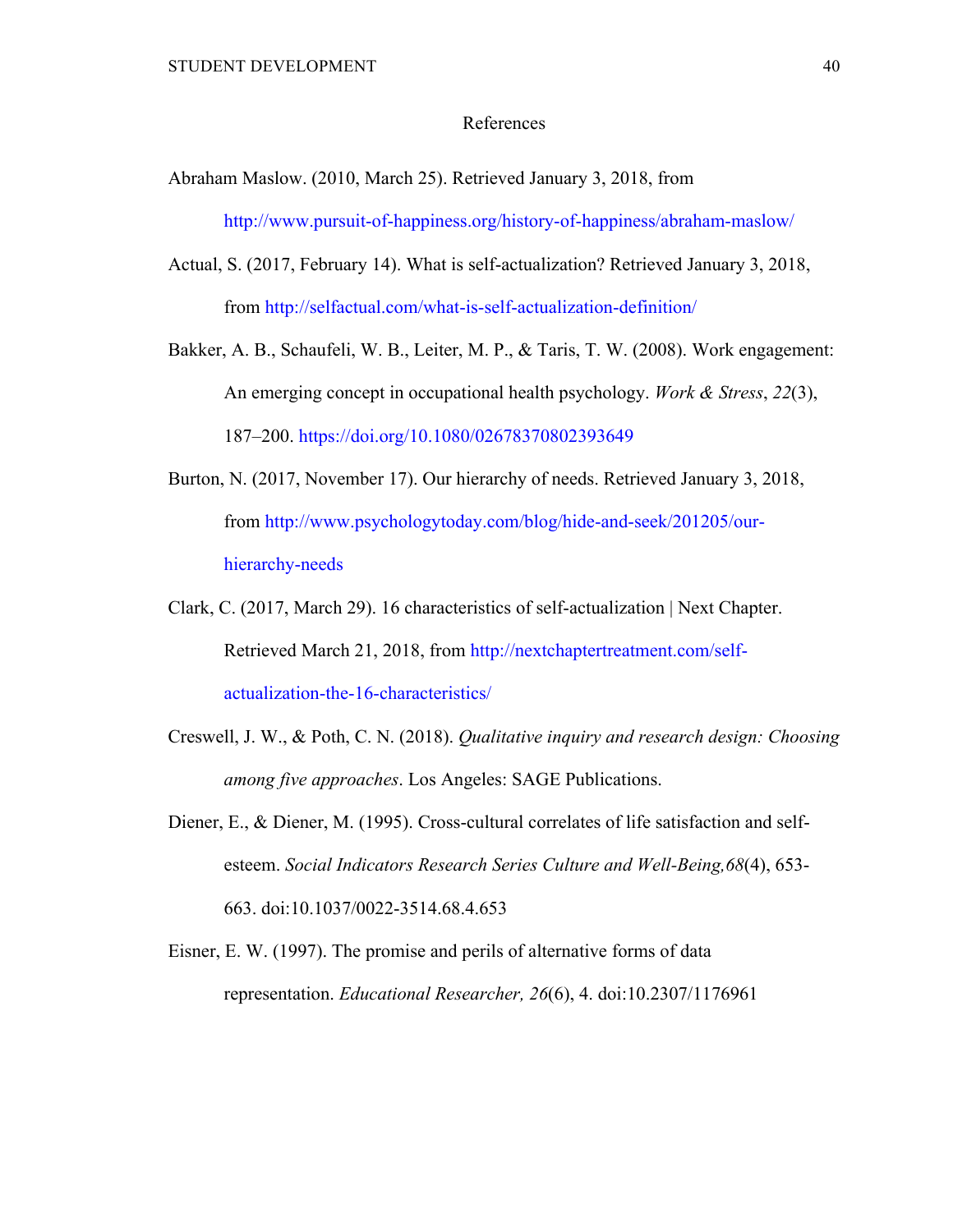- Elemen, J. E. (2015). Students' high school organizational leadership opportunities and their influences on academic achievement and civic participation. *Journal of Research in Education*, *25*(2), 4–18.
- Essays, U. (2015, March 23). Comparison of freudian and humanistic personality theories. Retrieved January 2, 2018, from https://www.ukessays.com/essays/psychology/comparison-of-freudian-andhumanistic-personality-theories-psychology-essay.php
- Francis, N. H., & Kritsonis, W. A. (2006). A brief analysis of abraham maslow's original writing of. *National Journal of Publishing and Mentoring Doctoral Student Research*, *3*(1), 7.
- Folkman, S. (1997). Positive psychological states and coping with severe stress. *Social Science & Medicine, 45*(8), 1207-1221. doi:10.1016/s0277-9536(97)00040-3
- Fox, K. R. (1997). *The physical self: From motivation to well-being*. Champaign, IL: Human Kinetics.
- Fox, K. R. (2000). Self-esteem, self-perceptions and exercise. *International Journal of Sport Psychology, 31*(2), 228-240.
- Fox, K. R., & Wilson, P. M. (2008). Self-perceptual systems and physical activity. *Advances in sport psychology*, *3*, 49-64.
- Green, C. (2000). Classics in the history of psychology -- A. H. Maslow (1943) A theory of human motivation. Retrieved January 3, 2018, from http://psychclassics.yorku.ca/Maslow/motivation.htm
- Grinstead, D. (2015). *The psychology of abraham maslow*. https://doi.org/10.13140/RG.2.1.4697.0407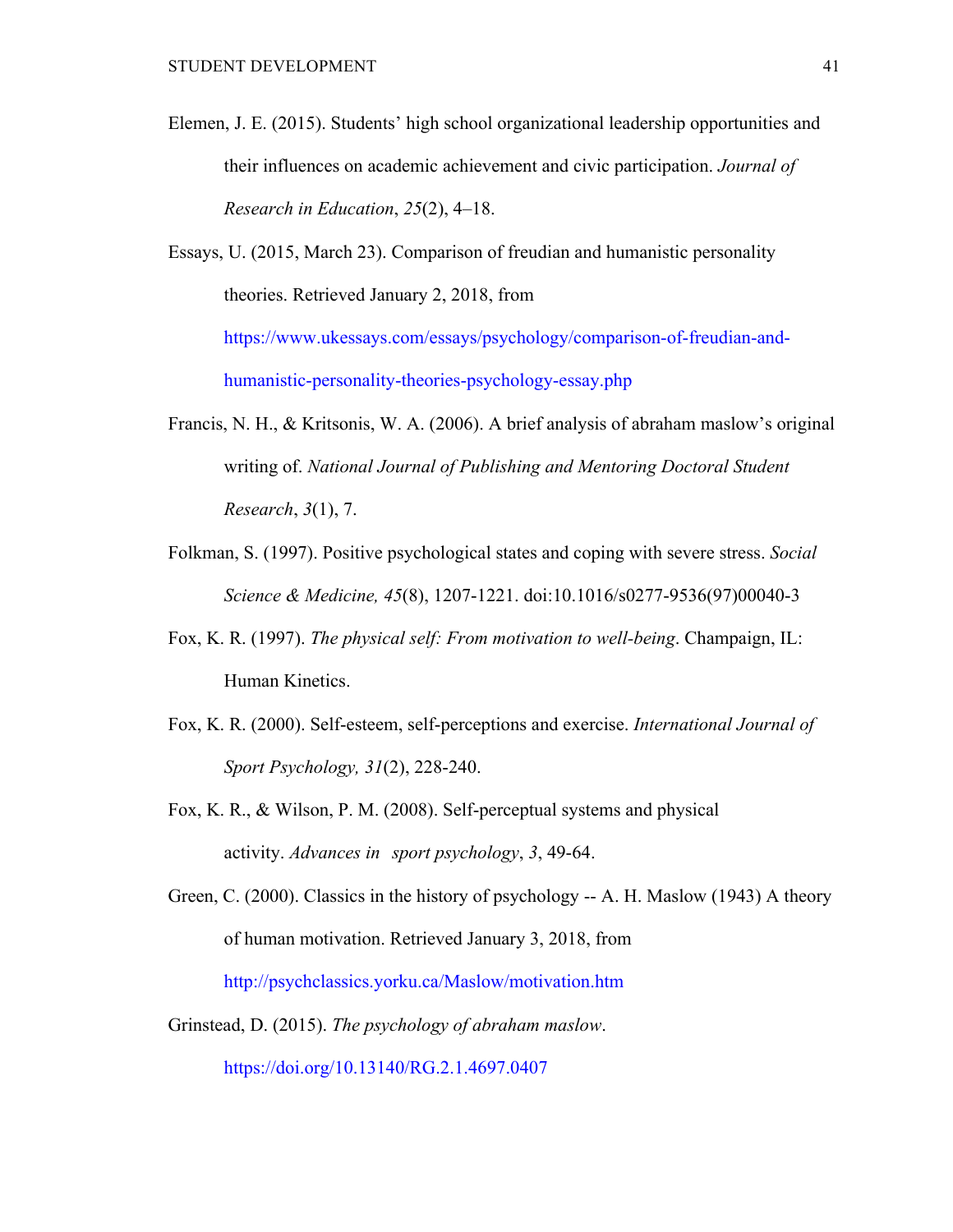- Gutuskey, L., McCaughtry, N., Shen, B., Centeio, E., & Garn, A. (2016). The role and impact of student leadership on participants in a healthy eating and physical activity programme. *Health Education Journal*, *75*(1), 27–37.
- Hart Research Associates. (2015, January 19). Falling short? College learning and career success. Retrieved March 21, 2018, from https://www.aacu.org/leap/publicopinion-research/2015-survey-results
- Harter, S. (1985). *Manual for the self-perception profile for children*. Denver, CO: University of Denver.
- Harter, S. (2012). *Construction of the self: Developmental and sociocultural foundations*. NY: Guilford.
- Hergenhahn, B. R., & Henley, T. B. (2018) *Introduction to the history of psychology* (7<sup>th</sup>) ed.). Belmont, CA: Wadsworth Publishing.
- Huss, E., & Magos, M. (2014). Relationship between self-actualisation and employment for at-risk young unemployed women. *Journal of Education & Work*, *27*(3), 306– 322. https://doi.org/10.1080/13639080.2012.751091
- Ivtzan, I., Thompson, H., Bernard, I., Sekhon, M., & Hart, R. (2013). Wellbeing through self-fulfilment: Examining developmental aspects of self-actualisation. *The Humanistic Psychologist*, *41*, 119–132.

https://doi.org/10.1080/08873267.2012.712076

Janke, K. K., Nelson, M. H., Bzowyckyj, A. S., Fuentes, D. G., Rosenberg, E., & DiCenzo, R. (2016). Deliberate integration of student leadership development in doctor of pharmacy programs. *American Journal of Pharmaceutical Education*, *80*(1), 1–16.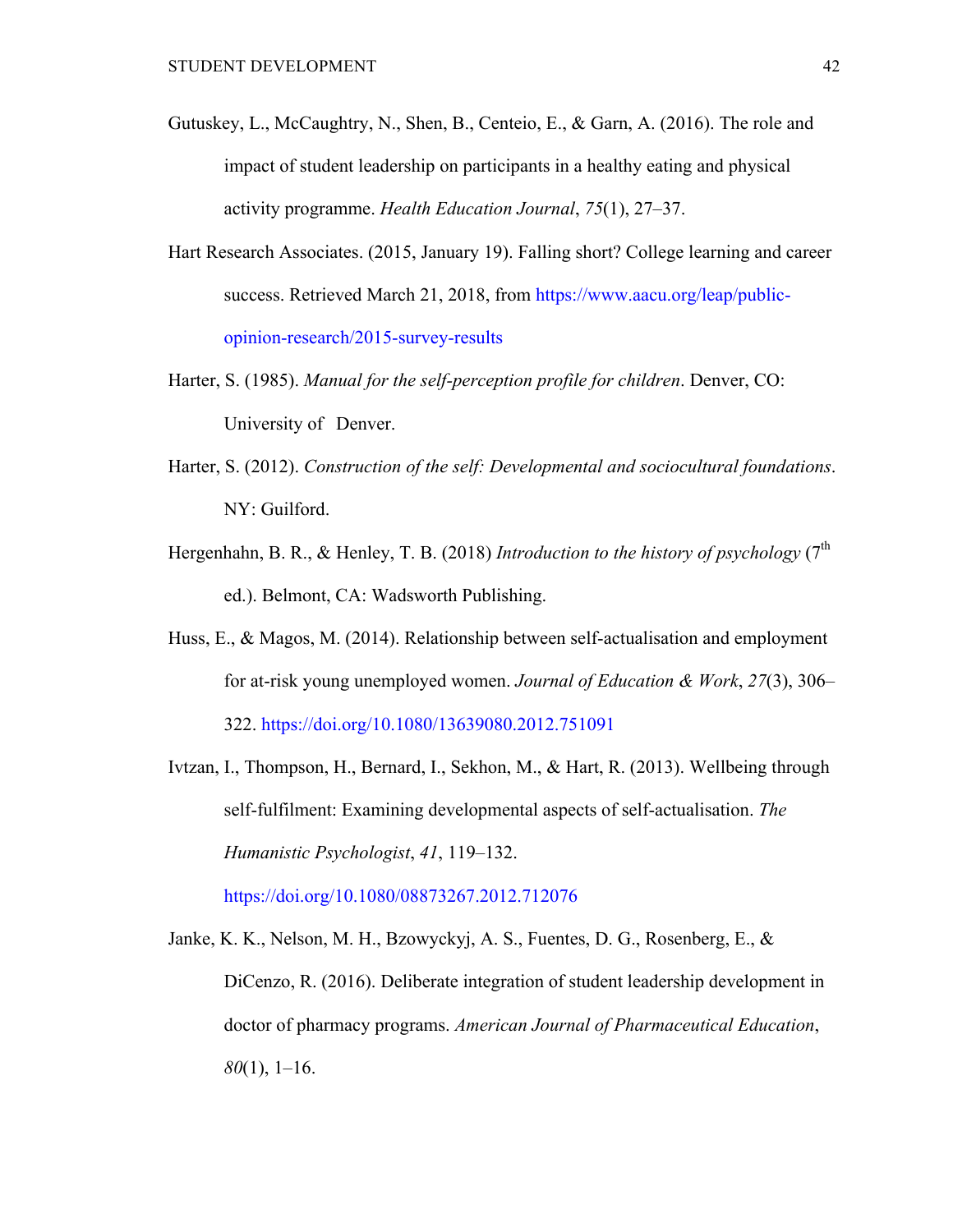- Jones, A., & Crandall, R. (1986). Validation of a short index of self-actualization. *Personality and Social Psychology Bulletin*, *12* (1), 63-73.
- Kenrick, D. T., Neuberg, S. L., Griskevicius, V., Becker, D. V., & Schaller, M. (2010). Goal-driven cognition and fundamental behavior the fundamental-motives framework. *Current Directions in Psychological Science*. *19*(1), 63-67.
- Keyser, J. (2011, October 12). Personal growth in leadership. Retrieved January 2, 2018, from http://www.commonsenseleadership.com/personal-growth-in-leadership/
- Komives, S. R., Owen, J. E., Longerbeam, S. D., Mainella, F. C., & Osteen, L. (2005). Developing a leadership identity: A grounded theory. *Journal of College Student Development*, *46*(6), 593–611. https://doi.org/10.1353/csd.2005.0061
- Leithwood, K. A. (2004). *How leadership influences student learning: Review of research*. Minneapolis, MN: Center for Applied Research and Educational Improvement, University of Minnesota.
- Maslow, A. (1968). *Toward a psychology of being*. New York, NY: Van Nostrand Reinhold.
- Maslow, A. H. (1970). *Motivation and personality*. New York: Harper & Row
- Masten, A. S. (2001). Ordinary magic: Resilience processes in development. *American Psychologist,56*(3), 227-238. doi:10.1037//0003-066x.56.3.227

Matsuura, I. (2016, November 16). 5 traits of leadership. Retrieved January 3, 2018, from https://medium.com/personal-growth/5-traits-of-leadership-9f54b980fa97

McLeod, S. (2014). Carl rogers | Simply psychology. Retrieved January 2, 2018, from https://www.simplypsychology.org/carl-rogers.html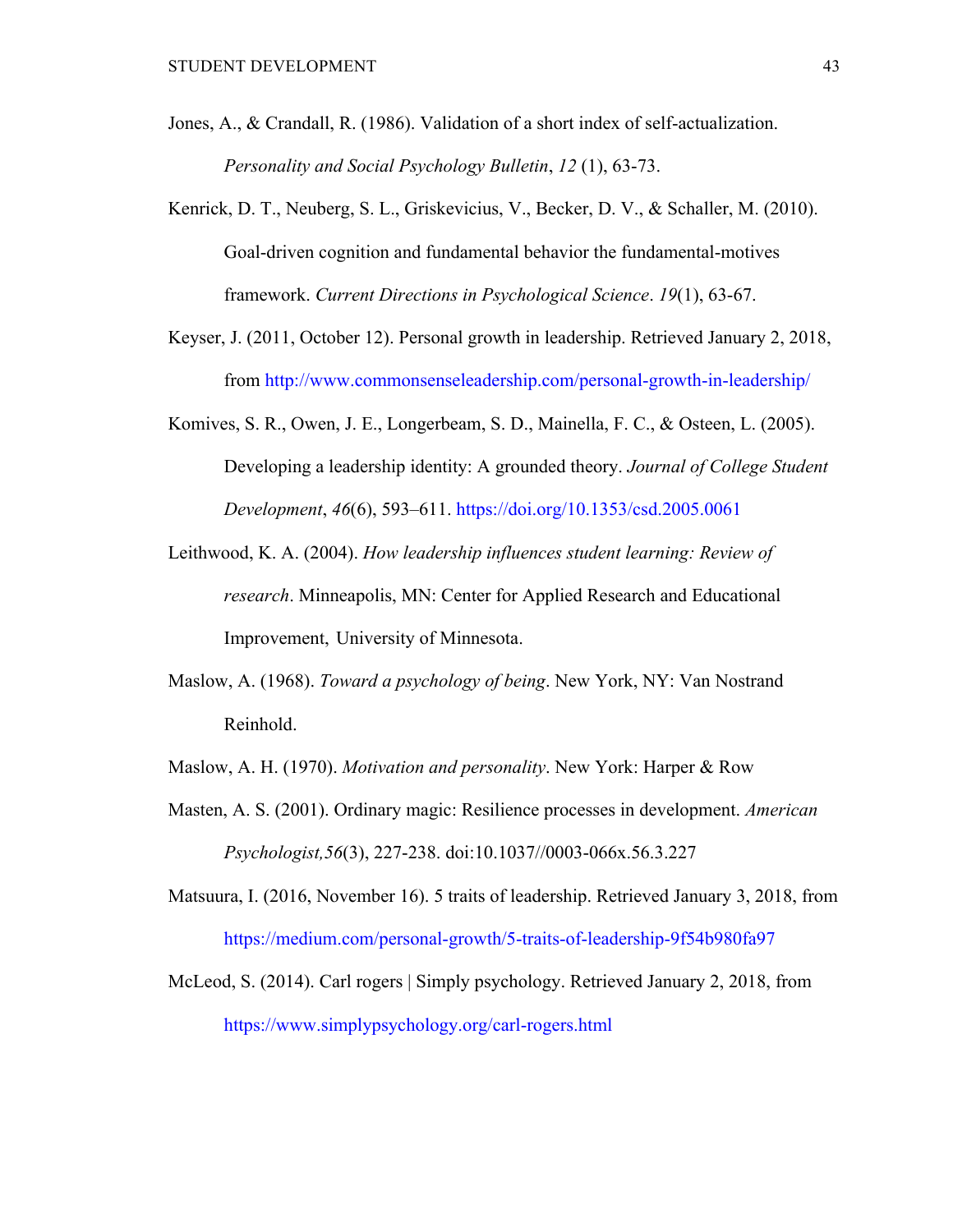- McLeod, S. (2015). Humanism | Simply psychology. Retrieved January 2, 2018, from https://www.simplypsychology.org/humanistic.html
- McLeod, S. (2017). Maslow's hierarchy of needs. Retrieved January 2, 2018, from https://www.simplypsychology.org/maslow.html
- Meadows, J. (n.d.). Compare the theory x, theory y, and theory z assumptions of human relations. Retrieved January 3, 2018, from http://www.enotes.com/homeworkhelp/compare-theory-x-theory-y-theory-z-assumptions-110019
- Montillo, A. (2015, May 20). Effective leadership is about personal growth. Retrieved January 3, 2018, from https://blogs.stthom.edu/cameron/effective-leadership-isabout-personal-growth/
- Ngai, S. S., Cheung, C., & Yuan, R. (2016). Effects of vocational training on unemployed youths' work motivation and work engagement: Mediating roles of training adequacy and self-actualization. *Children and Youth Services Review*, *63*, 93– 100. https://doi.org/10.1016/j.childyouth.2016.02.020
- Northouse, P. G. (2016). *Leadership: Theory and practice* (7<sup>th</sup> ed.). Thousand Oaks, CA: SAGE Publications.
- Olson, A. (2013, August 13). The theory of self-actualization. Retrieved January 3, 2018, from http://www.psychologytoday.com/blog/theory-andpsychopathology/201308/the-theory-self-actualization
- Pescitelli, D. (1996). An analysis of carl rogers' theory of personality. Retrieved January 3, 2018, from http://www.wynja.com/personality/rogersff.html
- Pinder, C. C. (2015). *Work motivation in organizational behavior*. New York, NY: Psychology Press.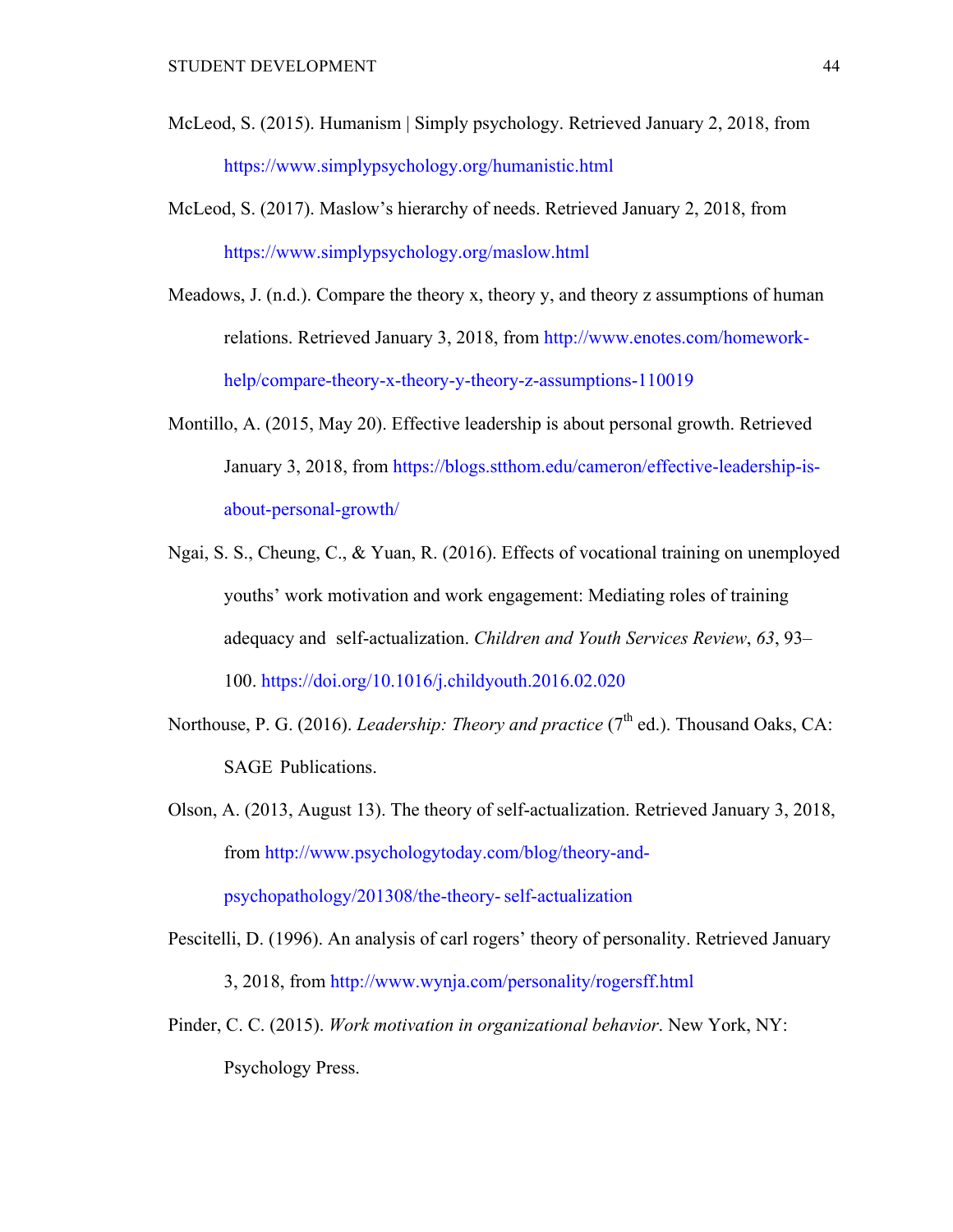Riggio, R. (2011, January 11). Leadership is a journey: Steps to your personal leader development. Retrieved January 3, 2018, from http://www.psychologytoday.com/blog/cutting-edge-

leadership/201101/leadership-is-journey-steps-your-personal-leader-development

- Rogers, C. (1951) *Client-centered therapy: Its current practice, implications and theory*. London: Constable.
- Rost, J. C., & Barker, R. A. (2000). Leadership education in colleges: Toward a  $21<sup>st</sup>$ century paradigm. *Journal of Leadership Studies*, *7*(1), 3. Retrieved from http://link.galegroup.com/apps/doc/A65357250/AONE?u=monash&sid=AONE& xid=5c3892c2
- Sadan, E. (1999). *Empowerment and community planning*. Retrieved from http://www.mpow.org/elisheva\_sadan\_empowerment.pdf
- Sandberg, D., Martin, B., Szolosi, A., Early, S., & Casapulla, S. (2017). Developing student leaders in campus outdoor recreation programs: An appreciative inquiry. *Journal of Outdoor Recreation, Education, and Leadership*, *9*(1), 113–127.
- Shah, J. (2015, October 13). 3 Psychological traits effective leaders know how to manage. Retrieved January 2, 2018, from https://www.fastcompany.com/3052136/3- psychological-traits-effectiveleaders-know-how-to-manage
- Strang, T. (2015, June 18). How college promotes students' personal development. Retrieved January 2, 2018, from https://blog.cengage.com/how-college-promotesstudents-personal-development/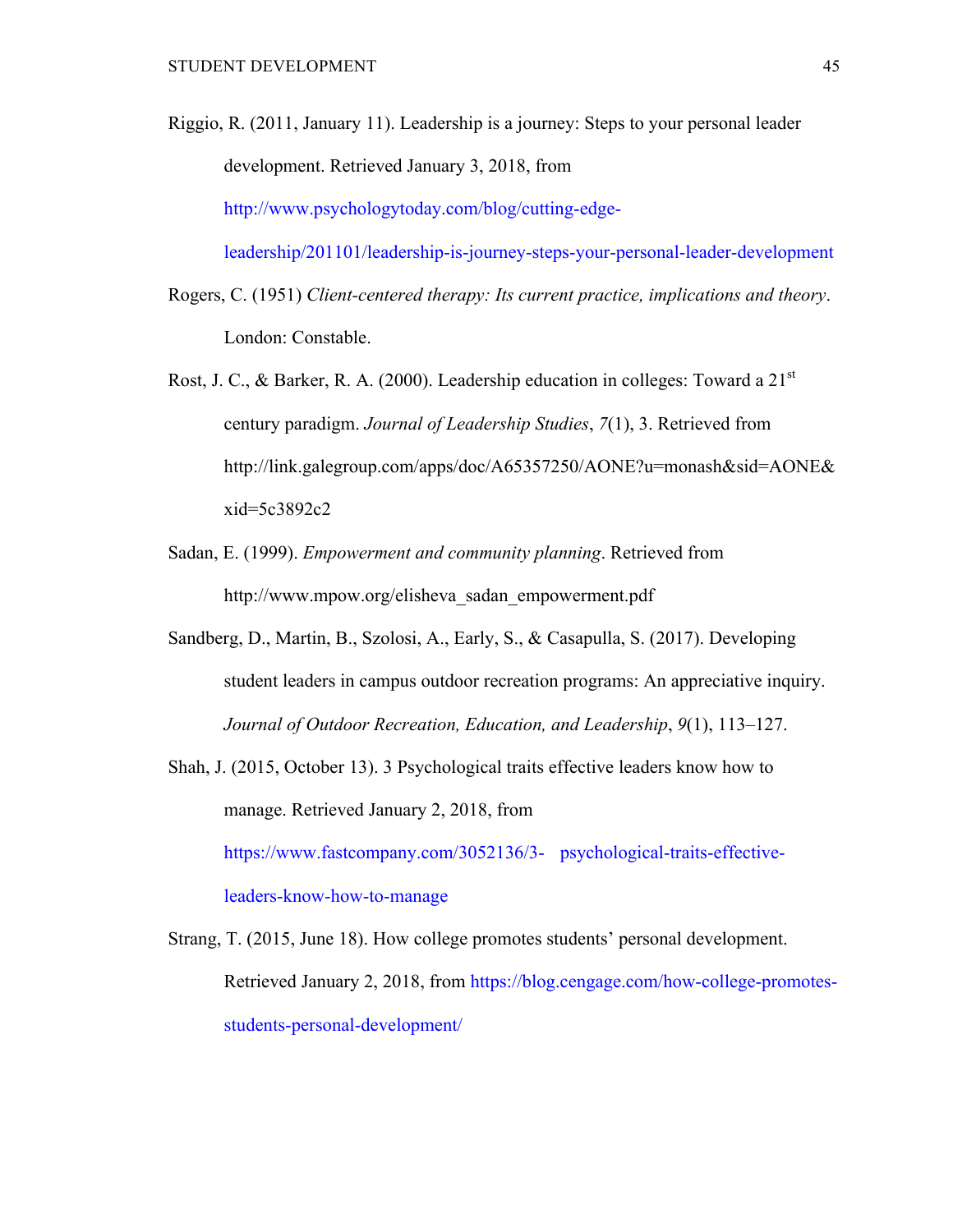Wagnsson, S., Lindwall, M., & Gustafsson, H. (2014). Participation in organized sport and self-esteem across adolescence: The mediating role of perceived sport competence. *Journal of Sport & Exercise Psychology*, *36*(6), 584–594. Zimmerman, M. (2012). Empowerment theory. https://doi.org/10.1007/978-1- 4615-4193-6\_2